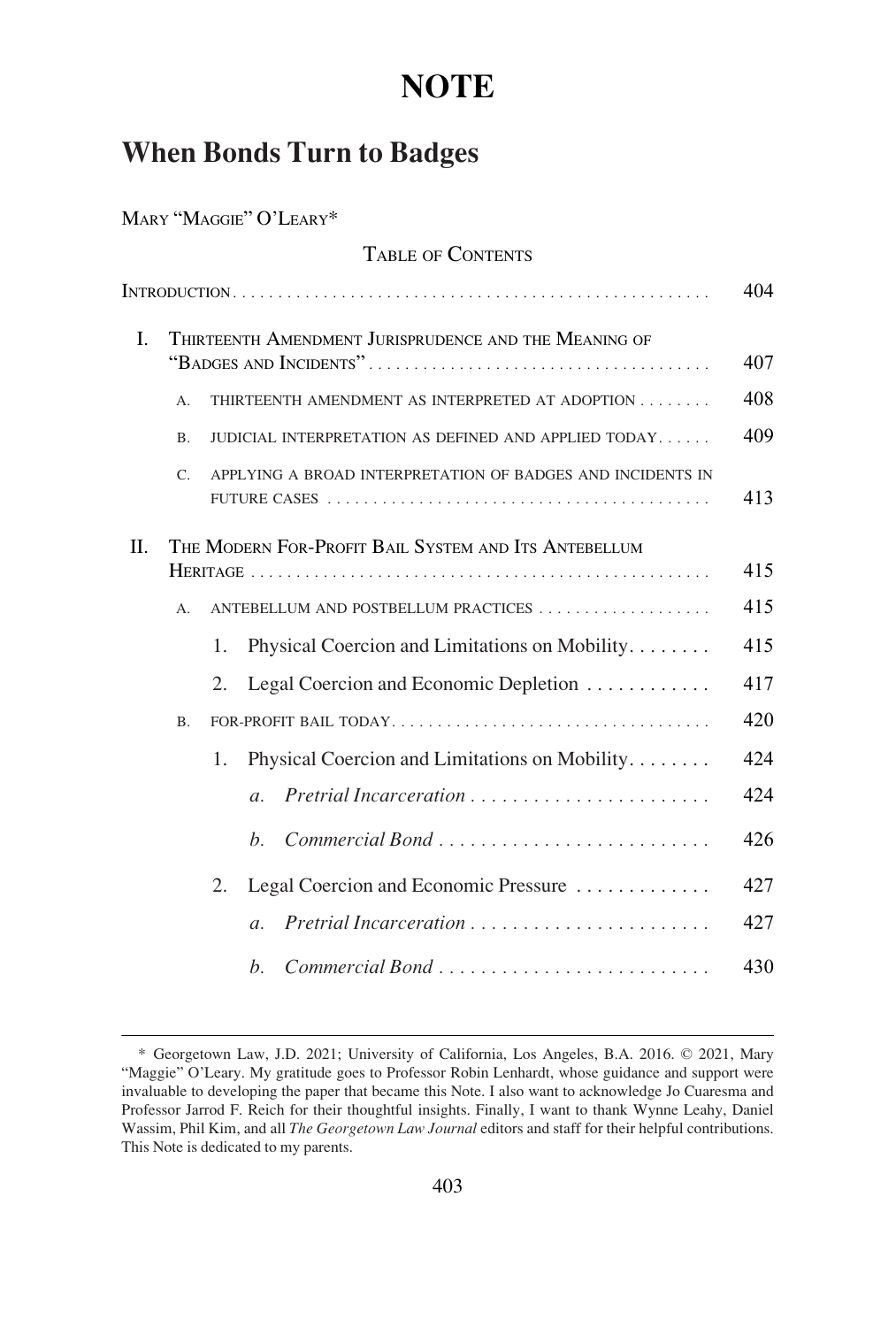<span id="page-1-0"></span>

| III. | FOR-PROFIT BAIL AS A BADGE AND INCIDENT OF SLAVERY AND THE |                                                           |     |  |
|------|------------------------------------------------------------|-----------------------------------------------------------|-----|--|
|      |                                                            |                                                           | 431 |  |
|      | $\mathsf{A}$                                               | FOR-PROFIT BAIL IS A BADGE AND INCIDENT OF SLAVERY        | 432 |  |
|      |                                                            | 1. Limitations on Physical Autonomy                       | 434 |  |
|      |                                                            | 2. Legal Coercion and Economic Oppression                 | 437 |  |
|      | $\mathbf{B}$                                               | WHY CONCEPTUALIZE FOR-PROFIT BAIL AS A BADGE AND INCIDENT | 440 |  |
|      |                                                            |                                                           |     |  |

#### **INTRODUCTION**

The year is 1866. One year has elapsed since the ratification of the Thirteenth Amendment abolishing slavery. Jacob Burgest, a Black Union Army veteran, has found himself in a position quite familiar to other Black people living in the Reconstruction South: in jail.<sup>1</sup> He had been arrested after leaving his plantation job in protest over not getting paid.<sup>2</sup> For invoking his newly granted rights, Burgest was now in a cell under the condition of a \$150 bail.<sup>3</sup> When a friend subsequently came to post his bail in the form of a bond, the friend was denied as a personal surety and the bail amount was tripled and contingent upon upfront payment.4 Consequently, Burgest was incarcerated for "many weeks," during which he was "covered with vermin, robbed of [his] clothes."5 He was left "lamenting the way the law was being 'administered wholly in the interest of the white man [while] the colored people have no justice whatsoever."<sup>6</sup>

Flash forward 153 years to 2019. Dennis Edwards, a Black man, was in a position familiar to many Black men in modern America: still in jail.<sup>7</sup> He was incarcerated on the condition that he pay \$4,500 in bail or \$520 to a private bail bonds service.<sup>8</sup> Edwards was never convicted of any crime, and yet, he would take his

<sup>1.</sup> *See Persecution of Colored Men.*, NEW ORLEANS TRIB., Sept. 23, 1866, at 3.

<sup>2.</sup> Jacob Alan Grover, One Dead Freedman: Everyday Racial Violence, Black Freedom, and American Citizenship, 1863-1871, at 91–92 (May 17, 2017) (Ph.D. dissertation, University of Kentucky) (citing *Persecution of Colored Men.*, *supra* note 1), [https://uknowledge.uky.edu/cgi/](https://uknowledge.uky.edu/cgi/viewcontent.cgi?article=1057&context=history_etds)  [viewcontent.cgi?article=1057&context=history\\_etds](https://uknowledge.uky.edu/cgi/viewcontent.cgi?article=1057&context=history_etds) [\[https://perma.cc/2EM3-D57F\]](https://perma.cc/2EM3-D57F).

<sup>3.</sup> FLOZELL DANIELS, JR., BENJAMIN D. WEBER & JON WOOL, FROM BONDAGE TO BAIL BONDS: PUTTING A PRICE ON FREEDOM IN NEW ORLEANS 3 (2018) (citing *Persecution of Colored Men.*, *supra*  note 1), [https://s3.amazonaws.com/gnocdc/reports/Daniels\\_bondage\\_to\\_bail\\_bonds.pdf](https://s3.amazonaws.com/gnocdc/reports/Daniels_bondage_to_bail_bonds.pdf) [[https://perma.](https://perma.cc/EBF9-MTJ3)  [cc/EBF9-MTJ3\]](https://perma.cc/EBF9-MTJ3).

<sup>4.</sup> *Id.* 

<sup>5.</sup> Grover, *supra* note 2, at 92 (quoting *Persecution of Colored Men.*, *supra* note 1).

<sup>6.</sup> DANIELS, JR. ET AL., *supra* note 3 (quoting *Persecution of Colored Men.*, *supra* note 1).

<sup>7.</sup> Jarvis DeBerry, Opinion, *Don't Just Ask Why Inmate Died; Ask Why He Was an Inmate*, NOLA.

COM (July 12, 2019, 1:55 PM), [https://www.nola.com/opinions/article\\_7b085807-495c-523f-8efe-](https://www.nola.com/opinions/article_7b085807-495c-523f-8efe-6e6004390808.html)[6e6004390808.html](https://www.nola.com/opinions/article_7b085807-495c-523f-8efe-6e6004390808.html) [\[https://perma.cc/23ZE-GHAT\]](https://perma.cc/23ZE-GHAT).

<sup>8.</sup> *Id.*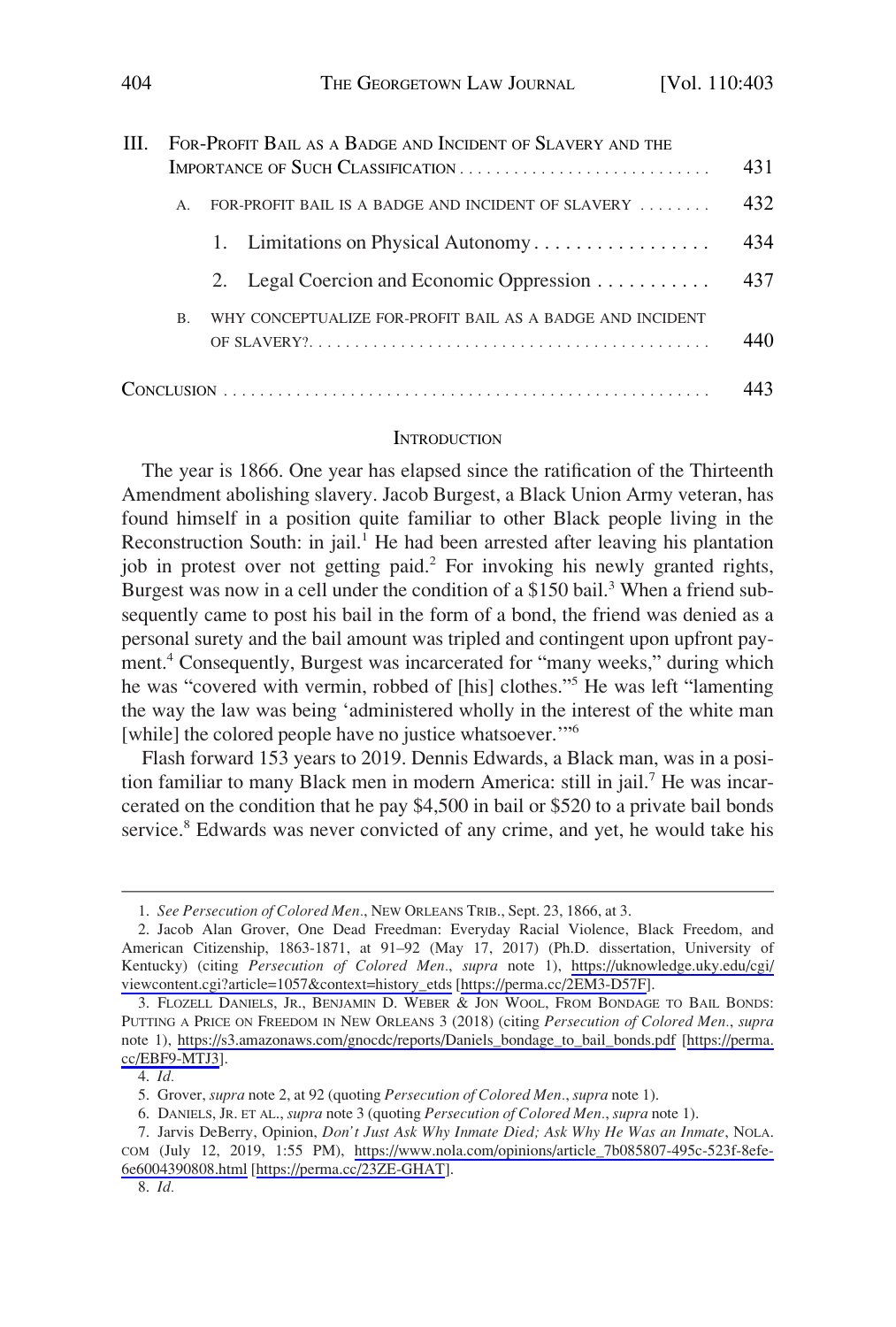last breaths from behind bars.<sup>9</sup> He was left to die from medical distress because he was unable to purchase his freedom; he was unable to post bail. Time has progressed since 1866, but the criminal justice system's use of bail as a barrier to justice for Black individuals has not. Today, as during antebellum times, the Black community still lacks meaningful access to bail and thus freedom.

Bail is the "temporary release of a person awaiting trial for a crime."<sup>10</sup> Typically, a defendant posts bail by pledging a personal assurance or a property guarantee "to a court to persuade it to release the accused on the understanding that [the defendant] will return for trial or forfeit the money."<sup>11</sup>

At common law, bail amounts were set as to not "render the privilege useless to the poor"<sup>12</sup> and the money was paid only if the defendant failed to appear.<sup>13</sup> This system was grounded in the principles of due process and the presumption of innocence, which "guarantee[d] that a person will not be punished or lose their liberty before they face a trial."<sup>14</sup> Only the most dangerous defendants were forced to remain incarcerated.<sup>15</sup> Under this design, poor white people were frequently released without any condition of money bail.<sup>16</sup>

The modern for-profit bail system differs from the common law antecedent. In postbellum America, bail evolved into a racialized, wealth-based, for-profit system.17 In a for-profit bail system, bail must be paid *upfront*. 18 This forces defendants who cannot afford the court-appointed bail amount to choose between two evils—utilizing a commercial bondsman $19$  or remaining in jail until their trial commences.<sup>20</sup> Both options cripple the defendant's ability to navigate the

13. See LÉON DIGARD & ELIZABETH SWAVOLA, VERA INST. OF JUST., JUSTICE DENIED: THE HARMFUL AND LASTING EFFECTS OF PRETRIAL DETENTION 1 (2019), [https://www.vera.org/downloads/](https://www.vera.org/downloads/publications/Justice-Denied-Evidence-Brief.pdf)  [publications/Justice-Denied-Evidence-Brief.pdf](https://www.vera.org/downloads/publications/Justice-Denied-Evidence-Brief.pdf) [<https://perma.cc/2GT8-LVEZ>].

14. BAUGHMAN, *supra* note 10, at 3.

15. *See id.* Originally, the First Congress provided bail to all defendants besides those accused of capital offenses. *Id.* 

16. *See* DANIELS, JR. ET AL., *supra* note 3, at 2.

*See, e.g.*, Kellen Funk, *The Present Crisis in American Bail*, 128 YALE L.J.F. 1098, 1119 (2019); 17. DIGARD & SWAVOLA, *supra* note 13. This transition has been ever quicker in recent years. *See* PATRICK LIU, RYAN NUNN & JAY SHAMBAUGH, THE HAMILTON PROJECT, THE ECONOMICS OF BAIL AND PRETRIAL DETENTION 5 (2018), [https://www.hamiltonproject.org/assets/files/BailFineReform\\_EA\\_](https://www.hamiltonproject.org/assets/files/BailFineReform_EA_121818_6PM.pdf)  [121818\\_6PM.pdf](https://www.hamiltonproject.org/assets/files/BailFineReform_EA_121818_6PM.pdf) [\[https://perma.cc/3UUY-44UX\]](https://perma.cc/3UUY-44UX).

18. *See, e.g.*, DIGARD & SWAVOLA, *supra* note 13.

19. This Note frequently uses the term "bondsman" (and "bondsmen") as a term of art to reference an individual who engages in commercial bond services. It is not a gendered term as both men and women can be a bondsman.

*See, e.g.*, DIGARD & SWAVOLA, *supra* note 13; Stephanie Wykstra, *Bail Reform, Which Could*  20. *Save Millions of Unconvicted People from Jail, Explained*, VOX (Oct. 17, 2018, 7:30 AM), [https://www.](https://www.vox.com/future-perfect/2018/10/17/17955306/bail-reform-criminal-justice-inequality)  [vox.com/future-perfect/2018/10/17/17955306/bail-reform-criminal-justice- inequality](https://www.vox.com/future-perfect/2018/10/17/17955306/bail-reform-criminal-justice-inequality) [[https://perma.](https://perma.cc/NMJ2-4HUL)  [cc/NMJ2-4HUL\]](https://perma.cc/NMJ2-4HUL). If a defendant fails to show up for trial, they forfeit the bond; but it will be returned to

<sup>9.</sup> *See id.* 

<sup>10.</sup> SHIMA BARADARAN BAUGHMAN, THE BAIL BOOK: A COMPREHENSIVE LOOK AT BAIL IN AMERICA'S CRIMINAL JUSTICE SYSTEM 1 (2018).

<sup>11.</sup> *Id.* at 2.

<sup>12.</sup> EDWARD LIVINGSTON, A SYSTEM OF PENAL LAW FOR THE STATE OF LOUISIANA 510 (Philadelphia, James Kay, Jun. & Brother 1833) ("When bail is given, the prisoner must be discharged without extracting from him the payment of any fees.").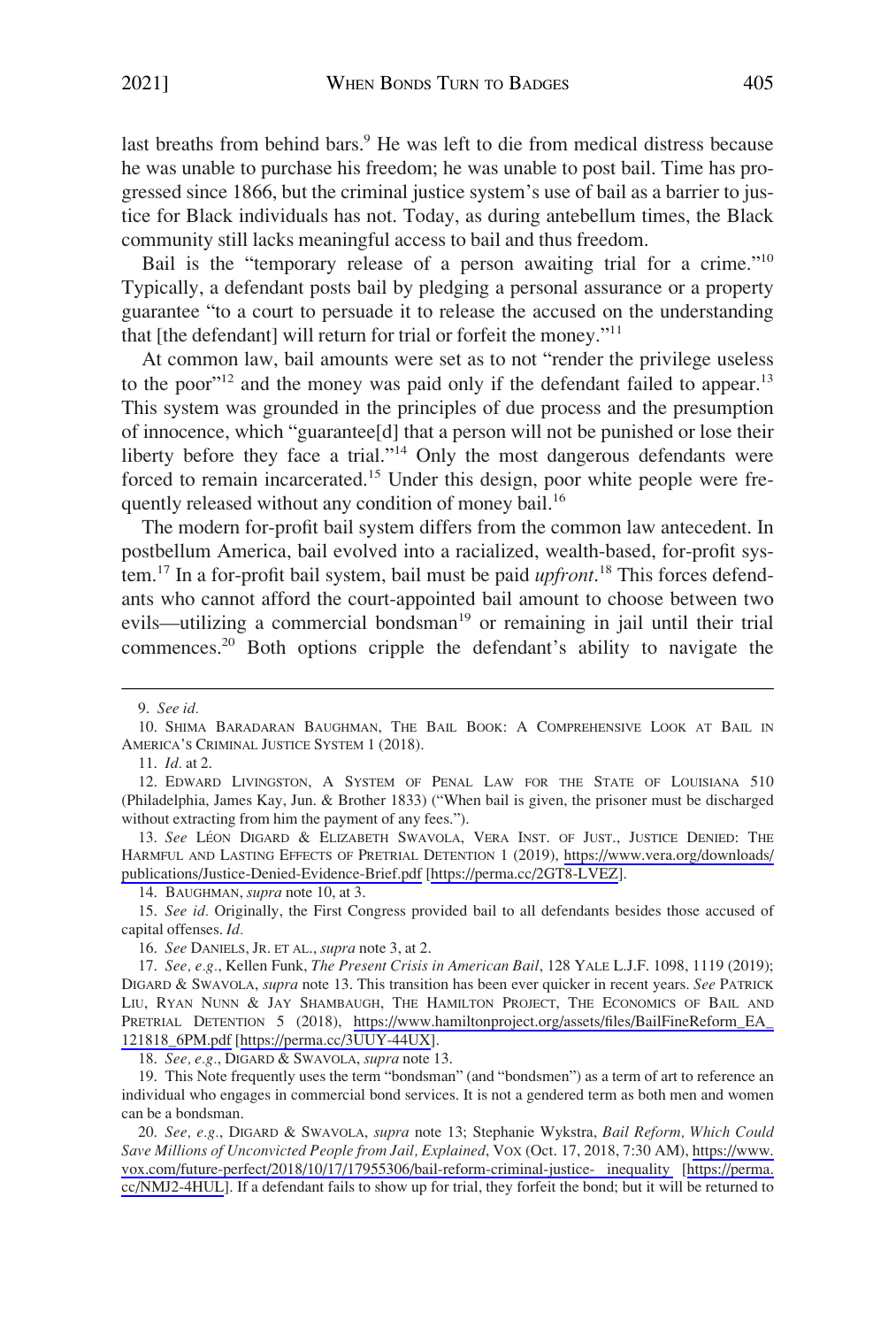criminal justice system and subsequently diminish the protections afforded to them by the presumption of innocence.

Black individuals disproportionately bear the burden of these consequences, thus creating a two-tier system of justice.<sup>21</sup> Black defendants are at least  $10\%$ -25% more likely to be required to pay money bail than their white counterparts.<sup>22</sup> Those Black defendants who are assigned money bail are then usually given double the bail amounts that a white defendant is ordered.<sup>23</sup> This results in Black defendants paying on average \$10,000 more in bail than white defendants.<sup>24</sup> These disparities are not incidental effects of systemic inequalities. The bail system is, in fact, working as intended. $^{25}$ 

For-profit bail practices did not suddenly materialize in recent times. Rather, for-profit bail grew out of the stain of slavery to create an analogous system that conditions one's freedom on their ability to purchase their right to mobility and autonomy. "Freedom. A concept so fundamental to the American psyche that it is enshrined in our Constitution. And yet, America is addicted to imprisonment. From slavery through mass incarceration  $\ldots$  . . . . <sup>226</sup> For-profit bail is the latest imprisonment tactic aimed to keep Black bodies enslaved.

This Note argues that the for-profit bail system is "a badge and incident of slavery"<sup>27</sup> in violation of the Thirteen Amendment,<sup>28</sup> and, as such, Congress should legislate against it. The Note adds to the burgeoning literature on bail policy by emphasizing the racially discriminatory component of for-profit bail and its disparate impact on the Black community. It thus analyzes bail solely through a racial lens. By comparing the practice to its antebellum predecessor, the Note

24. *See id.* 

26. Steinberg, *supra* note 21.

27. *See, e.g.*, Jennifer Mason McAward, *Defining the Badges and Incidents of Slavery*, 14 U. PA. J. CONST. L. 561, 570 (2012) ("As a phrase, the 'badges and incidents of slavery' is unique to the Thirteenth Amendment context, used as a term of art for the first time in the *Civil Rights Cases* in 1883.").

28. "Neither slavery nor involuntary servitude, except as a punishment for crime whereof the party shall have been duly convicted, shall exist within the United States, or any place subject to their jurisdiction. Congress shall have power to enforce this article by appropriate legislation." U.S. CONST. amend. XIII, §§ 1–2.

them if they do appear in court. *See* DIGARD & SWAVOLA, *supra* note 13, at 1, 3. This system applies to the states. The federal government has outlawed the practice. 18 U.S.C.  $\S$  3142(c)(2) ("The judicial officer may not impose a financial condition that results in the pretrial detention of the person.").

*See, e.g.*, Robin Steinberg, *What if We Ended the Injustice of Bail?*, TED (Apr. 2018), [https://](https://www.ted.com/talks/robin_steinberg_what_if_we_ended_the_injustice_of_bail?language=en)  21. [www.ted.com/talks/robin\\_steinberg\\_what\\_if\\_we\\_ended\\_the\\_injustice\\_of\\_bail?language=en](https://www.ted.com/talks/robin_steinberg_what_if_we_ended_the_injustice_of_bail?language=en) (discussing how bail—the price of freedom—has created a two-tier system of justice between the rich and poor, particularly for Black men in New York City); Wykstra, *supra* note 20.

<sup>22.</sup> Wendy Sawyer, *How Race Impacts Who Is Detained Pretrial*, PRISON POL'Y INITIATIVE (Oct. 9, 2019), [https://www.prisonpolicy.org/blog/2019/10/09/pretrial\\_race/](https://www.prisonpolicy.org/blog/2019/10/09/pretrial_race/) [\[https://perma.cc/7C2R-9KU8\]](https://perma.cc/7C2R-9KU8).

<sup>23.</sup> *Id.* 

*See, e.g.*, Cherise Fanno Burdeen, *The Dangerous Domino Effect of Not Making Bail*, ATLANTIC 25. (Apr. 12, 2016), [https://www.theatlantic.com/politics/archive/2016/04/the-dangerous-domino-effect-of](https://www.theatlantic.com/politics/archive/2016/04/the-dangerous-domino-effect-of-not-making-bail/477906/)[not-making-bail/477906/](https://www.theatlantic.com/politics/archive/2016/04/the-dangerous-domino-effect-of-not-making-bail/477906/); Micaela A Watts, *Inmate Found Dead at Shelby County Criminal Justice Center Was Being Held on a \$100 Bond*, COM. APPEAL (Feb. 20, 2020, 8:40 AM), [https://www.](https://www.commercialappeal.com/story/news/breaking/2020/02/18/inmate-found-dead-shelby-county-criminal-justice-center-201-poplar/4794842002/)  [commercialappeal.com/story/news/breaking/2020/02/18/inmate-found-dead-shelby-county-criminal](https://www.commercialappeal.com/story/news/breaking/2020/02/18/inmate-found-dead-shelby-county-criminal-justice-center-201-poplar/4794842002/)[justice-center-201-poplar/4794842002/.](https://www.commercialappeal.com/story/news/breaking/2020/02/18/inmate-found-dead-shelby-county-criminal-justice-center-201-poplar/4794842002/)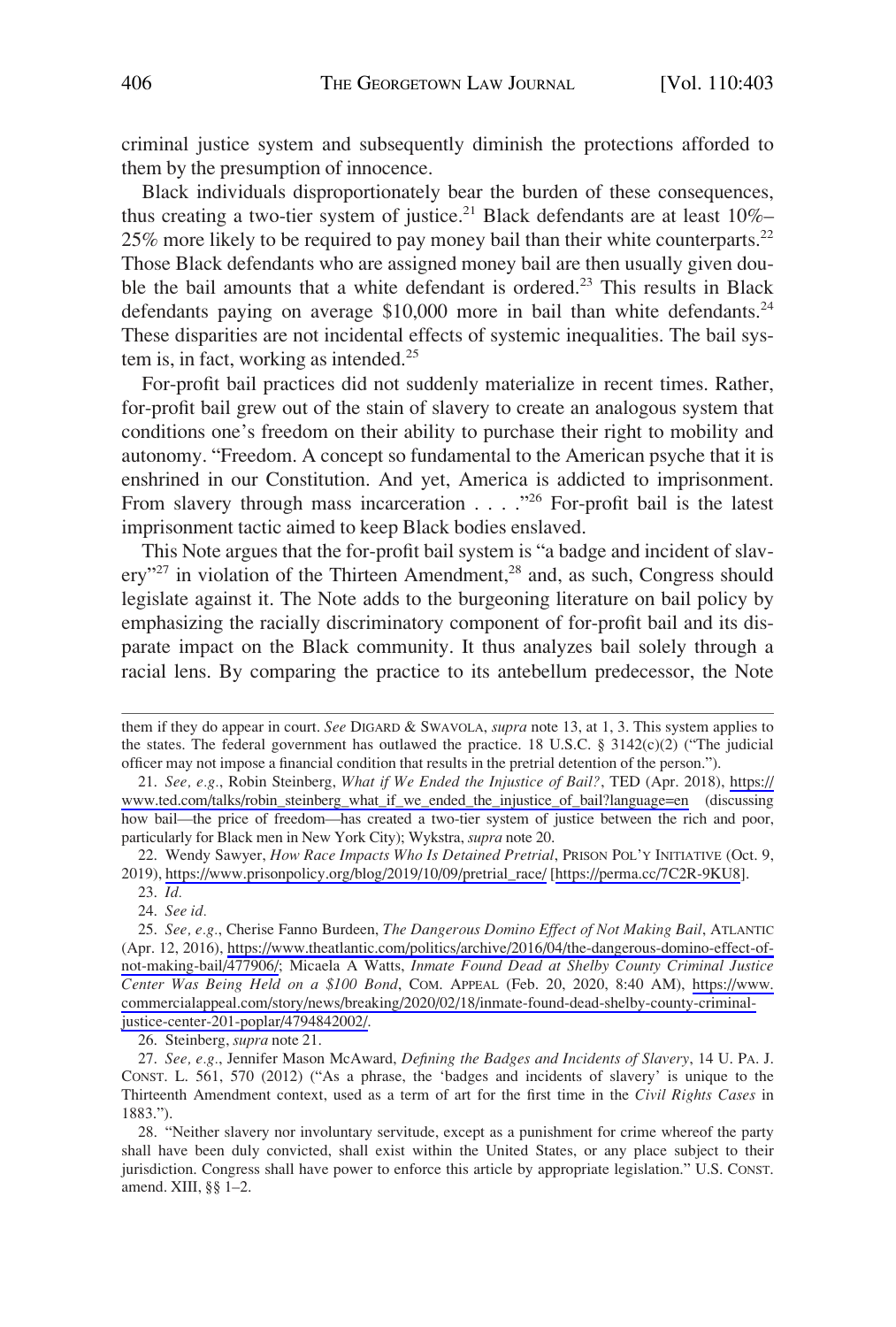<span id="page-4-0"></span>aims to expose a deeper insidiousness: the connection between for-profit bail and slavery.

Part I of the Note discusses the development of the Court's Thirteenth Amendment jurisprudence and defines "badges and incidents of slavery" as historically rooted actions that limit one's physical mobility and inflict legal coercion. Part II illustrates how antebellum slavery and the Black Codes of Reconstruction infringed upon Black individuals' physical mobility and legal standing to maintain slavery during and after abolition. Part II further outlines the for-profit bail system and details its analogous strategies for limiting defendants' physical mobility and inflicting legal coercion.

Finally, Part III argues for a novel application of the Thirteenth Amendment and finds that for-profit bail is a badge and incident of slavery. For-profit bail is based on the same historical presumption as slavery: that freedom can be bought. It also borrows the institutional design of slavery to operate through the same methods of subjugation—by limiting defendants' physical mobility and employing legal coercion to disenfranchise their standing in the criminal justice system and extract economic exploitation. This Part also provides three practical reasons that demonstrate why it is important to conceptualize for-profit bail as a badge and incident of slavery.

## I. THIRTEENTH AMENDMENT JURISPRUDENCE AND THE MEANING OF "BADGES AND INCIDENTS"

The Thirteenth Amendment is an absolute prohibition on slavery and indentured servitude of the presumed innocent.<sup>29</sup> Section 2 of the Amendment has been interpreted by the Court to give Congress the power to "pass all laws necessary and proper for abolishing all badges and incidents of slavery in the United States."<sup>30</sup> However, this seemingly clear directive and grant of power has not amounted to a robust class of jurisprudence. Rather, lower courts have typically construed this Section of the Amendment as a dead letter by pronouncing a string of ad hoc determinations that have devoid it of any meaningful civil rights protections.31 This Part rejects that premise and instead (1) reviews the Founders' intent in passing the Amendment, (2) summarizes how the Supreme Court and its subordinate tribunals have interpreted it, and (3) argues for the adoption of a more expansive application in future cases. In so doing, this Part seeks to outline how the Thirteenth Amendment was originally interpreted, how it is currently interpreted,

<sup>29.</sup> The Civil Rights Cases, 109 U.S. 3, 20 (1883) ("[The Thirteenth Amendment] is not a mere prohibition of State laws establishing or upholding slavery, but an absolute declaration that slavery or involuntary servitude shall not exist in any part of the United States.").

<sup>30.</sup> Jones v. Alfred H. Mayer Co., 392 U.S. 409, 439 (1968) (emphasis omitted) (citation omitted). Congress has exercised that power by codifying the Amendment in the criminal code; outlawing kidnapping or carrying "away any other person, with the intent that such other person be sold into involuntary servitude, or held as a slave," 18 U.S.C. § 1583(a)(1); and knowingly holding someone in involuntary servitude, § 1584(a).

<sup>31.</sup> *See* William M. Carter, Jr., *Race, Rights, and the Thirteenth Amendment: Defining the Badges and Incidents of Slavery*, 40 U.C. DAVIS L. REV. 1311, 1311–12 (2007).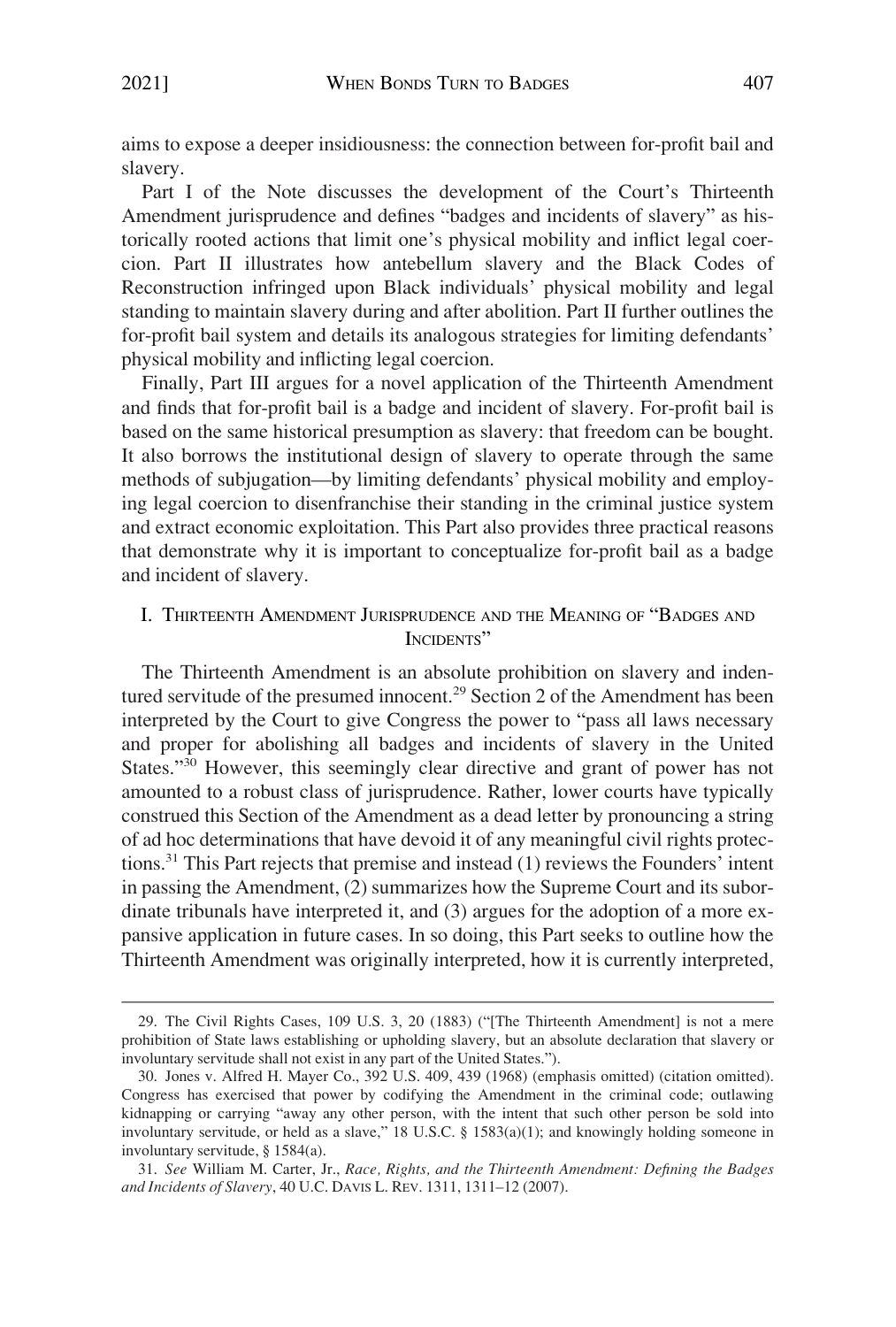<span id="page-5-0"></span>and how it should be interpreted in the future. Reviewing the history and progression of the jurisprudence clarifies why a broad definition of badges and incidents is appropriate in the context of for-profit bail.

#### A. THIRTEENTH AMENDMENT AS INTERPRETED AT ADOPTION

The Thirteenth Amendment is a post-Civil War Reconstruction Amendment that was passed because Congress feared that "the condition of the slave race would, without further protection of the Federal government, be almost as bad as it was before [emancipation]."<sup>32</sup> The Amendment was intended to have bite.<sup>33</sup> It was envisioned as a way to make "slavery impossible."<sup>34</sup>

The men who drafted and ratified the Amendment based it upon abolitionist ideals of natural rights.<sup>35</sup> Natural rights are the "basic rights, privileges, and protections characteristic of membership in a civilized society."36 Representatives' statements confirm this broad reading of the Amendment's scope. Senator Trumbull, who proposed the Amendment and the Civil Rights Act of 1866 (the first piece of legislation passed under the Amendment), argued that "[w]ith the destruction of slavery necessarily follows the destruction of the *incidents* to slavery. . . . [And] [w]ith the abolition of slavery should go all the *badges* of servitude which have been enacted for its maintenance and support."<sup>37</sup> He conceptualized the Civil Rights Act as outlawing the incidents of slavery, such as the Black Codes, and protecting African-Americans' "privilege to go and come when they please, to buy and sell when they please, [and] to make contracts and enforce contracts."<sup>38</sup>

Senator James Harlan likewise interpreted the Amendment broadly as abolishing all of the "necessary *incident[s]*" in addition to slavery itself.<sup>39</sup> Representative Wilson echoed these sentiments, advocating that the amendment "will obliterate the last lingering vestiges of the slave system; ... all it was and is,

38. *Id.* at 43.

<sup>32.</sup> The Slaughter-House Cases, 83 U.S. (16 Wall.) 36, 70 (1873). Senator Trumbull warned that "the only effectual way of ridding the Country of Slavery, so that it cannot be resuscitated, is by an Amendment of the Constitution forever prohibiting it within the jurisdiction of the United States." JOHN A. LOGAN, THE GREAT CONSPIRACY: ITS ORIGIN AND HISTORY. 529 (New York, A. R. Hart & Co. 1886).

<sup>33.</sup> In the words of Representative Thayer of Pennsylvania: "[W]hen I voted for the amendment to abolish slavery $[ , ]$ .... I did not suppose that I was offering them a mere paper guarantee." Cong. GLOBE, 39th Cong., 1st Sess. 1151 (1866) (statement of Rep. Thayer).

<sup>34.</sup> CONG. GLOBE, 38th Cong., 1st Sess. 1369 (1864) (statement of Sen. Clark).

<sup>35.</sup> *See* ALEXANDER TSESIS, THE THIRTEENTH AMENDMENT AND AMERICAN FREEDOM: A LEGAL HISTORY 101 (2004) ("Radical Republicans established the Thirteenth Amendment on the natural rights principles that had guided the abolitionist movement from its founding in 1833.").

<sup>36.</sup> Carter, Jr., *supra* note 31, at 1333 (quoting Rhonda V. Magee Andrews, *The Third Reconstruction: An Alternative to Race Consciousness and Colorblindness in Post-Slavery America*, 54 ALA. L. REV. 483, 494 (2003)). Senator Lyman Trumbull of Illinois stated that the Thirteenth Amendment enforces "natural liberty, so far restrained by human laws and no further, as is necessary and expedient for the general advantage of the public." CONG. GLOBE, 39th Cong., 1st Sess. 474 (1866) (statement of Sen. Trumbull).

<sup>37.</sup> CONG. GLOBE, 39th Cong., 1st Sess. 322–23 (1866) (statement of Sen. Trumbull) (emphasis added).

<sup>39.</sup> CONG. GLOBE, 38th Cong., 1st Sess. 1439 (1864) (statement of Sen. Harlan) (emphasis added).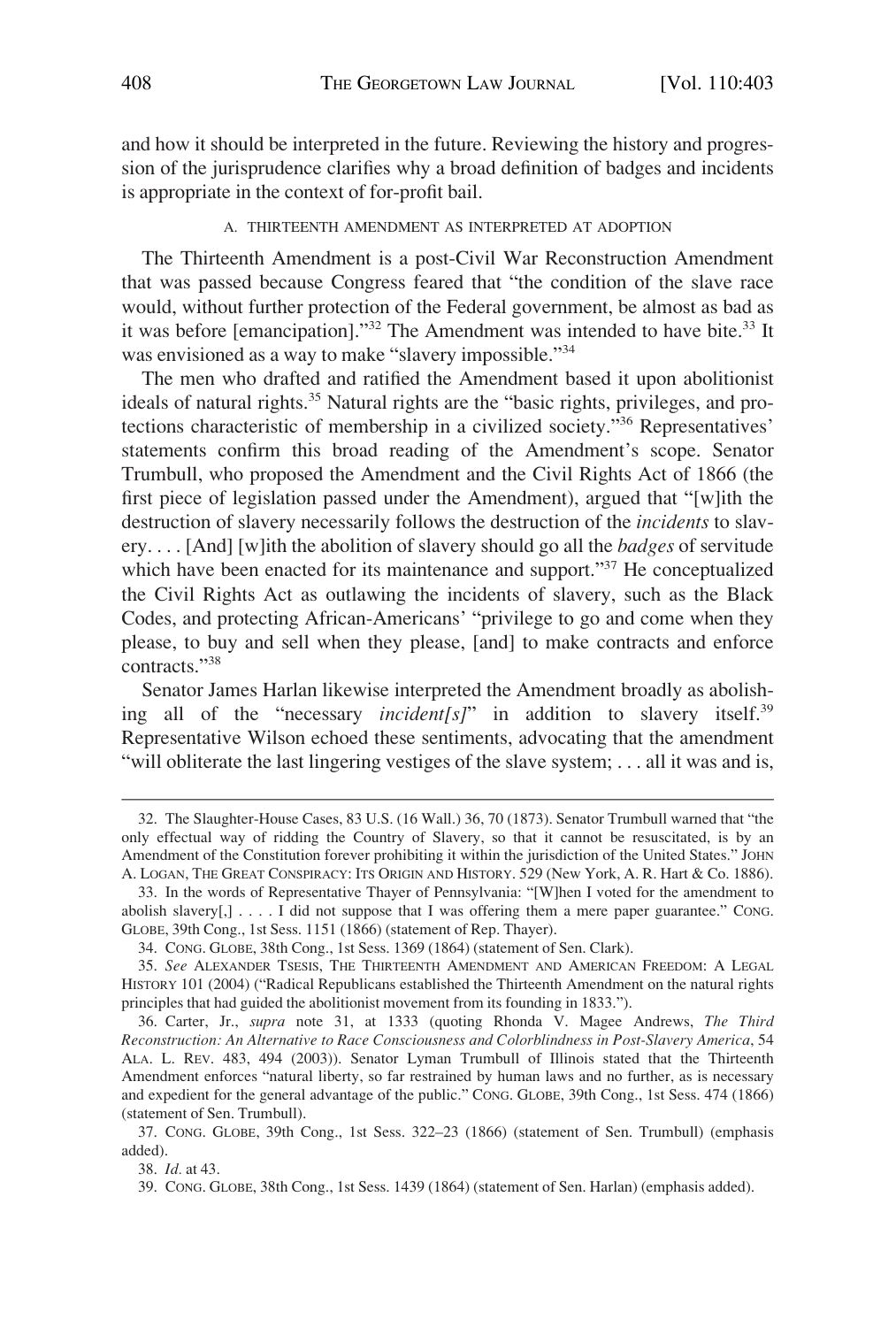<span id="page-6-0"></span>everything connected with it or pertaining to it."40 But, what are the "badges and incidents" of slavery and why has the Court departed from these forefathers' wishes and interpreted the Amendment narrowly?

B. JUDICIAL INTERPRETATION AS DEFINED AND APPLIED TODAY

The Thirteenth Amendment is interpreted by the Court to outlaw slavery, involuntary servitude, and the badges and incidents of slavery. Each form of subjugation is analyzed distinctly. For-profit bail is best conceptualized as a badge and incident of slavery.

Section 1 of the Thirteen Amendment outlaws slavery and involuntary servitude.<sup>41</sup> The Court narrowly interprets slavery to mean chattel slavery, which is defined by compelled labor under the threat of physical coercion.<sup>42</sup> "Slavery implies . . . a state of bondage; the ownership of mankind as a chattel, or, at least the control of the labor and services of one man for the benefit of another."<sup>43</sup>

Courts are typically hesitant to hold that modern examples constitute slavery in violation of the Thirteenth Amendment.<sup>44</sup> Pretrial detention is not considered slavery. In *Ford v. Nassau County Executive*, a pretrial detainee alleged that his Thirteenth Amendment rights were violated because he was required to serve as a food cart worker under the threat of solitary confinement.45 The court rejected the detainee's contention that his treatment was tantamount to slavery.<sup>46</sup> Because his work was not alleged to be "burdensome" and he did receive some consideration

43. Plessy v. Ferguson, 163 U.S. 537, 542 (1896).

46. *Id.* at 401.

<sup>40.</sup> *Id.* at 1324 (statement of Rep. Wilson).

<sup>41.</sup> U.S. CONST. amend. XIII, § 1 ("Neither slavery nor involuntary servitude, except as a punishment for crime whereof the party shall have been duly convicted, shall exist within the United States, or any place subject to their jurisdiction.").

<sup>42.</sup> *See, e.g.*, United States v. Kozminski, 487 U.S. 931, 948 (1988) (finding the scope of the Thirteenth Amendment was "limited to cases involving the compulsion of services by the use or threatened use of physical or legal coercion"); The Civil Rights Cases, 109 U.S. 3, 20–22 (1883) (limiting the scope of the Thirteenth Amendment to outlawing "servitudes imposed by the old law, or by long custom, which had the force of law, and exacted by one man from another without the latter's consent").

<sup>44.</sup> *See, e.g.*, *Kozminski*, 487 U.S. at 951 ("Although we can be sure that Congress intended to prohibit '"slavelike" conditions of servitude,' we have no indication that Congress thought that conditions maintained by means other than by the use or threatened use of physical or legal coercion were 'slavelike.'"); The Slaughter-House Cases, 83 U.S. (16 Wall.) 36, 69 (1873). This does not mean courts are completely unwilling to find novel violations of the Thirteenth Amendment. *See, e.g.*, Pollock v. Williams, 322 U.S. 4, 18 (1944) (nullifying the peonage law of Florida under the Thirteenth Amendment because "no indebtedness warrants a suspension of the right to be free from compulsory service"); Bailey v. Alabama, 219 U.S. 219, 244–45 (1911) (voiding statute requiring compulsory labor for debts owed). In *United States v. Booker*, two individuals forced against their will to work in a migrant labor camp were deemed slaves. 655 F.2d 562, 567 (4th Cir. 1981). The court interpreted the Thirteenth Amendment to protect persons "[w]ith little education, little money and little hope, [who] easily fell prey to the tempting offers of 'powerful and unscrupulous' individuals, who would soon assert complete control over their lives." *Id.* at 566. (citation omitted). There, even though the availability of escape remained plausible, "[t]he threat of violence or confinement, backed sufficiently by deeds as in this case, suffices to subjugate human beings to the will of another in violation of the thirteenth amendment." *Id.* at 567.

<sup>45.</sup> *See* 41 F. Supp. 2d 392, 394 (E.D.N.Y. 1999).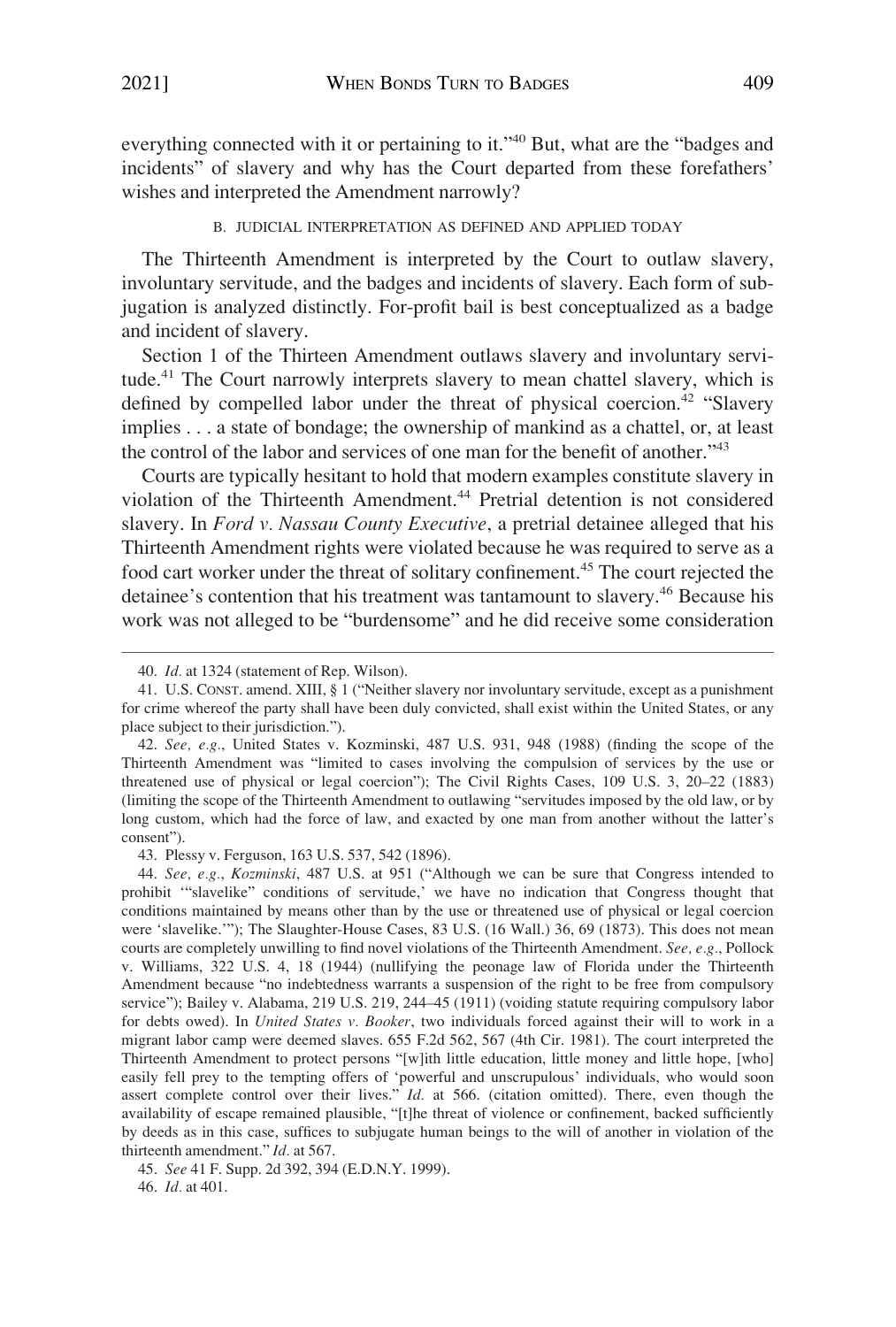in exchange, the circumstances of his labor were not compelled and "d[id] not rise to the level of indignity and degradation that accompanied slavery."<sup>47</sup> "To hold otherwise," the court reasoned, "would trivialize the pain and anguish that the Thirteenth Amendment sought to remedy."<sup>48</sup>

The court's approach to the issue, not their ultimate holding, is what is trifling. Defining slavery as compelled labor under threat of coercion ignores the nonphysical attributes of antebellum subjugation, such as a lack of equal rights. As the for-profit bail system—in both its pre-trial detention and bail bondsmen iterations—creates non-labor injuries, the Court's slavery jurisprudence is not the proper framework under which to address the issue.

Involuntary servitude "is of larger meaning than slavery."49 It "necessarily means a condition of servitude in which the victim is forced to work for the defendant by the use or threat of physical restraint or physical injury, or by the use or threat of coercion through law or the legal process."50 Involuntary servitude "was intended to cover those forms of compulsory labor akin to African slavery which[,] in practical operation[,] would tend to produce like undesirable results<sup>"51</sup>

Courts are more willing to use involuntary servitude jurisprudence to shield against modern infringements.52 In *McGarry v. Pallito*, the Second Circuit held that a pretrial detainee forced to work in the jail's laundry room doing other inmates' wash had plausibly stated a claim that he was subjected to involuntary servitude under the Thirteenth Amendment.<sup>53</sup> The complaint alleged that his refusal to work was met with physical threats to be sent to solitary confinement and legal threats to be sanctioned with an Inmate Disciplinary Report, which would impact his release date.<sup>54</sup> The court reasoned that such "work obtained or

53. 687 F.3d 505, 508–09, 511–12 (2d Cir. 2012).

54. *See id.* at 511–12. However, courts have consistently held that requiring pre-trial detainees to perform more basic housekeeping tasks does not violate Thirteenth Amendment. *See, e.g.*, Mendez v. Haugen, No. Civil 14–4792 ADM/BRT, 2015 WL 5718967, at \*1 (D. Minn. Sept. 29, 2015) (requiring pretrial detainee to work as a restroom cleaner was not involuntary servitude); Muhmmaud v. Murphy, 632 F. Supp. 2d 171, 175–76 (D. Conn. 2009) (holding that "forced participation in programs in the Chronic Discipline Program" does not constitute involuntary servitude in violation of the Thirteenth Amendment because participation in those programs is not work).

<sup>47.</sup> *Id.* at 399, 401.

<sup>48.</sup> *Id.* at 401.

<sup>49.</sup> *The Slaughter-House Cases*, 83 U.S. (16 Wall.) at 69.

<sup>50.</sup> United States v. Kozminski, 487 U.S. 931, 952 (1988) ("In addition, a trial court could properly find that evidence of other means of coercion or of extremely poor working conditions is relevant to corroborate disputed evidence regarding the use or threatened use of physical or legal coercion, the defendant's intention in using such means, or the causal effect of such conduct.").

<sup>51.</sup> Butler v. Perry, 240 U.S. 328, 332 (1916).

<sup>52.</sup> *See, e.g.*, United States v. Alzanki, 54 F.3d 994, 999–1000, 1009 (1st Cir. 1995) (affirming that domestic worker was held in involuntary servitude); United States v. King, 840 F.2d 1276, 1277–78 (6th Cir. 1988) (holding that a religious cult held children in involuntary servitude); United States v. Warren, 772 F.2d 827, 829 (11th Cir. 1985) (affirming migrants were held in involuntary servitude); Pierce v. United States, 146 F.2d 84, 84–86 (5th Cir. 1944) (holding that defendant forced women into involuntary servitude by forcing them into prostitution in exchange for purchasing them clothes).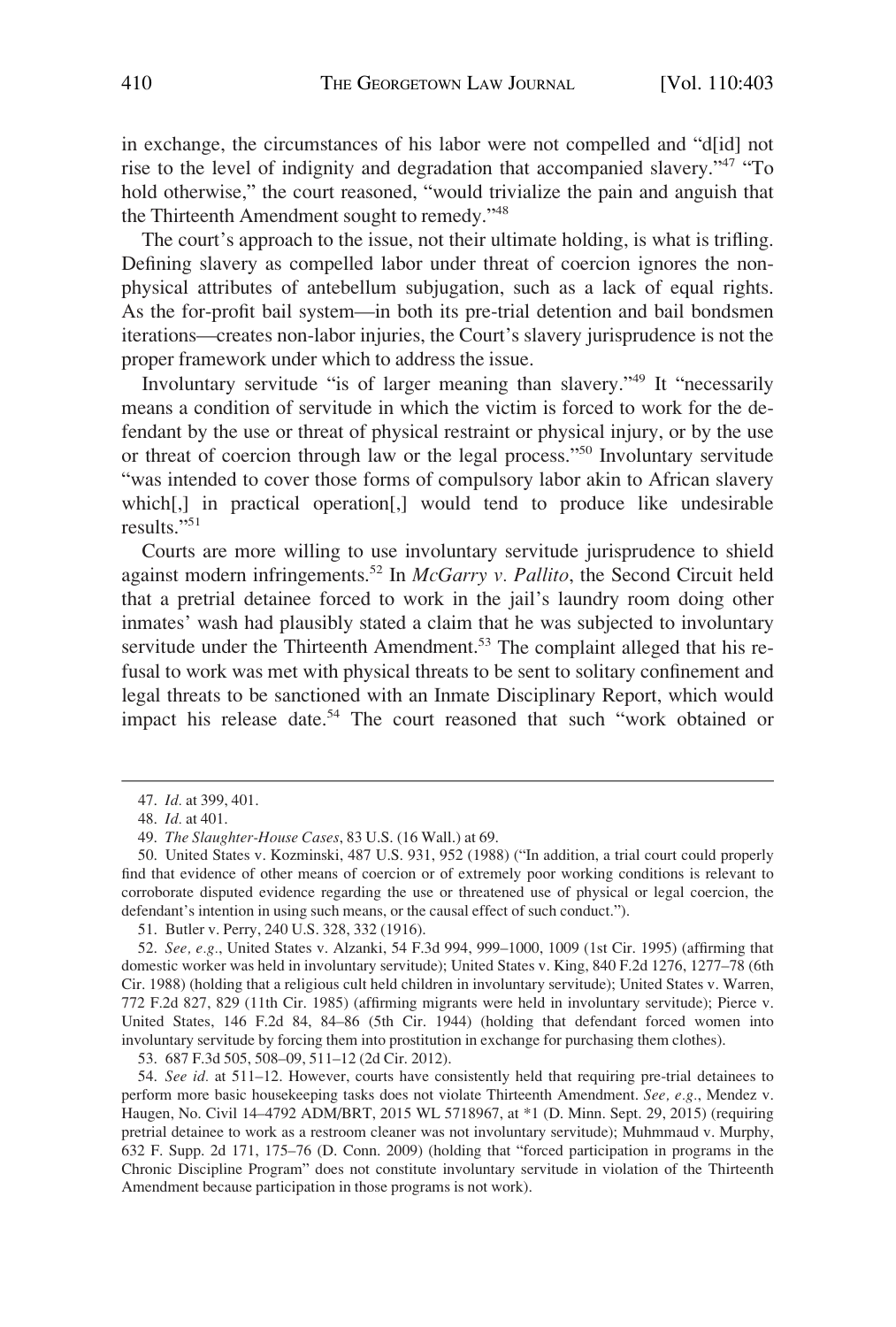maintained by the use or threatened use of physical or legal coercion is 'akin to African slavery, although without some of the latter's incidents.'"<sup>55</sup>

Although *McGarry* makes up for some of the ground ceded by *Ford* by focusing solely on pre-trial detainment, both cases are only looking at a symptom of the issue while ignoring the actual disease: the larger for-profit bail system. By exclusively connecting the constitutional violation to compelled labor and coercion, the Court is "neglect[ing] an argument more closely tied to the history and meaning of the Thirteenth Amendment."56 For the same reasons as in *Ford*, involuntary servitude also provides an inadequate framework through which to analyze for-profit bail.

Section 2 of the Thirteenth Amendment provides broader protections, allowing Congress to directly regulate against slavery.57 Congress has the power to nullify any legislation that "impose[s] upon the colored race onerous disabilities and burdens; [and] curtail[s] their rights in the pursuit of life, liberty and property to such an extent that their freedom was of little value."58 In short, Section 2 outlaws the badges and incidents of slavery.

Badges and incidents of slavery are "those fundamental rights which appertain to the essence of citizenship, . . . the enjoyment or deprivation of which constitutes the essential distinction between freedom and slavery."59 Although Congress retains the power to define the term, $60$  the badges and incidents of slavery are the mechanisms through which slavery was enforced.<sup>61</sup> The incidents of

58. *The Civil Rights Cases*, 109 U.S. at 36–37 (Harlan, J., dissenting) (quoting The Slaughter-House Cases, 83 U.S. (16 Wall.) 36, 70 (1873)).

59. *Id.* at 22 (majority opinion).

<sup>55.</sup> *McGarry*, 687 F.3d at 511 (quoting United States v. Shackney, 333 F.2d 475, 486 (2d Cir. 1964)).

<sup>56.</sup> Neal Kumar Katyal, Note, *Men Who Own Women: A Thirteenth Amendment Critique of Forced Prostitution*, 103 YALE L.J. 791, 808 (1993); *cf. id.* (applying the same argument in the context of forced prostitution constituting slavery).

<sup>57.</sup> U.S. CONST. amend. XIII, § 2 ("Congress shall have power to enforce this article by appropriate legislation."); *see* The Civil Rights Cases, 109 U.S. 3, 20–21 (1883) ("Congress has a right to enact all necessary and proper laws for the obliteration and prevention of slavery with all its badges and incidents . . . ?").

<sup>60.</sup> *See* Jones v. Alfred H. Mayer Co., 392 U.S. 409, 440 (1968) ("Congress has the power under the Thirteenth Amendment rationally to determine what are the badges and the incidents of slavery, and the authority to translate that determination into effective legislation."). For example, in explaining its reasoning for passing the Matthew Shepard and James Byrd, Jr. Hate Crimes Prevention Act, Congress described the badges and incidents as follows:

Slavery and involuntary servitude were enforced, both prior to and after the adoption of the [Thirteenth] [A]mendment to the Constitution of the United States, through widespread public and private violence directed at persons because of their race, color, or ancestry, or perceived race, color, or ancestry. Accordingly, eliminating racially motivated violence is an important means of eliminating, to the extent possible, the badges, incidents, and relics of slavery and involuntary servitude.

Pub. L. No. 111-84, § 4702, 123 Stat. 2190, 2835–36 (2009) (codified as amended at 18 U.S.C. § 249). 61. *See, e.g.*, McAward, *supra* note 27 at 576.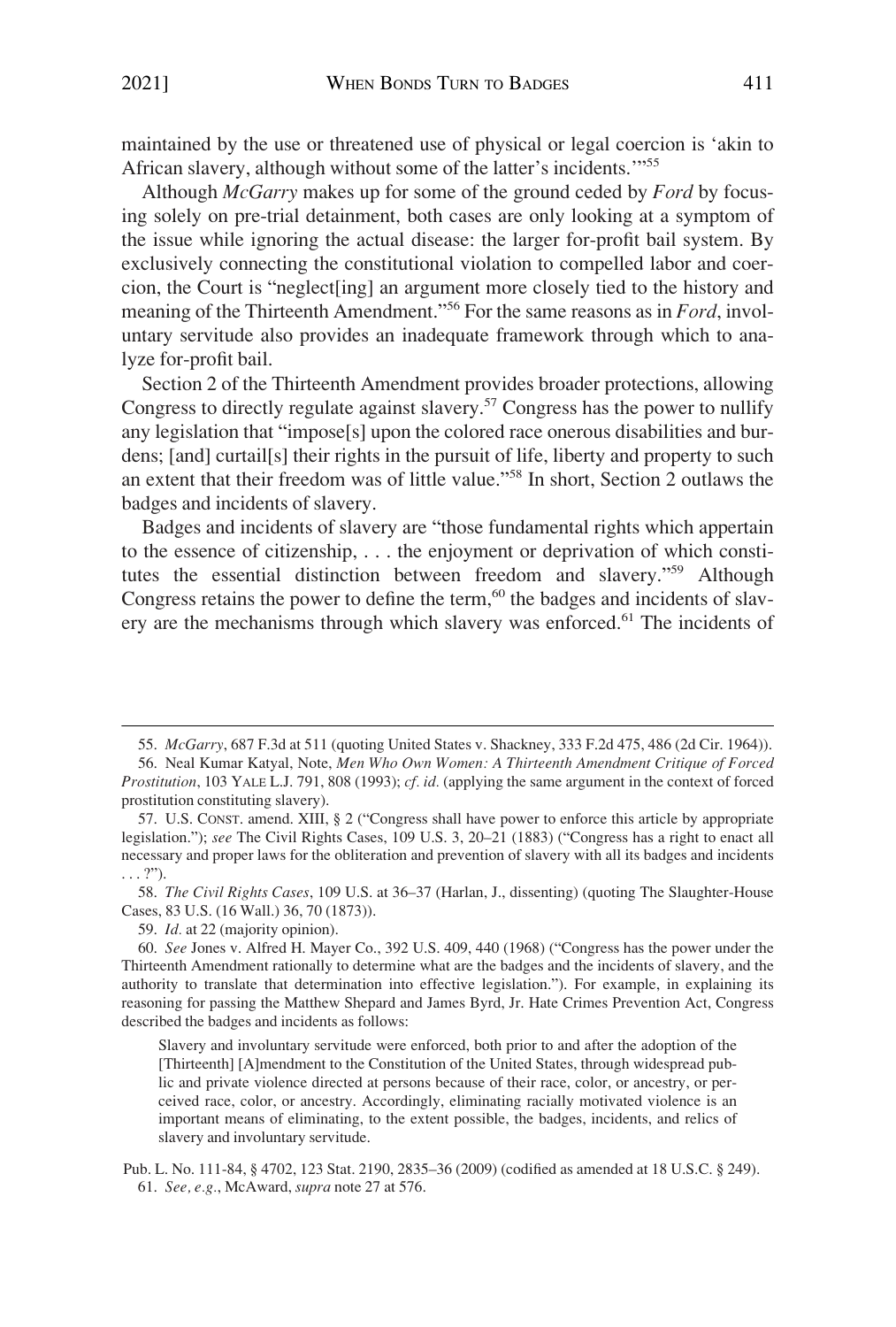slavery are the "legal constraints and conditions placed on slaves themselves"<sup>62</sup> and the property rights of their owners.<sup>63</sup>

Any modern construction of a badge or incident of slavery must have a historical connection to the purpose of the Thirteenth Amendment. The Amendment's objective was "the freedom of the slave race, the security and firm establishment of that freedom, and the protection of the newly-made freeman and citizen from the oppressions of those who had formerly exercised unlimited dominion over him."<sup>64</sup> However, although passed in response to antebellum slavery, the Amendment's shield is not restricted to protecting only one race.<sup>65</sup>

Due to a lack of historical correlation, mere discrimination is not considered a badge and incident.<sup>66</sup> However, other modern examples of badges and incidents have been found,<sup>67</sup> which provides a framework for determining what future acts may fit the classification. In *Jones v. Alfred H. Mayer Co.*, the Court analyzed whether the private refusal to sell property to African-Americans on account of race was a badge and incident of slavery.68 The Court emphatically answered yes.69 The Court supported its holding with three arguments. First, the practice had a historical connection: racial discrimination in property sales was a

63. McAward, *supra* note 27, at 571; *see* Prigg v. Pennsylvania, 41 U.S. (16 Pet.) 539, 613 (1842) (reasoning that because the Constitution's Fugitive Slave Clause "contains a positive and unqualified recognition of the right of the owner in the slave . . . . [T]hen all the incidents to that right attach also").

65. *See* Bailey v. Alabama, 219 U.S. 219, 240–41 (1911) ("While the immediate concern was with African slavery, the Amendment was not limited to that. It was a charter of universal civil freedom for all persons, of whatever race, color or estate, under the flag."); Hodges v. United States, 203 U.S. 1, 17 (1906) ("Slavery or involuntary servitude of the Chinese, of the Italian, of the Anglo-Saxon are as much within [the Thirteenth Amendment's] compass as slavery or involuntary servitude of the African."); *The Slaughter-House Cases*, 83 U.S. (16 Wall.) at 72 ("[W]hile negro slavery alone was in the mind of the Congress which proposed the thirteenth article . . . . [I]f other rights are assailed by the States which properly and necessarily fall within the protection of these articles, that protection will apply, though the party interested may not be of African descent.").

66. *See* The Civil Rights Cases, 109 U.S. 3, 25–26 (1883) (holding that denying a person public accommodations on account of race was not a badge and incident of slavery); *see also* Palmer v. Thompson, 403 U.S. 217, 226–27 (1971) (denying that closing the city swimming pool to prevent the races from swimming together was a badge and incident of slavery).

67. *See, e.g.*, United States v. Beebe, 807 F. Supp. 2d 1045, 1053 (D.N.M. 2011) (holding that racially motivated violence is a badge and incident because the Thirteenth Amendment does more than ensure the economic rights of slaves). *But see Palmer*, 403 U.S. at 226–27 ("Establishing this Court's authority under the Thirteenth Amendment to declare new laws to govern the thousands of towns and cities of the country would grant it a law-making power far beyond the imagination of the amendment's authors."); Channer v. Hall, 112 F.3d 214, 218–19 (5th Cir. 1997) (holding that requiring an immigration detainee to either work eight hours a day in food services or be segregated does not violate the Thirteenth Amendment); Immediato v. Rye Neck Sch. Dist., 73 F.3d 454, 457 (2d Cir. 1996) (holding that requiring high school students to participate in community service to graduate does not violate the Thirteenth Amendment).

68. 392 U.S. 409, 412–13 (1968) (holding under the Thirteenth Amendment, Congress had power to pass § 1982, which prohibits racial discrimination in the sale of property, but leaving open the question of whether the Amendment itself, without additional congressional action, prohibits the act).

69. *See id.* at 443 ("[T]he freedom that Congress is empowered to secure under the Thirteenth Amendment includes the freedom to buy whatever a white man can buy, the right to live wherever a

<sup>62.</sup> *Id.* at 571; *see* Neal v. Farmer, 9 Ga. 555, 567 (1851) ("The condition of a villein, had many of the incidents of slavery.").

<sup>64.</sup> The Slaughter-House Cases, 83 U.S. (16 Wall.) 36, 71 (1873).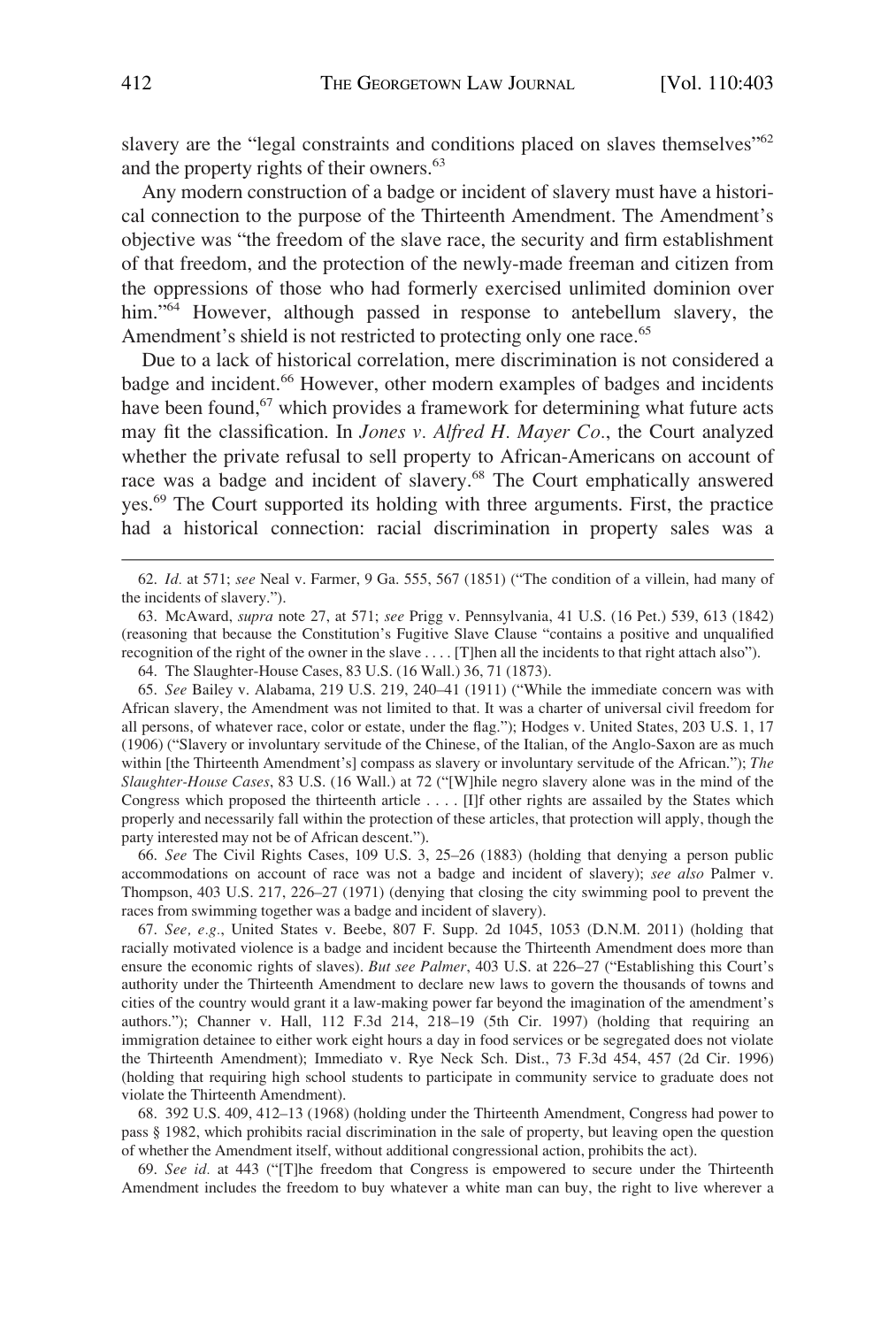<span id="page-10-0"></span>substitute for "Black Codes, enacted after the Civil War to restrict the free exercise of those rights, [which] were substitutes for the slave system."70 Second, the Court reasoned that the discriminatory practice infringed upon African-Americans' physical mobility to "go and come at pleasure" because it "herd[ed] men into ghettos."71 Finally, the practice violated Black people's legal right to "buy and sell when they please" by making "their ability to buy property turn on the color of their skin."<sup>72</sup>

A badge and incident of slavery therefore exists when, as alluded to in *Jones*, the act: (1) is historically rooted in slavery and the Black Codes; (2) imposes restrictions on the physical movement and free will of the subordinated party; and (3) threatens legal coercion in the form of economic pressure or the denial of equal standing in the criminal justice system. By conceptualizing for-profit bail as a badge and incident of slavery, the shortcomings of *McGarry* and *Ford* are remedied. As the next Section explores, postulating this broad definition to badges and incidents of slavery in future cases is beneficial because it exposes the fundamental injustice of owning another individual, no matter how humane of a version of slavery it amounts to.

### C. APPLYING A BROAD INTERPRETATION OF BADGES AND INCIDENTS IN FUTURE CASES

To define the badges and incidents of slavery is, in effect, to define freedom. To ensure that the highest level of freedom is available, the broadest definition of badges and incidents should apply.<sup>73</sup> This will guarantee that no individual or government actor is ever able to seize the autonomy of another human being.<sup>74</sup> It "is a means to the end of preventing the de facto reestablishment of slavery."<sup>75</sup>

A broad definition of badges and incidents, which retains a connection to its historical pedagogy, does not demean the experience of antebellum African-Americans toiling in the fields under the whip of malicious masters. Terrible atrocities were committed during antebellum slavery and America should continue to pay penance for its crimes against humanity. However, failing to recognize badges and incidents outside of physical coercion does not honor the pain

white man can live. If Congress cannot say that being a free man means at least this much, then the Thirteenth Amendment made a promise the Nation cannot keep.").

<sup>70.</sup> *Id.* at 441–42.

<sup>71.</sup> *Id.* at 442–43.

<sup>72.</sup> *Id.* at 443.

<sup>73.</sup> *See, e.g.*, Carter, Jr., *supra* note 31, at 1318, 1330–35 (arguing that badges and incidents should be broadly "construed in terms of race, power, and group status"). *See generally* TSESIS, *supra* note 35 (arguing that the Thirteenth Amendment has important implications for civil liberties beyond chattel slavery).

<sup>74.</sup> *See* Michele Goodwin, *The Thirteenth Amendment: Modern Slavery, Capitalism, and Mass Incarceration*, 104 CORNELL L. REV. 899, 918–19 (2019) ("If the definition of American slavery is primarily or exclusively based on the spectacle of those terms and contours—unpaid labor of Blacks toiling in pastoral fields—it is possible, even likely, to overlook or misidentify its other iterations and broader social contexts then and now. . . . The problem with the fixed benchmark on slavery is the suggestion that the enterprise can only be (or is primarily) about southern, plantation fieldwork.").

<sup>75.</sup> McAward, *supra* note 27, at 568.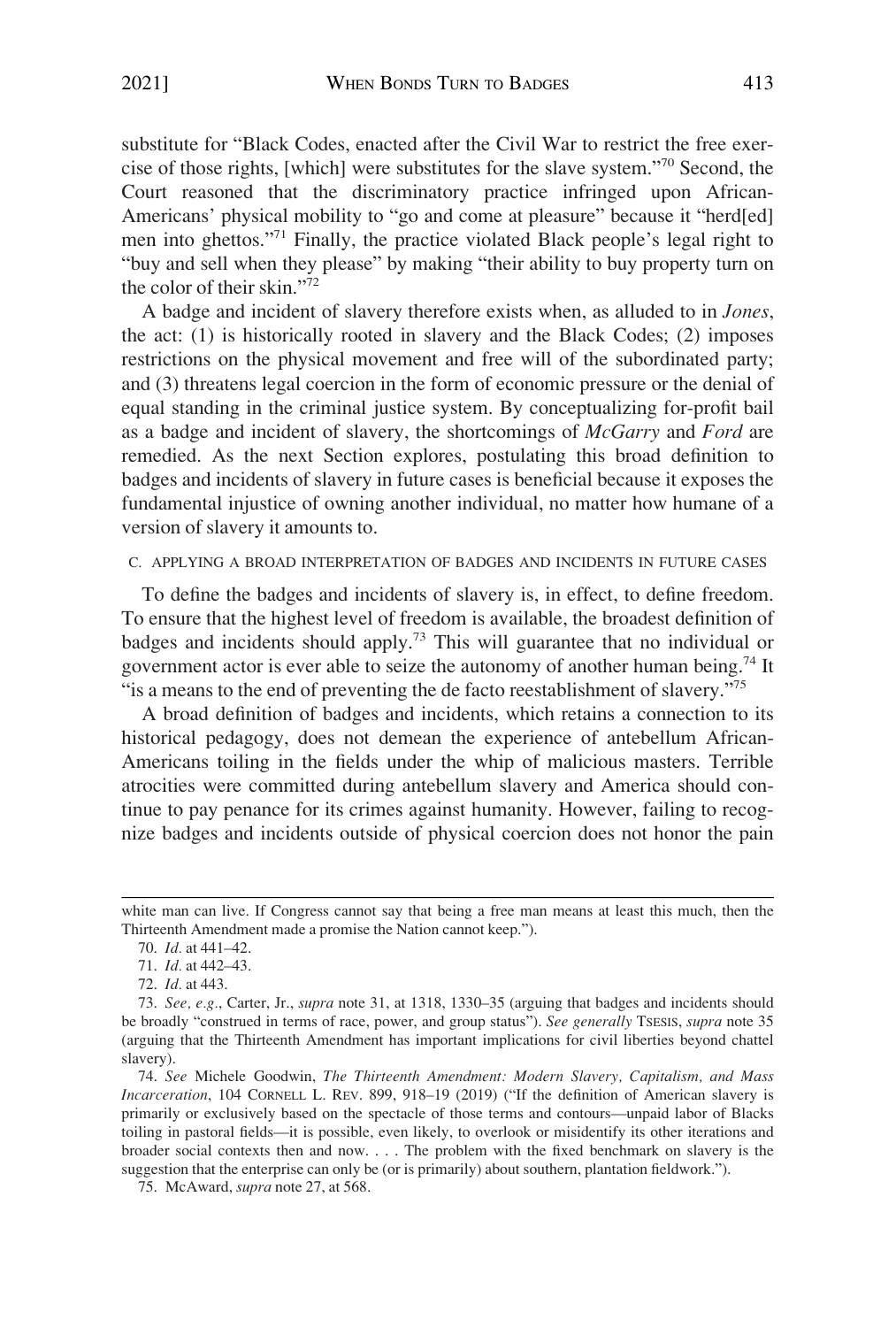suffered by African-Americans.<sup>76</sup> Rather, a broad definition is an affirmation that America recognizes the sins of its past and is committed to ensuring that no others have to similarly suffer to even the slightest degree.<sup>77</sup> It signals that even if the extreme torture, terrible conditions, and appalling assaults were not features of antebellum slavery, America still committed a grievous injustice by using humans as property and stripping them of their independent free will.

A more expansive reading of the phrase is confirmed by the original intent of the drafters and Representatives, who through ratification of the Amendment, were aiming to discard the practices that were "enacted for [slavery's] maintenance and support."78 These forefathers "intended the Thirteenth Amendment to have an evolving and dynamic interpretation<sup>779</sup> that would "act so as to obliterate the last vestiges of slavery in America."<sup>80</sup>

If the Thirteenth Amendment is "enforced according to [its] true intent and meaning, [it] will protect all the civil rights that pertain to freedom and citizenship."81 The Amendment "conferred upon every person within the jurisdiction of the United States (except those legally imprisoned for [a] crime) the right, without discrimination against them on account of their race, to enjoy all the privileges that inhere in freedom."82 As a result, the badges and incidents must be interpreted broadly to include anything that limits one's "right to pursue the ordinary avocations of life without other restraint than such as affects all others."<sup>83</sup> Therefore, Congress should define the term broadly and utilize the Amendment to enact prophylactic legislation that tears down any systems, such as for-profit bail, that interfere with the establishment of "universal civil and political freedom."<sup>84</sup>

The idea that for-profit bail is a badge and incident of slavery may be farfetched, but the legal system takes for granted how the procedures used by the for-profit bail system were previously employed. Historical context matters. A system previously used in a discriminatory manner against Black individuals, which continues to have a disparate impact on the Black community today, must be labeled for what it is: a badge and incident of slavery. The next Part sets up

<sup>76.</sup> *See* Reva Siegel, *Why Equal Protection No Longer Protects: The Evolving Forms of Status-Enforcing State Action, 49 STAN. L. REV. 1111, 1113 (1997)* ("[R]epeated condemnation of slavery . . . . [M]ay instead function to exonerate practices contested in the present, none of which looks so unremittingly 'evil' by contrast.").

<sup>77.</sup> A broader definition of slavery recognizes that "while [slavery's] antebellum defining characteristics may no longer be in existence, it transformed or evolved—not just once, but perhaps several times." Goodwin, *supra* note 74, at 911.

<sup>78.</sup> CONG. GLOBE, 39th Cong., 1st Sess. 322–23 (1866) (statement of Sen. Trumbull).

<sup>79.</sup> Carter, Jr., *supra* note 31, at 1331–32 ("[T]ruly examining the Amendment's drafters' original intent supports a robust interpretation of its intended scope.").

<sup>80.</sup> CONG. GLOBE, 38th Cong., 1st Sess. 1324 (1864) (statement of Sen. Wilson).

<sup>81.</sup> Plessy v. Ferguson, 163 U.S. 537, 555 (1896) (Harlan, J., dissenting).

<sup>82.</sup> Hodges v. United States, 203 U.S. 1, 27 (1906) (Harlan, J., dissenting), *overruled in part by* Jones v. Alfred H. Mayer Co., 392 U.S. 409 (1968).

<sup>83.</sup> The Slaughter-House Cases, 83 U.S. (16 Wall.) 36, 90 (1873) (Field, J., dissenting).

<sup>84.</sup> The Civil Rights Cases, 109 U.S. 3, 20 (1883).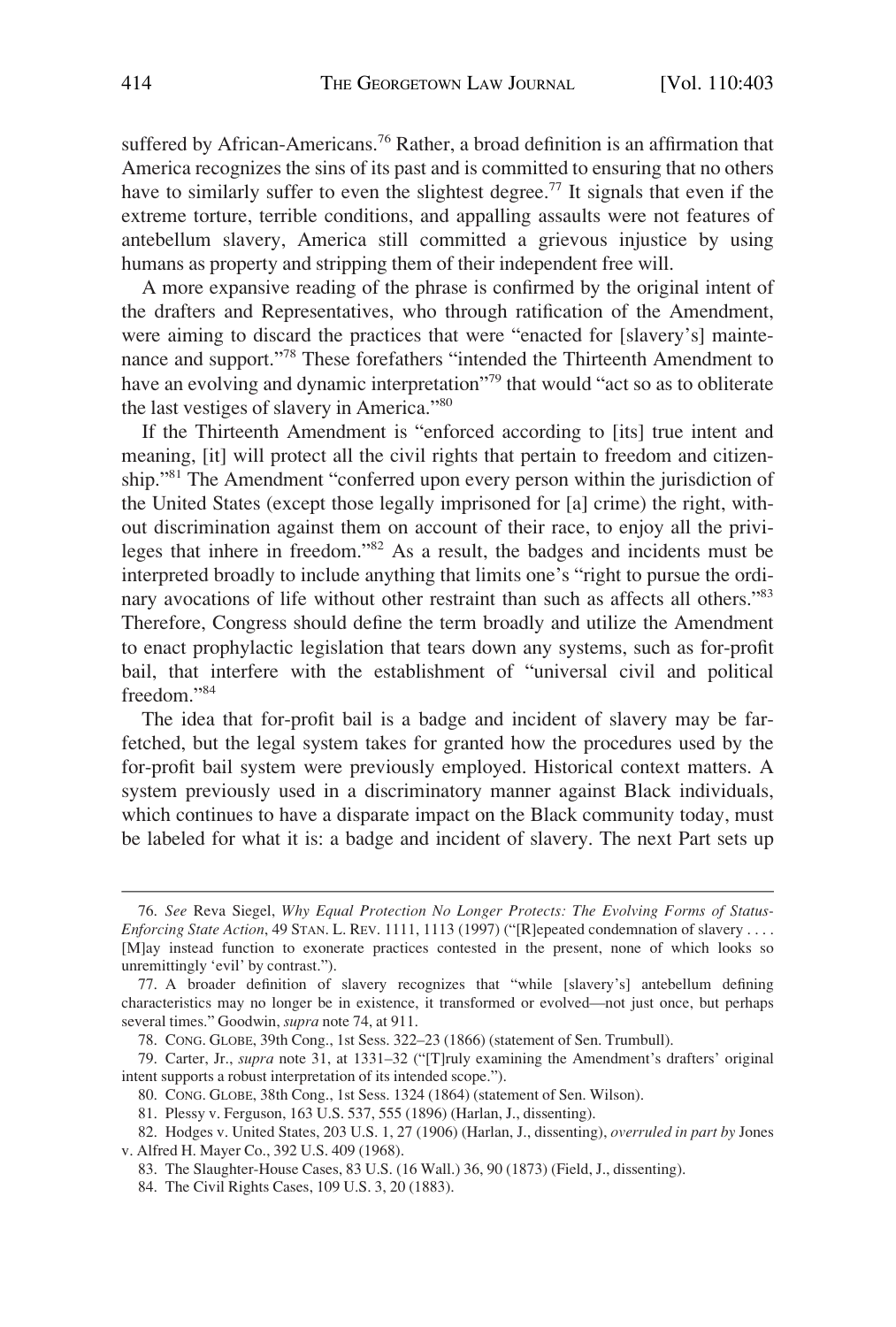<span id="page-12-0"></span>this discussion by providing an overview of how restraints on mobility and imposition of legal coercion on Black bodies began in antebellum and postbellum America and were carried through into the modern, for-profit bail system.

## II. THE MODERN FOR-PROFIT BAIL SYSTEM AND ITS ANTEBELLUM HERITAGE

"If law is a matter of social practice," understanding one requires the understanding of the other.<sup>85</sup> In the pursuit of understanding, it is necessary to trace the intertwined evolution of law and its contemporaneous social practices from the beginning. Our interpretative barometer should not be limited to analyzing only what has changed. Rather, much can be gleaned from what has stayed the same. This Part first reviews antebellum and Reconstruction practices in America. By grounding the discussion on for-profit bail within the historical narrative of slavery, this Part next uses a racial focus point to set up the discussion for why forprofit bail is a badge and incident.

## A. ANTEBELLUM AND POSTBELLUM PRACTICES

Chattel slavery abused and dehumanized African-Americans in an attempt to justify stripping them of the fruits of their labor. *How* this happened, though, is essential to understanding slavery. In other words, the processes that ensured the subjugation of African-Americans are as important as the effects they manifested. The system of chattel slavery was successful because it operated on many levels to strip slaves of their mobility and free will. In addition to tortuous physical punishments like those doled out by the master's whip, two key tools contributed to slaves' subjugation: (1) limits on their physical mobility and ability to travel freely; and (2) legal coercion which denied them a place in the criminal justice system and condemned them to debt and economic exploitation. This Section explores these limitations during and immediately following the era of antebellum slavery.

## 1. Physical Coercion and Limitations on Mobility

It would be disingenuous to not acknowledge that a large factor limiting slaves' mobility was physical coercion—pain and fear imposed by the masters through brutal physical punishments. Former slaves recounted seeing their equals "tor[n] up by dogs, and whipped unmercifully."<sup>86</sup> Others let the scars on their bodies speak of their lived experiences and "expressed that the horrors of slavery go beyond anything that words can convey."87 In addition to the masters' physical abuse, local ordinances permitted masters to send slaves to the town prisons to

<sup>85.</sup> Stephen E. Sachs, *The "Constitution in Exile" as a Problem for Legal Theory*, 89 NOTRE DAME L. REV. 2253, 2255 (2014).

<sup>86.</sup> Interview by Ila B. Prine with Charity Anderson, in Mobile, Ala. (Apr. 16, 1937), http://xroads. virginia.edu/�[hyper/wpa/anderso1.html](http://xroads.virginia.edu/~hyper/wpa/anderso1.html) [\[https://perma.cc/BF3W-MW2P\]](https://perma.cc/BF3W-MW2P).

<sup>87.</sup> Goodwin, *supra* note 74, at 918.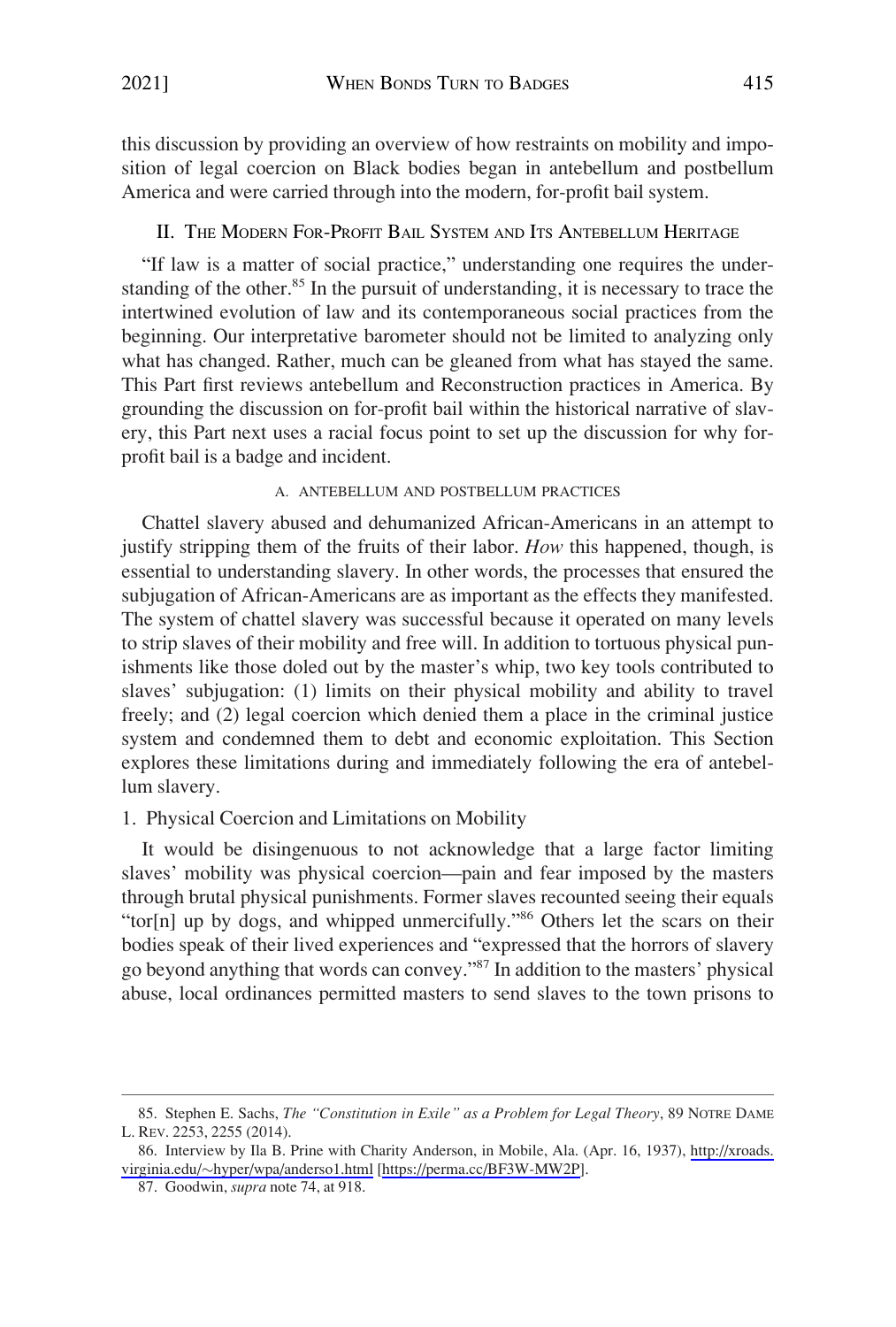receive lashings.<sup>88</sup> Although the horrors of these atrocities were intended to paralyze them in fear, horror alone was insufficient to keep African-Americans enchained. To succeed, the system needed to further limit the physical mobility of slaves. It did so through slave patrols and fugitive slave laws.

Under the law, if a slave left their master's property, they were required to carry a pass that detailed their reasons for being off the property.<sup>89</sup> Masters believed that such an "energetic and scrutinizing system [was] absolutely *necessary*" to keep "[a] closer and more careful circumspection" on the travels of their slaves.<sup>90</sup> In practice, states took various approaches to their slave patrol laws but the patrollers, private citizens, were commonly empowered to "inflict corporal punishment," "seize any negro slave who behaves insolently to a patroller," and "hold such slave in custody."<sup>91</sup>Austin Steward, a former slave, described how "[s]laves are never allowed to leave the plantation to which they belong, without a written pass. Should any one venture to disobey this law, he will most likely be caught by the patrol and given thirty-nine lashes."<sup>92</sup>

Additionally, police collaborated with the masters in a public–private effort to patrol Black bodies. For example, a slave owner could bring an allegedly suspect or dangerous slave to the police and pay for their temporary detainment or "safe keeping."93 The police would then transfer the slave to the custody of jailors, who would later collect "discharge fees" from the master upon the slave's release; the fee was then deposited with the city Treasurer.<sup>94</sup>

The patrolling of Black bodies did not cease upon emancipation. Rather, it intensified. Many states passed Black Codes designed to control Black people's movement and association. For example, Black people had curfews imposed upon them and could be arrested for gathering in public spaces.<sup>95</sup>

The patrolling of slaves was not confined to the plantation or local town. Federal law, likewise, restricted freedom of movement. Fugitive slave laws policed the physical mobility of slaves across state lines.<sup>96</sup> The laws allowed private citizens—bounty hunters—to receive a reward for "capturing, accusing, and eventually returning enslaved people to slaveholders."<sup>97</sup> "[B]ounty hunters were

<sup>88.</sup> *See* RICHARD C. WADE, SLAVERY IN THE CITIES: THE SOUTH 1820-1860, at 94 (1970) (describing a system where the master "simply made out a slip for the number of lashes, gave it to the slave to be whipped, and sent him off to jail for punishment").

<sup>89.</sup> *See* Goodwin, *supra* note 74, at 916.

<sup>90.</sup> WADE, *supra* note 88, at 80.

<sup>91.</sup> PATROL REGULATIONS FOR THE COUNTY OF ROWAN; PRINTED BY ORDER OF THE COUNTY COURT, AT AUGUST TERM, ANNO DOMINI 1825, at 3 (Salisbury, Pilo White 1825).

<sup>92.</sup> AUSTIN STEWARD, TWENTY-TWO YEARS A SLAVE, AND FORTY YEARS A FREEMAN; EMBRACING A CORRESPONDENCE OF SEVERAL YEARS, WHILE PRESIDENT OF WILBEFORCE COLONY, LONDON, CANADA WEST 27 (Rochester, William Alling 1857) (emphasis omitted).

<sup>93.</sup> DANIELS, JR. ET AL., *supra* note 3, at 2.

<sup>94.</sup> *Id.* 

*See The Black Codes of Bail*, NAT'L BAIL OUT, <https://www.nationalbailout.org/blackcodes> 95. [<https://perma.cc/QJZ9-TQE8>] (last visited Oct. 31, 2021).

<sup>96.</sup> *See, e.g.*, Fugitive Slave Act of 1850, ch. 60, 9 Stat. 462, 462–65 (repealed 1864); Northwest Ordinance of 1787, art. 6.

<sup>97.</sup> DANIELS, JR. ET AL., *supra* note 3, at 2.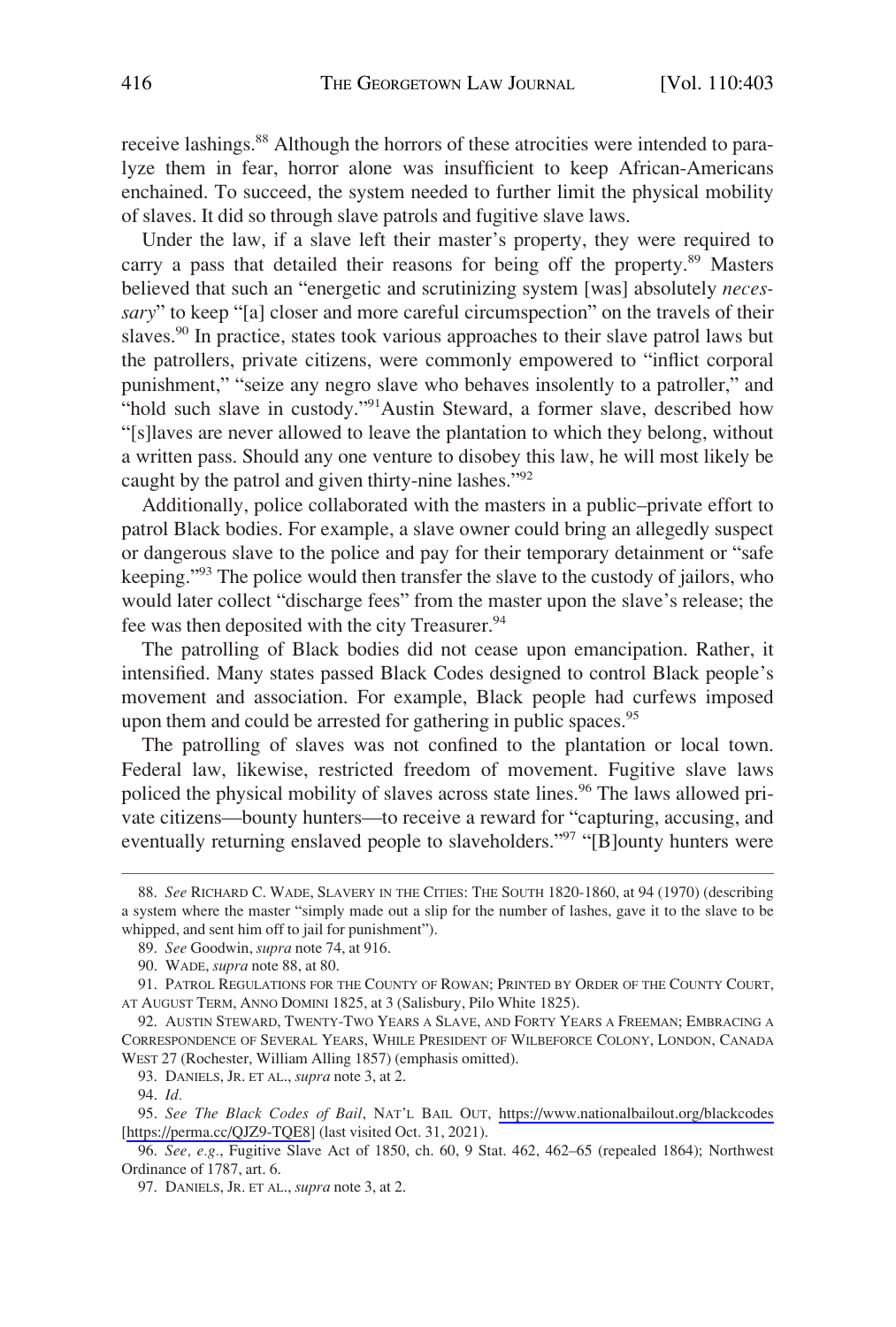<span id="page-14-0"></span>deputized to perform police functions, such as stopping, searching, seizing, and detaining anyone they suspected might be a fugitive or runaway slave."<sup>98</sup> These laws were the most effective tools for policing Black bodies because they did not discriminate between enslaved and free Black people or between Black people who lived in a free or slave state, thereby imposing the cost of slavery on all Black persons.99 Bounty hunters could capture and kidnap any Black soul, whether enslaved, indentured, or free. Moreover, the bounty hunters could also harass, whip, and even lynch anyone aiding a Black person.<sup>100</sup>

Harriet Jacobs, a fugitive slave living in New York, pronounced the passing of the fugitive slave laws as the "beginning of a reign of terror to the colored population."101 She described how the law tore families from their homes and drove them north to Canada to seek safety.<sup>102</sup> She "seldom ventured into the streets" and "lived in a state of anxiety" that culminated in her having to flee New York to hide in New England for over a month to evade the bounty hunters on her tail.<sup>103</sup> Ms. Jacobs best summarized life under the fugitive slave laws in saying: "What a disgrace to a city calling itself free, that inhabitants, guiltless of offence, and seeking to perform their duties conscientiously, should be condemned to live in such incessant fear, and have nowhere to turn for protection!"<sup>104</sup>

Bounty hunters were not the only ones profiting off the fugitive slave laws. Police and federal marshals—both representatives of the criminal justice system would also work with private parties and on their own to reap financial rewards.<sup>105</sup> Police would frequently arrest Black people "on suspicion of being a 'runway'" or "for appearing not to belong in a place."106 Fugitive slave and slave patrol laws meant that Black people could not safely navigate through society independently. However, this was not the only peril on the horizon. Black people also had to be wary of legal coercion.

## 2. Legal Coercion and Economic Depletion

Property rights formed the legal foundation of slavery. Slavery legitimatized the idea that freedom could be bought and sold. While slave markets ran rampant *selling* freedom, African-Americans had to claw back the right to *purchase* their freedom. Cash was all that stood between freedom and a life in chains. Some slaves were able to purchase their freedom by working for wages when not

<sup>98.</sup> *Id.* 

<sup>99.</sup> *See* Goodwin, *supra* note 74, at 929.

<sup>100.</sup> *See* WADE, *supra* note 88, at 218, 227.

<sup>101.</sup> HARRIET JACOBS, INCIDENTS IN THE LIFE OF A SLAVE GIRL.: WRITTEN BY HERSELF. 286 (L. Maria Child ed., Boston, Published for the Author 1861).

<sup>102.</sup> *See id.* 

<sup>103.</sup> *Id.* at 287–92.

<sup>104.</sup> *Id.* at 287.

<sup>105.</sup> *See* DANIELS, JR. ET AL., *supra* note 3, at 2.

<sup>106.</sup> Goodwin, *supra* note 74, at 930. For example, during fifteen months spanning 1858–1859, police in New Orleans arrested 913 "runaway slaves," which, because there were "no special crackdown[s]," was understood to be a "routine" number of arrests. WADE, *supra* note 88, at 219.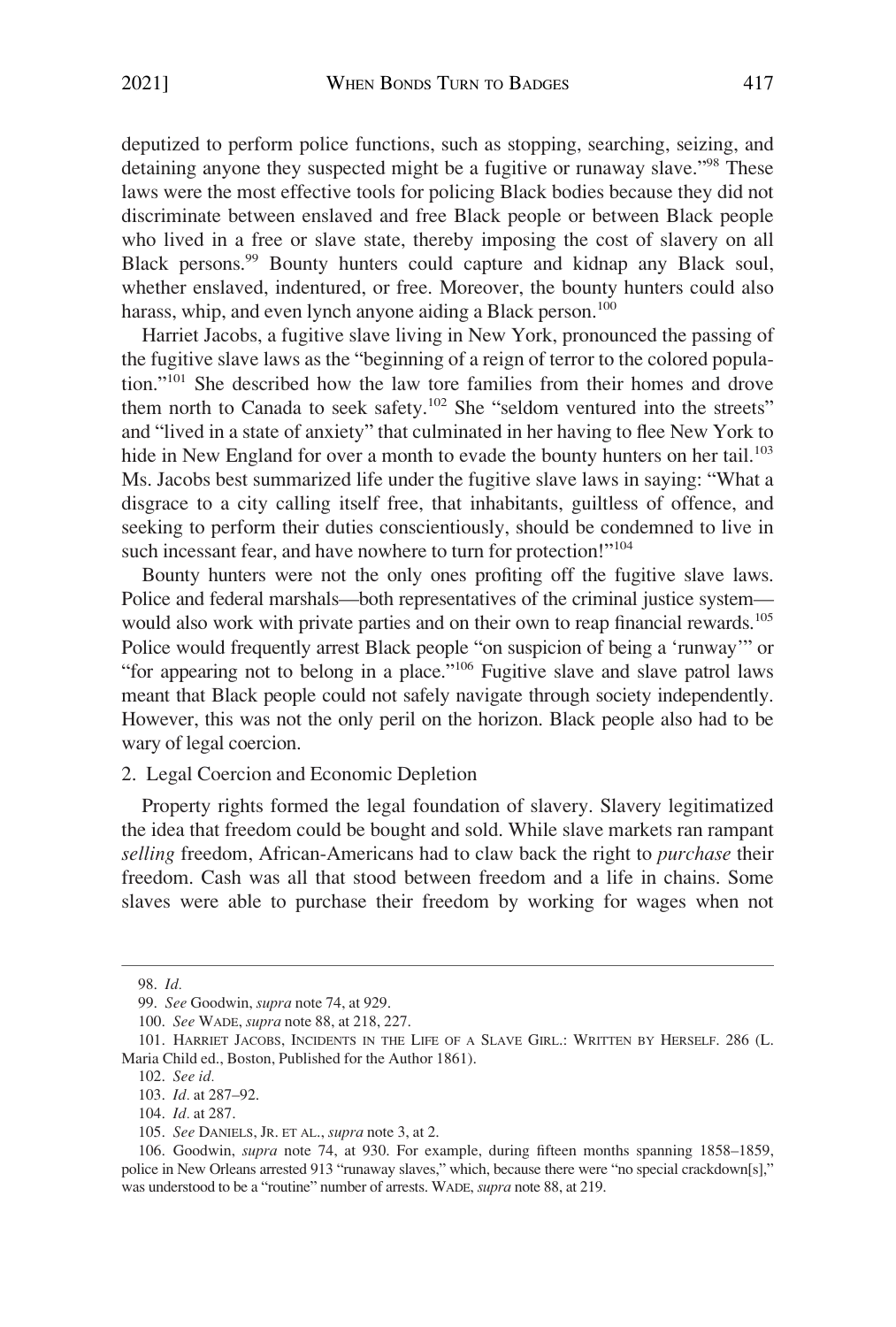needed by their masters.<sup>107</sup> But, more commonly, African-Americans had to "crowdsource" and rely on mutual aid from their communities. This usually happened when a former slave, either escaped or bequeathed their liberty from a sensible master, "traveled abolitionist lecture circuits, published narratives, and networked with movement activists to raise funds" to purchase their or a family member's freedom.<sup>108</sup> Regardless of the source, the money was used to pay the arbitrary price of freedom, an ideal that never should have been commercialized.

Even beyond the price of freedom, existing as someone else's property resulted in the "social death" of the slaves.<sup>109</sup> This meant that the slave "had no socially recognized existence outside of his master."110 Because a slave only belongs to and exists through the master, a slave, in the eyes of a non-slave, was a "social nonperson,"111 who did not "belong to the community."112 This created a culture of slavery that ostracized slaves, prohibiting their integration into white society. Even after emancipation, this culture persisted and continued to deny honor, belonging, and the rewards of citizenship to Black people.<sup>113</sup>

Moreover, this system that turned humans into property was operating within the context of a larger economic machine. Slavery *was* the American economy. "Slavery was so profitable to the growth of American capital that economists and sociologists have yet to thoroughly unpack 'the capital stored in slaves.'"<sup>114</sup> Nonetheless, the value of slaves' bodies was estimated as being worth more than "the combined value of all the nation's railroads and factories" and slaves' export, cotton, "was the most valuable export made in America."115 All of that value matriculated to state and powerful institutional actors; slaves reaped none of the rewards.

112. Craig Lambert, *The Caribbean Zola: Orlando Patterson May Be the Last of Harvard Sociology's Big Thinkers.*, HARV. MAG., Nov.–Dec. 2014, at 43, 45 (quoting Orlando Patterson).

113. *See id.* at 45–46.

<sup>107.</sup> *See* PHILIP GOULD, BARBARIC TRAFFIC: COMMERCE AND ANTISLAVERY IN THE EIGHTEENTH-CENTURY ATLANTIC WORLD 144–50 (2003) (explaining the story of Venture Smith, a slave who purchased his freedom by working for wages when not needed by his master).

<sup>108.</sup> Julia W. Bernier, *Bail Funds, Buying Freedom, and a History of Abolition*, AFR. AM. INTELL. HIST. SOC'Y: BLACK PERSPS. (Aug. 13, 2020), [https://www.aaihs.org/bail-funds-buying-freedom-and-a](https://www.aaihs.org/bail-funds-buying-freedom-and-a-history-of-abolition/)[history-of-abolition/](https://www.aaihs.org/bail-funds-buying-freedom-and-a-history-of-abolition/) [<https://perma.cc/VKM4-SFW4>]. Carolina Jones was one such African-American who traveled to raise money from abolitionist to free his wife and sons. *Id.* Even Fredrick Douglas, who reclaimed his freedom from escaping slavery, had his rights solidified when abolitionist purchased his freedom. *Id.* 

<sup>109.</sup> *See generally* ORLANDO PATTERSON, SLAVERY AND SOCIAL DEATH: A COMPARATIVE STUDY (1982) (coining the term "social death" to define the ostracization of Black Americans from white antebellum society and casting it as a distinctive feature of American slavery).

<sup>110.</sup> *Id.* at 5.

<sup>111.</sup> *Id.* 

<sup>114.</sup> Goodwin*, supra* note 74, at 920 (quoting Sven Beckert & Seth Rockman, *Introduction* to SLAVERY'S CAPITALISM: A NEW HISTORY OF AMERICAN ECONOMIC DEVELOPMENT 1, 1 (Sven Beckert & Seth Rockman eds., 2016)).

<sup>115.</sup> Sven Beckert & Seth Rockman, *Introduction* to SLAVERY'S CAPITALISM: A NEW HISTORY OF AMERICAN ECONOMIC DEVELOPMENT 1, 1 (Sven Beckert & Seth Rockman eds., 2016).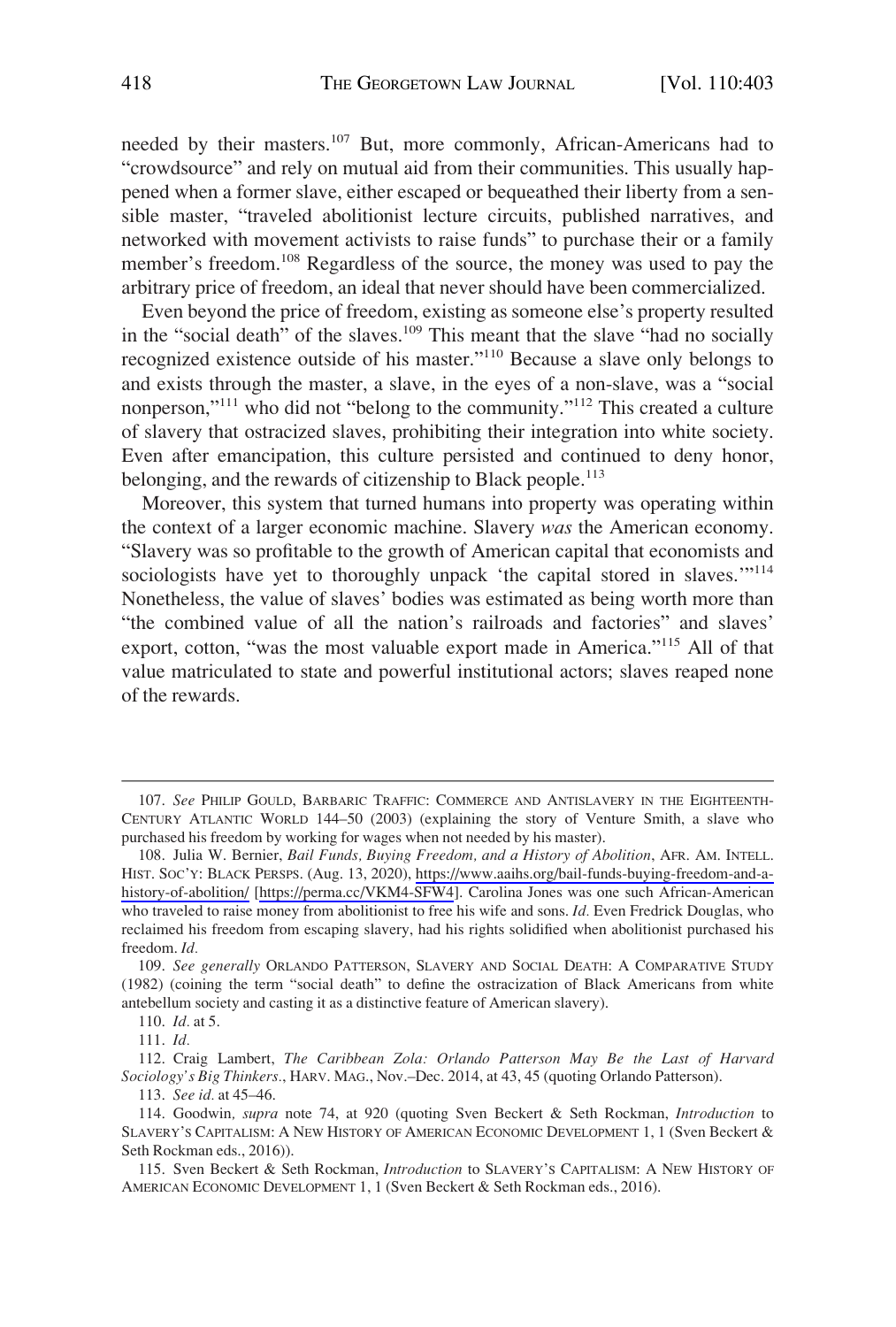Thus, while the upper echelons profited, antebellum slaves "had no [legal or property] rights which the white man was bound to respect<sup>"116</sup>: slaves had no right to bail;<sup>117</sup> no right to wages; no ability to or protection from the right to contract. Following emancipation, abolitionists fought to change this.

First, "[B]lack politicians pushed for racial equity in defining the right to bail."<sup>118</sup> And the right was bequeathed to Black people.<sup>119</sup> But, even so, "it was soon applied according to a racial double standard as white supremacists fought to control how justice would be administered in parish courts."120 This meant that bail was used to ensure the continued detention of Black people while, simultaneously, guaranteeing the quick release of white men. A Reconstruction-era court required a freedman to pay \$500 bail for a "trifling offense" and when he could not procure the sum, kept him detained.<sup>121</sup> In comparison, the same court mandated a \$250 bail for a white man who brutally murdered a freedman; when he could not pay the sum, it was reduced to \$200, and, not being able to pay even that, he was eventually released "without bail."122 Discrepancies of this nature were not limited to local anomalies but were instead pervasive, catching the attention of federal authorities, such as the Freedman's Bureau.<sup>123</sup> Black-owned newspapers also became "attuned" to the discriminatory bail practices and would run daily columns listing the bail amounts to provide a measure of public notice and accountability.<sup>124</sup>

Bail was also discriminatorily applied toward Black people as "a shrewd device of the ex-slaveholders to get compensation for the loss of their slaves."125 In states such as Texas, a Black person who could not afford bail would be detained pretrial and put to work in an inmate leasing program.126 The law was "clearly intended to operate against [B]lacks" because they were the ones predominately incarcerated pretrial.<sup>127</sup> The right to bail was never used to protect Black individuals from the perils of the criminal justice system; it was used to keep them trapped instead.

Second, Black people were given the ability to contract following emancipation—a right that the criminal justice system immediately weaponized. Freedmen

126. *See* DANIELS, JR. ET AL., *supra* note 3.

<sup>116.</sup> Dred Scott v. Sanford, 60 U.S. (19 How.) 393, 407 (1857).

<sup>117.</sup> *See* DANIELS, JR. ET AL., *supra* note 3, at 2.

<sup>118.</sup> *Id.* at 3.

<sup>119.</sup> *See* U.S. CONST. amend. XIV, § 1; Civil Rights Act of 1866, ch. 31, 14 Stat. 27 (codified as amended at 42 U.S.C. §§ 1981–1982) (extending the right to bail by declaring African-Americans as citizens).

<sup>120.</sup> DANIELS, JR. ET AL., *supra* note 3.

*Records of the Assistant Commissioner for the State of Louisiana: "Miscellaneous Reports and*  121. *Lists Relating to Murders and Outrages" Mar. 1867 - Nov. 1868*, FREEDMEN'S BUREAU ONLINE, [http://](http://freedmensbureau.com/louisiana/outrages/outrages4.htm)  [freedmensbureau.com/louisiana/outrages/outrages4.htm](http://freedmensbureau.com/louisiana/outrages/outrages4.htm) [<https://perma.cc/4J3Z-3YNT>] (last visited Nov. 2, 2021).

<sup>122.</sup> *Id.* 

<sup>123.</sup> *See* DANIELS, JR. ET AL., *supra* note 3.

<sup>124.</sup> *Id.* 

<sup>125.</sup> *Attempt to Revive Slavery in Texas*, WEEKLY LOUISIANAN, Nov. 28, 1874.

<sup>127.</sup> *Id.*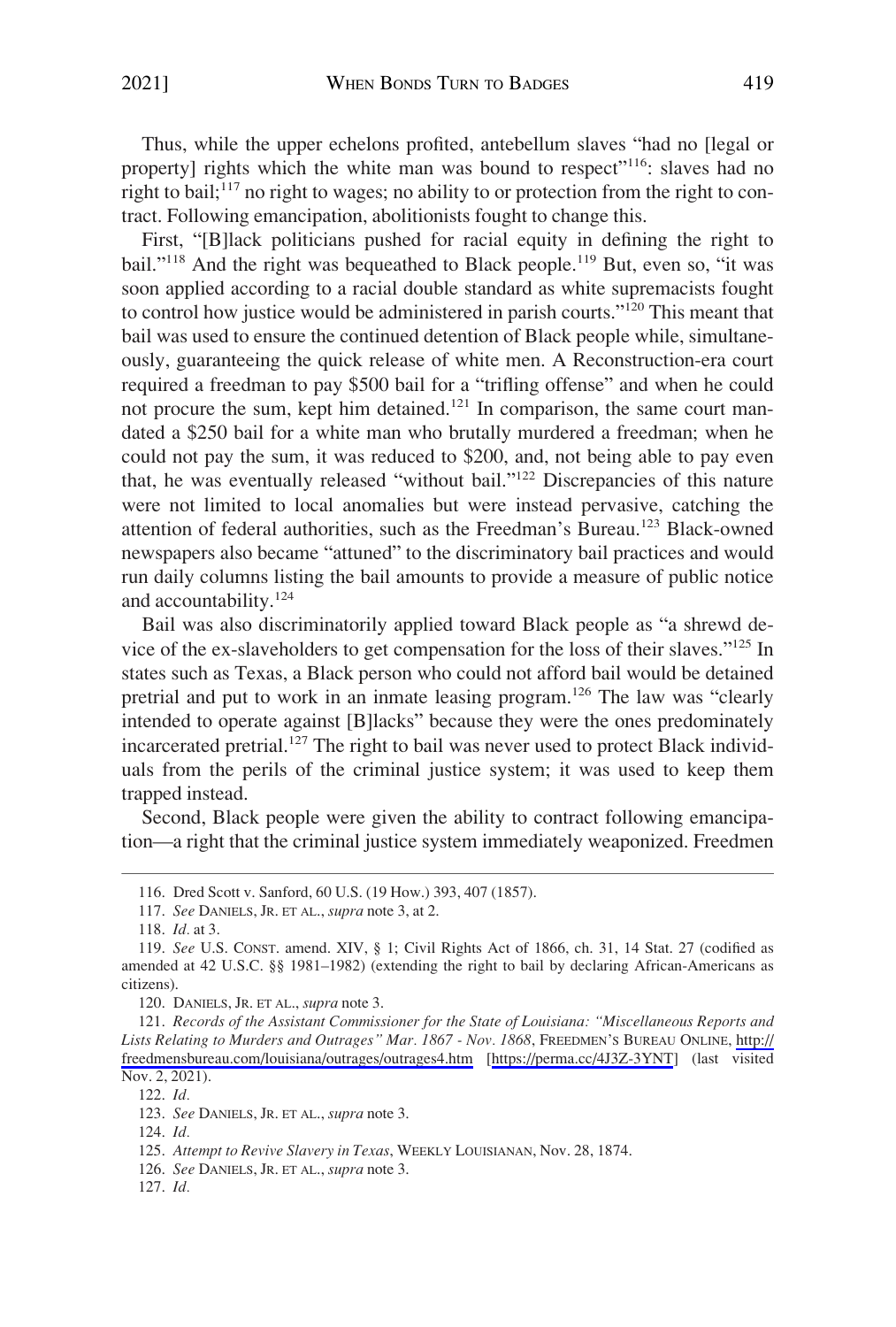<span id="page-17-0"></span>were, understandably, extremely poor upon emancipation and the criminal justice system preyed on that poverty. Exploiting these weakened economic positions and the new, but corrupt, right to contract, the state paid bail for the freedmen who could not to return them to their originally enslaved positions. Black individuals were then charged for allegedly violating a Black Code and subjected to a fine great enough to "have seemed insurmountable for an impoverished African [-]American farm worker in the Black Belt."<sup>128</sup> Often without the consent of the debtor, the state would transfer that debt to a paying private party, who in return, would receive a labor contract from the Black man.<sup>129</sup> There were no limitations on what the purchaser could do with this contract—they could sell it to a third party or even refuse to accept that the Black man repaid the debt as obligated.<sup>130</sup> Other states adopted similar, legally coercive schemes. Alabama would "accuse the negro of some petty offense, and then require him, in order to escape conviction, to enter into an agreement to pay his accuser so much money, and sign a contract, under the terms of which his bondsmen can hire him out until he pays a certain sum."131 The scheme was so ingrained in the postbellum South that it provoked a federal judge in Alabama in the early 1900s to request that the U.S. Attorney General launch an investigation.<sup>132</sup> Under each policy, Black people were subject to economically coercive contracts because they had been arrested and could not afford to get out of jail on other terms.

Without the ability to travel freely or protections against the coercive criminal justice system, Black people were still enslaved by society even after their lawful emancipation. As the next Sections explain, the for-profit bail system ensures that such treatment continues today.

#### B. FOR-PROFIT BAIL TODAY

Under the modern for-profit system, a defendant must pay *upfront* a surety typically beyond their means to ensure their release from jail.<sup>133</sup> This key difference means that to afford the upfront payment more individuals are having to employ

La Toya Tanisha Francis & Patrick Rael, *Mentha Morrison: A Story of Debt Peonage in Jim*  128. *Crow Georgia*, AFR. AM. INTELL. HIST. SOC'Y: BLACK PERSPS. (Oct. 4, 2018), [https://www.aaihs.org/](https://www.aaihs.org/mentha-morrison-a-story-of-debt-peonage-in-jim-crow-georgia/)  [mentha-morrison-a-story-of-debt-peonage-in-jim-crow-georgia/](https://www.aaihs.org/mentha-morrison-a-story-of-debt-peonage-in-jim-crow-georgia/) [<https://perma.cc/GA6L-CLUS>].

<sup>129.</sup> *See id.* 

<sup>130.</sup> *See id.* 

<sup>131.</sup> Goodwin*, supra* note 74, at 946 (quoting DOUGLAS A. BLACKMON, SLAVERY BY ANOTHER NAME: THE RE-ENSLAVEMENT OF BLACK AMERICANS FROM THE CIVIL WAR TO WORLD WAR II 171 (2008)).

<sup>132.</sup> *See id.* 

<sup>133.</sup> For-profit bail is distinct from "modern debtors' prisons," which hold guilty people in jail for being unable to pay fines and fees, like a fine for driving without a license. *See* Sarah Morgan, Note, *Civil Rights/Constitutional Law – Indebted to the State: How the Thirteenth Amendment's Promise of Abolition Holds Protections Against the Modern Debtors' Prisons*, 39 W. NEW ENG. L. REV. 327, 328– 29 (2017). Many defendants operating in the for-profit bail system have not been convicted of any crime and are still innocent. *See, e.g.*, John Mathews II & Felipe Curiel, *Criminal Justice Debt Problems*, ABA (Nov. 30, 2019), [https://www.americanbar.org/groups/crsj/publications/human\\_rights\\_magazine\\_home/](https://www.americanbar.org/groups/crsj/publications/human_rights_magazine_home/economic-justice/criminal-justice-debt-problems/)  [economic-justice/criminal-justice-debt-problems/](https://www.americanbar.org/groups/crsj/publications/human_rights_magazine_home/economic-justice/criminal-justice-debt-problems/) (citing problems with wealth-based incarceration).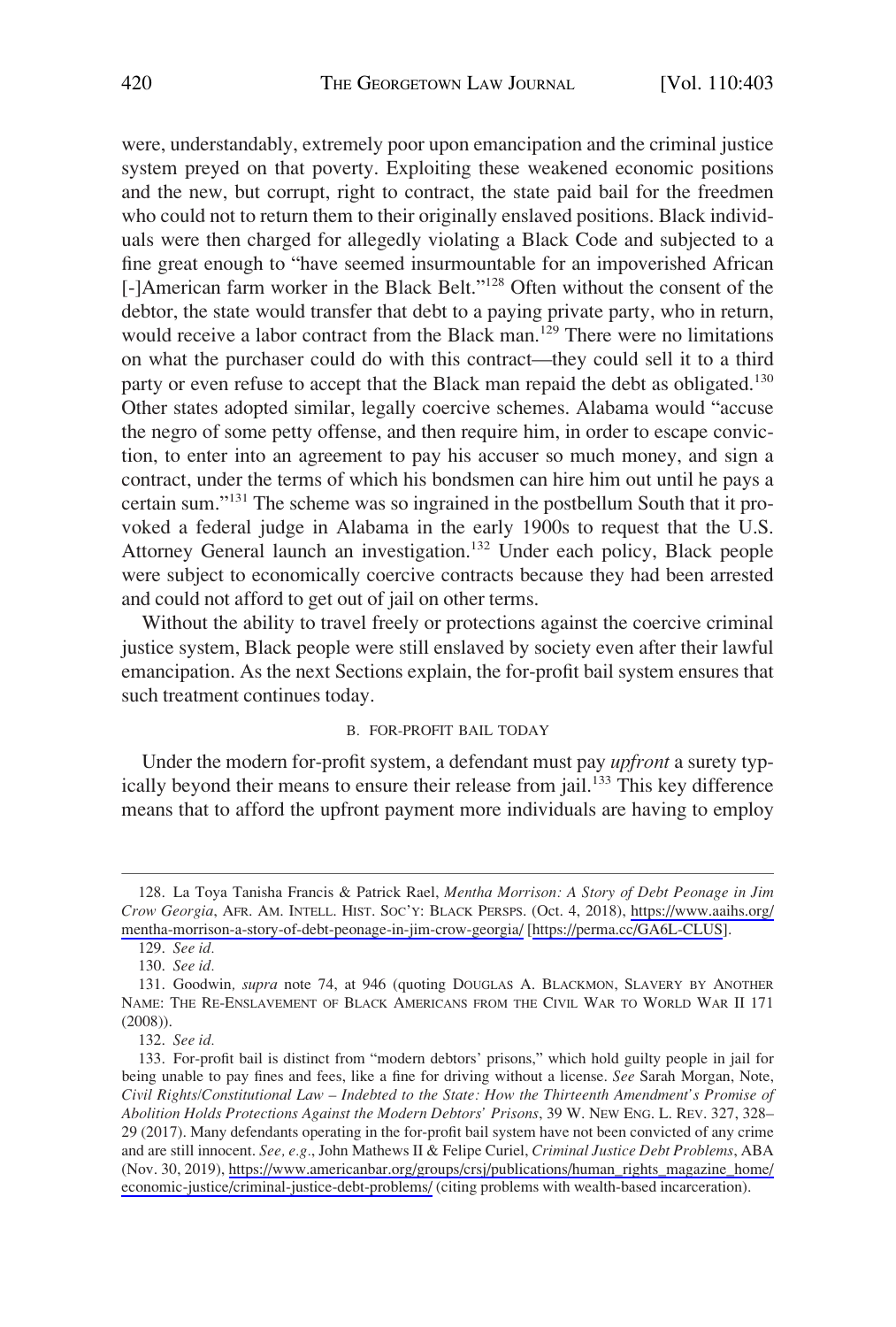commercial bondsmen.<sup>134</sup> Judges, in response, are setting "higher and higher bail amounts"<sup>135</sup> for more defendants to counteract the increased ease of pretrial escape offered by bondsmen.<sup>136</sup> This created a self-perpetuating cycle. Because the bail amount is often set beyond indigent defendants' means, they are typically forced to choose between two evils: remaining incarcerated until their trial date or retaining a commercial bondsman.<sup>137</sup> The modern for-profit bail system is thus operating in two distinct but connected ways to enslave impoverished, primarily Black defendants.<sup>138</sup>

For-profit bail subjugates defendants by turning them into pretrial detainees. Pretrial detainees are individuals stuck behind bars awaiting their trial, who have never been convicted and "are legally presumed innocent."<sup>139</sup> Of the approximately 750,000 people currently detained in jail,<sup>140</sup> about 70% are being held pretrial.<sup>141</sup> And yet, the rate of pretrial incarceration is only rising: Between 2000

136. See LIU ET AL., *supra* note 17 ("The overall share of defendants who needed to meet financial conditions (e.g., were required to post bail) to avoid pretrial detention increased from 53[%] in 1990 to 72[%] in 2009, while the share of defendants released without bail dropped by 15[%] . . . ."); MATHILDE LAISNE, JON WOOL & CHRISTIAN HENRICHSON, VERA INST. OF JUST., PAST DUE: EXAMINING THE COSTS AND CONSEQUENCES OF CHARGING FOR JUSTICE IN NEW ORLEANS 5 (2017), [https://www.vera.org/](https://www.vera.org/downloads/publications/past-due-costs-consequences-charging-for-justice-new-orleans.pdf)  [downloads/publications/past-due-costs-consequences-charging-for-justice-new-orleans.pdf](https://www.vera.org/downloads/publications/past-due-costs-consequences-charging-for-justice-new-orleans.pdf) [\[https://](https://perma.cc/9ZMH-S8GE) [perma.cc/9ZMH-S8GE\]](https://perma.cc/9ZMH-S8GE) (finding that in New Orleans, 87% of federal detainees were required to pay bonds).

137. *See, e.g.*, RABUY & KOPF, *supra* note 134, at 1; Mullen, *supra* note 135, at 1870. If a defendant is able to personally afford their bail bond, they will be released pretrial and will recover the majority of the security after attending their court date. RABUY & KOPF, *supra* note 134, at 13 n.4.

138. The for-profit bond system is happening at the state and municipal level. Federal law says a "judicial officer may not impose a financial condition that results in the pretrial detention of the person." 18 U.S.C. § 3142(c)(2).

<sup>134.</sup> See BERNADETTE RABUY & DANIEL KOPF, PRISON POL'Y INITIATIVE, DETAINING THE POOR 1 & 13 n.6 (2016), <https://www.prisonpolicy.org/reports/DetainingThePoor.pdf> [[https://perma.cc/EFA6-](https://perma.cc/EFA6-DKS9)  [DKS9](https://perma.cc/EFA6-DKS9)].

<sup>135.</sup> Ashley Mullen, Note, *Incarceration or E-Carceration: California's SB 10 Bail Reform and the Potential Pitfalls for Pretrial Detainees*, 104 CORNELL L. REV. 1867, 1869–70 (2019). In 2017, New York state judges set over \$1.1 billion in total bail bonds amounts. TAMMY GAMERMAN & ZACHARY SCHECHTER-STEINBERG, OFF. OF THE N.Y.C. COMPTROLLER, THE PUBLIC COST OF PRIVATE BAIL: A PROPOSAL TO BAN BAIL BONDS IN NYC 22 (2018), [https://comptroller.nyc.gov/wp-content/uploads/](https://comptroller.nyc.gov/wp-content/uploads/documents/The_Public_Cost_of_Private_Bail.pdf)  [documents/The\\_Public\\_Cost\\_of\\_Private\\_Bail.pdf](https://comptroller.nyc.gov/wp-content/uploads/documents/The_Public_Cost_of_Private_Bail.pdf) [[https://perma.cc/4WU2-YYRJ\]](https://perma.cc/4WU2-YYRJ).

<sup>139.</sup> RABUY & KOPF, *supra* note 134, at 1.

<sup>140.</sup> See ZHEN ZENG, BUREAU OF JUST. STAT., U.S. DEP'T OF JUST., JAIL INMATES IN 2016, at 1 (2018), <https://bjs.ojp.gov/content/pub/pdf/ji16.pdf>[\[https://perma.cc/8QBN-ZS53\]](https://perma.cc/8QBN-ZS53).

<sup>141.</sup> RABUY & KOPF, *supra* note 134, at 1; *see* THE BAIL PROJECT, AFTER CASH BAIL: A FRAMEWORK FOR REIMAGINING PRETRIAL JUSTICE 3 (2020), [https://bailproject.org/wp-content/uploads/](https://bailproject.org/wp-content/uploads/2020/02/the_bail_project_policy_framework_2020.pdf)  [2020/02/the\\_bail\\_project\\_policy\\_framework\\_2020.pdf](https://bailproject.org/wp-content/uploads/2020/02/the_bail_project_policy_framework_2020.pdf) [\[https://perma.cc/P2BJ-UDDJ\]](https://perma.cc/P2BJ-UDDJ) (calculating that pretrial detainees constitute over 2/3 of America's jail population). Some estimate the number to be closer to 60%. *See, e.g*., *Why We Need Pretrial Reform*, PRETRIAL JUST. INST., [https://www.pretrial.org/](https://www.pretrial.org/get-involved/learn-more/why-we-need-pretrial-reform/)  [get-involved/learn-more/why-we-need-pretrial-reform/](https://www.pretrial.org/get-involved/learn-more/why-we-need-pretrial-reform/) [\[https://perma.cc/NQG9-THW6](https://perma.cc/NQG9-THW6)] (last visited Nov. 2, 2021). However, some cities have an even larger population of pretrial detainees. San Francisco's local jail population, for example, is composed of 85% pretrial detainees. Tamara Aparton, *Op-Ed: The Waste, Inequality of Filling Jails with Those Who Can't Make Bail*, S.F. PUB. DEF. (Oct. 3, 2014), [https://sfpublicdefender.org/news/2014/10/op-ed-the-waste-inequity-of-filling-jails-with-those](https://sfpublicdefender.org/news/2014/10/op-ed-the-waste-inequity-of-filling-jails-with-those-who-cant-make-bail/)[who-cant-make-bail/](https://sfpublicdefender.org/news/2014/10/op-ed-the-waste-inequity-of-filling-jails-with-those-who-cant-make-bail/) [[https://perma.cc/QA99-RAKG\]](https://perma.cc/QA99-RAKG).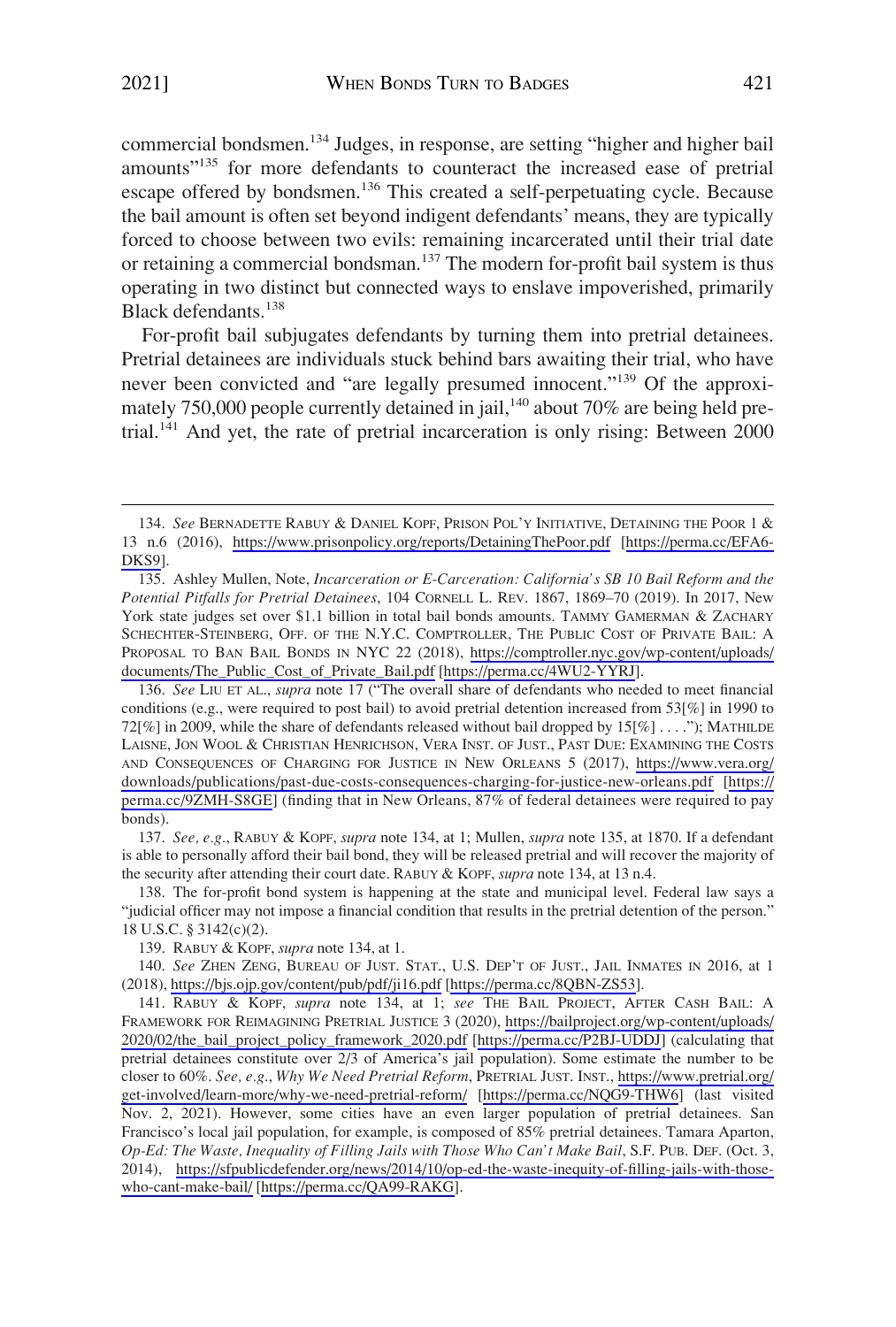and 2014, 95% of the growth in the jail population was due to an increase in the number of pretrial detainees.<sup>142</sup>

Pretrial detainees are often incarcerated because of socioeconomic status: they cannot afford to make bail.<sup>143</sup> To be more exact, almost nine out of ten pretrial detainees cannot make bail.<sup>144</sup> While the typical felony bail amount is set at  $$10,000$ ,<sup>145</sup> "even if the bail is set as 'low' as  $$100$ " can be a barrier to exit for many pretrial detainees.<sup>146</sup>

In practice, however, pretrial incarceration has a disparate impact on minorities. Black defendants compose 35% of the pretrial population even though they constitute only 13% of the U.S. population.<sup>147</sup> Being Black will alone "increase[] a defendant's odds of being held in jail pretrial by 25%."148 This is in part because of the discretion afforded to judges in pretrial bail hearings, which allows a

*E.g.*, LAISNE ET AL., *supra* note 136, at 6; RABUY & KOPF, *supra* note 134, at 1. In some 145. jurisdictions, such as Maryland, the typical felony bail is higher, averaging around \$90,000, but other jurisdictions, such as New York, had lower bail, at around \$5,000. CHRISTINE BLUMAUER, ALESSANDRA BROWN, MARIELLA CASTALDI, SELEEKE FLINGAI, PHILLIP HERNANDEZ, STEFANIE MAVRONIS, KALIE PIERCE, TOM STANLEY-BECKER & JORDAN STOCKDALE, ADVANCING BAIL REFORM IN MARYLAND: PROGRESS AND POSSIBILITIES 4 (2018), [https://spia.princeton.edu/sites/default/files/content/Advancing\\_](https://spia.princeton.edu/sites/default/files/content/Advancing_Bail_Reform_In_Maryland_2018-Feb27_Digital.pdf)  [Bail\\_Reform\\_In\\_Maryland\\_2018-Feb27\\_Digital.pdf](https://spia.princeton.edu/sites/default/files/content/Advancing_Bail_Reform_In_Maryland_2018-Feb27_Digital.pdf) [\[https://perma.cc/SGZ8-NYSC\]](https://perma.cc/SGZ8-NYSC). California's average bail amount is \$50,000. Kyle Harrison, Note, *SB 10: Punishment Before Conviction? Alleviating Economic Injustice in California with Bail Reform*, 49 U. PAC. L. REV. 533, 535 (2018).

*BDS Testifies Before the NYC Council on the Harm of the Commercial Bail Bond Industry*, 146. *supra* note 144. This is partially so because 47% of Americans do not have even \$400 saved for emergency expenses. Harrison, *supra* note 145, at 537–38; *see* LIU ET AL., *supra* note 17, at 8 (discussing a 2017 survey suggesting that "four in ten households . . . would be unable to pay . . . a \$400 emergency expense" (citation omitted)). As such, pretrial incarceration does not evenly impact socioeconomic classes. *See* Loren Miller, *Race, Poverty, and the Law*, 54 CALIF. L. REV. 386, 403 (1966) ("[T]here has to be a facing up to the fact that the one hundred dollar bail and the one hundred dollar fine of the uniform bail and fine schedules do not fall with equal impact on the ten thousand dollar a year junior executive and the four hundred dollar a month father of a family of five, even if both have violated the same statute in exactly the same manner."). One New York attorney summarized the issue: "It's not just race, it's socio-economic . . . poor people are viewed differently." CATHERINE HEARD & HELEN FAIR, INST. FOR CRIME & JUST. POL'Y RSCH., PRE-TRIAL DETENTION AND ITS OVER-USE: EVIDENCE FROM TEN COUNTRIES 18 (2019) (alteration in original), [https://prisonstudies.org/sites/](https://prisonstudies.org/sites/default/files/resources/downloads/pre-trial_detention_final.pdf)  [default/files/resources/downloads/pre-trial\\_detention\\_final.pdf](https://prisonstudies.org/sites/default/files/resources/downloads/pre-trial_detention_final.pdf) [\[https://perma.cc/2BVE-VRYR](https://perma.cc/2BVE-VRYR)].

147. Megan Stevenson & Sandra Mayson, *Pretrial Detention and Bail*, *in* 3 REFORMING CRIMINAL JUSTICE: PRETRIAL AND TRIAL PROCESS 21, 29 (Erik Luna ed., 2017).

148. *Why We Need Pretrial Reform*, *supra* note 141; *see* THE BAIL PROJECT, *supra* note 141, at 3 & n.4.

<sup>142.</sup> *Why We Need Pretrial Reform*, *supra* note 141.

<sup>143.</sup> *See* LIU ET AL., *supra* note 17, at 8 ("Bail can be prohibitively expensive for many people."); Tana Ganeva, *The Fight to End Cash Bail*, STAN. SOC. INNOVATION REV., Spring 2019, at 18, 24.

<sup>144.</sup> See Burdeen, *supra* note 25. In New York City, 88% of defendants remain incarcerated because they are unable to make bail. *See* BAUGHMAN, *supra* note 10, at 2. In other words, in New York City jails, 16,000 such souls are detained every day because they are poor. *See BDS Testifies Before the NYC Council on the Harm of the Commercial Bail Bond Industry*, BROOKLYN DEF. SERVS. (May 2, 2018), [https://bds.org/bds-testifies-before-the-nyc-council-on-the-harm-of-the-commercial-bail-bond-industry/](https://bds.org/bds-testifies-before-the-nyc-council-on-the-harm-of-the-commercial-bail-bond-industry/#_ftnref2)  [#\\_ftnref2](https://bds.org/bds-testifies-before-the-nyc-council-on-the-harm-of-the-commercial-bail-bond-industry/#_ftnref2) [\[https://perma.cc/4L7V-3GLT\]](https://perma.cc/4L7V-3GLT) (statement of Catherine Gonzalez, Staff Attorney, Brooklyn Defender Services).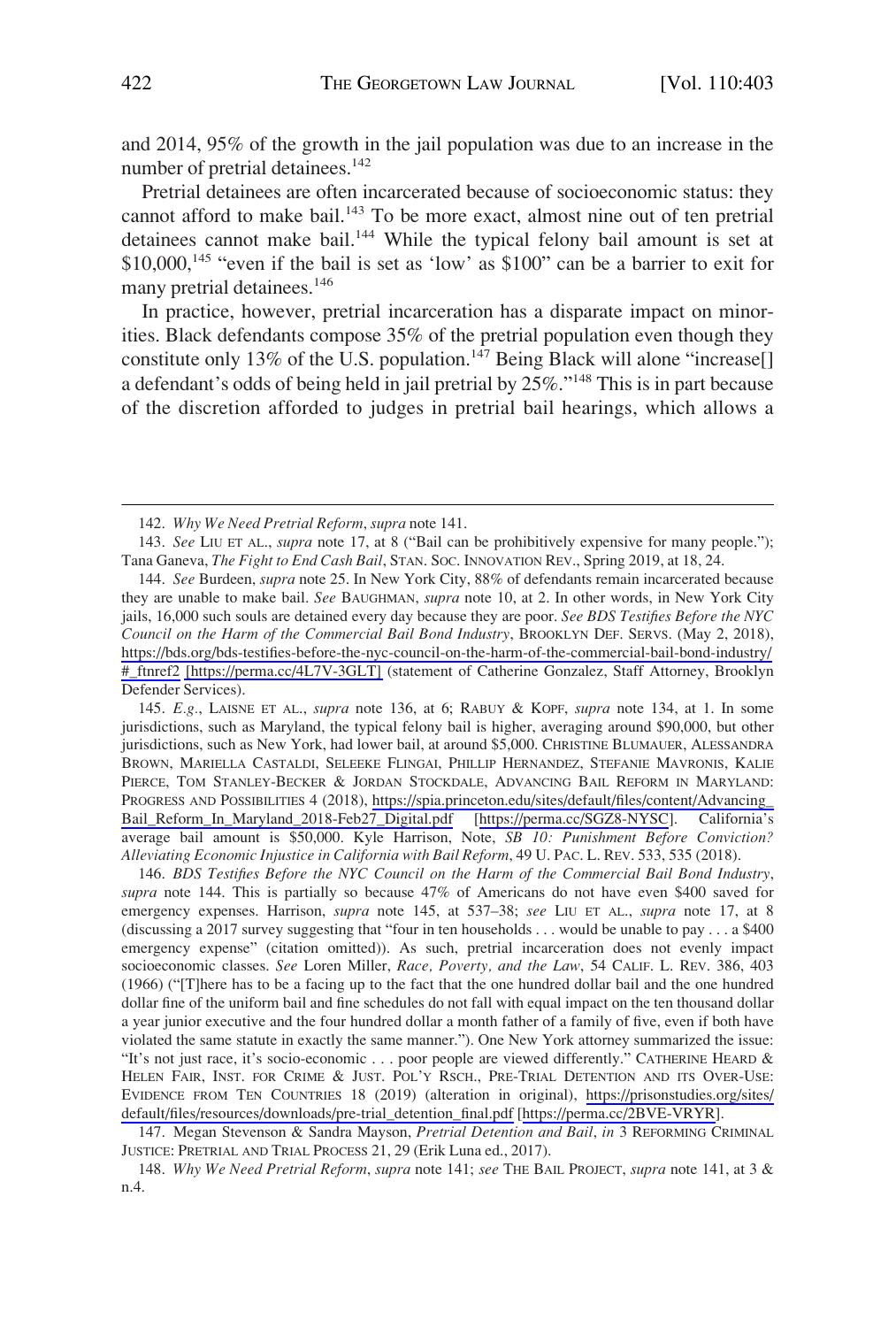potential for racial bias in the process.<sup>149</sup> Compared to a white man charged with the same crime, a Black man will receive a bail amount  $35\%$  higher.<sup>150</sup> Quite simply, higher bail amounts translate into a higher likelihood of pretrial incarceration.<sup>151</sup> Pretrial detainment usually lasts between fifty and two hundred days,<sup>152</sup> but its consequences can span a lifetime.

Even those defendants who are not incarcerated pretrial can remain victims of the for-profit bail system through commercial bail. Although they have more freedom than their counterparts behind bars, individuals who are able to purchase their physical freedom are still frequently forced to relinquish it immediately to their private master, the commercial bail bondsmen. Commercial bail works as follows: an arrested individual who is unable to afford bail pays a bondsman a fee—usually 10% of the bond amount—and signs over collateral, at the bondsmen's discretion, to cover the full bail amount.<sup>153</sup> The fee is nonrefundable even if the defendant attends every court appearance, is acquitted, or has the charges against them dropped.<sup>154</sup> In exchange, the bond agent "agrees to pay the court the full bail bond amount if the defendant does not appear for [their] court date."155 If the individual does not show up, the bondsman is authorized to aggressively pursue and arrest them.156 Defendants who can afford bail are typically only able to do so with the assistance of a commercial bondsman.157 In New Orleans, for example, 97% of felony defendants and 69% of misdemeanor defendants paid bail through the use of a bondsman.<sup>158</sup>

151. Minority demographics are more than twice as likely to be incarcerated pretrial because they cannot afford bail. *See* Stephen Demuth, *Racial and Ethnic Differences in Pretrial Release Decisions and Outcomes: A Comparison of Hispanic, Black, and White Felony Arrestees*, 41 CRIMINOLOGY 873, 897 (2003).

154. See Adam Liptak, *Illegal Globally, Bail for Profit Remains in U.S.*, N.Y. TIMES (Jan. 29, 2008), [https://www.nytimes.com/2008/01/29/us/29bail.html.](https://www.nytimes.com/2008/01/29/us/29bail.html)

155. *E.g.*, RABUY & KOPF, *supra* note 134, at 13 n.6.

157. *See* RABUY & KOPF, *supra* note 134, at 13 n.4. ("[A]lmost all defendants nationwide use commercial bail bondsmen to meet money bail."). Over half of the defendants in the New York state system posted bail using a bail bondsman. GAMERMAN & SCHECHTER-STEINBERG, *supra* note 135.

158. LAISNE ET AL., *supra* note 136, at 6.

<sup>149.</sup> *See* LIU ET AL., *supra* note 17, at 9; Sawyer, *supra* note 22. Examples of this have existed throughout the country—"[s]outhern courts often hold Negro misdemeanants to high bail in civil rights disturbances and release white offenders on very low bail." Miller, *supra* note 146.

<sup>150.</sup> *See* Zoe Guttman, Yuki Hebner, Kanon Mori & Jonathan Balk, *Beyond Cash Bail: Public Health, Risk Assessment, and California Senate Bill 10*, 17 J. SCI. POL'Y & GOVERNANCE, Sept. 2020. Other studies have estimated "[B]lack and brown defendants receive bail amounts that are twice as high as bail set for white defendants." Sawyer, *supra* note 22.

<sup>152.</sup> *See* LIU ET AL., *supra* note 17.

*E.g.*, Jessica Silver-Greenberg & Shaila Dewan, *When Bail Feels Less Like Freedom, More Like*  153. *Extortion*, N.Y. TIMES (Mar. 31, 2018), [https://www.nytimes.com/2018/03/31/us/bail-bonds-extortion.](https://www.nytimes.com/2018/03/31/us/bail-bonds-extortion.html)  [html;](https://www.nytimes.com/2018/03/31/us/bail-bonds-extortion.html) Wykstra, *supra* note 20. Often the defendant cannot even afford the lump-sum payment of the premium fee and instead are assigned a payment plan. Silver-Greenberg & Dewan, *supra*.

<sup>156.</sup> *See* Taylor v. Taintor, 83 U.S. 366, 371 (1873) ("[Bondsmen] may pursue him into another State; may arrest him on the Sabbath; and, if necessary, may break and enter his house for that purpose."); Silver-Greenberg & Dewan, *supra* note 153 (citing the bondsmen's discretion "to check in regularly, keep a curfew, allow searches of their car or home at any time, and open their medical, Social Security and phone records").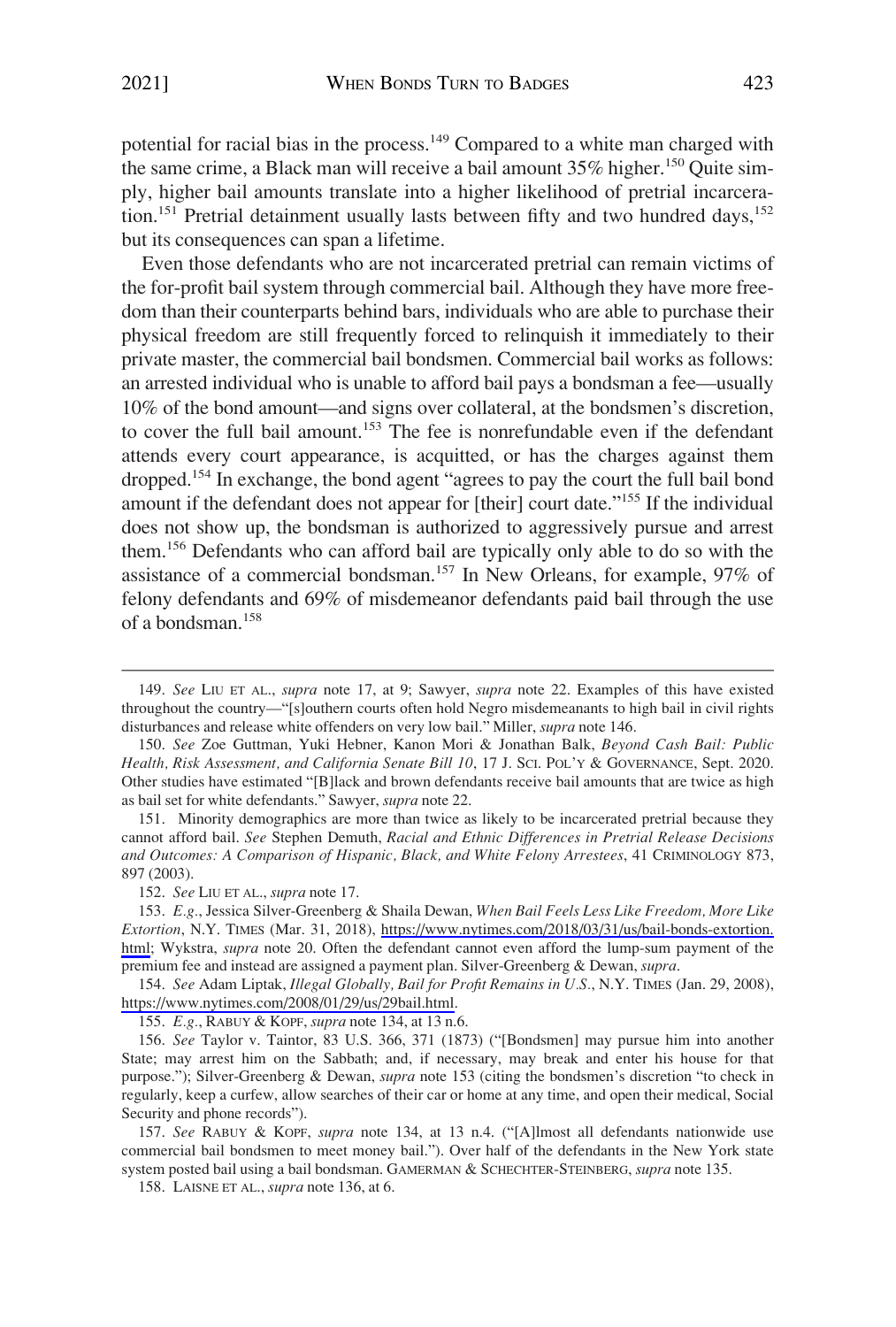<span id="page-21-0"></span>America is one of only two countries in the world that allows for-profit private actors to post bail for others in exchange for a fee.<sup>159</sup> In doing so, the system cedes the decision of who deserves pretrial freedom to quasi-private actors who have complete discretion over whether to accept or reject a potential client.<sup>160</sup> To ensure they have clientele, bondsmen have been found to collude with judges and sheriffs to keep bail high.<sup>161</sup>

Commercial bonds, also known as surety bonds, operate to benefit one person only: the bondsman. Fueled by increasing usage, commercial bail has grown into a \$2 billion industry.162 Bail bond firms, underwritten by private equity investors and insurance companies,<sup>163</sup> grow their coffers by siphoning resources out of the pockets of vulnerable defendants.<sup>164</sup> Consider, for example, how "corporate bonds [are] extract[ing] 'tens of millions of dollars from Maryland's poorest zip codes, contributing to the perpetuation of poverty."165 In Maryland alone, over a five-year period, defendants, the majority of whom are Black, paid over \$256 million in nonrefundable fees to bondsmen.<sup>166</sup> Under either pretrial incarceration or release on commercial bail, defendants—presumed innocent—experience severe infringement of both (1) physical mobility and (2) legal and economic autonomy in violation of the Thirteenth Amendment.

## 1. Physical Coercion and Limitations on Mobility

While the masters reap the riches, defendants not only pay the price but are also subject to limits on their physical mobility. Neither (a) pretrial detainees nor (b) defendants released on commercial bail are immune to such restraints.

#### *a. Pretrial Incarceration*

At the most extreme, pretrial detention can inflict the fatal blow—death—forever robbing one of their physical mobility. Jeffrey Pendleton, a Black man, was booked for possession of marijuana and, unable to post a \$100 bail, was found

<sup>159.</sup> *E.g.*, Liptak, *supra* note 154. The other country is the Philippines. *Id*.

<sup>160.</sup> *E.g.*, *id.* ("It's really the only place in the criminal justice system where a liberty decision is governed by a profit-making businessman who will or will not take your business.").

<sup>161.</sup> *See id.* ("Since bond companies do not compete on price, they have every incentive to collude with lawyers, the police, jail officials and even judges to make sure that bail is high and that attractive clients are funneled to them."). In Louisiana, two judges and a bondsman went to jail because the bondsman was offering vodka, cash, and lap dancers as bribes. Shane Bauer, *Lobbyists, Guns, and Money: Inside the Shadowy––and Very Well-Connected–Bail Bonds Industry*, MOTHER JONES, May– June 2014, at 42, 47.

<sup>162.</sup> *See* Silver-Greenberg & Dewan, *supra* note 153; Wykstra, *supra* note 20.

<sup>163.</sup> Silver-Greenberg & Dewan, *supra* note 153. Insurance companies guarantee the full amount of the bond in exchange for a portion of the premiums. *Id.* In 2016, AIA Bail Bond Insurance Company underwrote \$800 million in bonds and suffered zero losses. *Id.* 

<sup>164.</sup> In states such as Maryland which have instituted bail reform, some bail bondsmen have reported a 70% decline in profits. BLUMAUER ET AL., *supra* note 145.

<sup>165.</sup> *Id.* at 9. In 2017, New York City bail bondsmen extracted between \$16 and \$27 million in nonrefundable fees "from already low-income communities to the pockets of opportunistic bail bond agents." GAMERMAN & SCHECHTER-STEINBERG, *supra* note 135, at 6.

<sup>166.</sup> BLUMAUER ET AL., *supra* note 145, at 8, 31.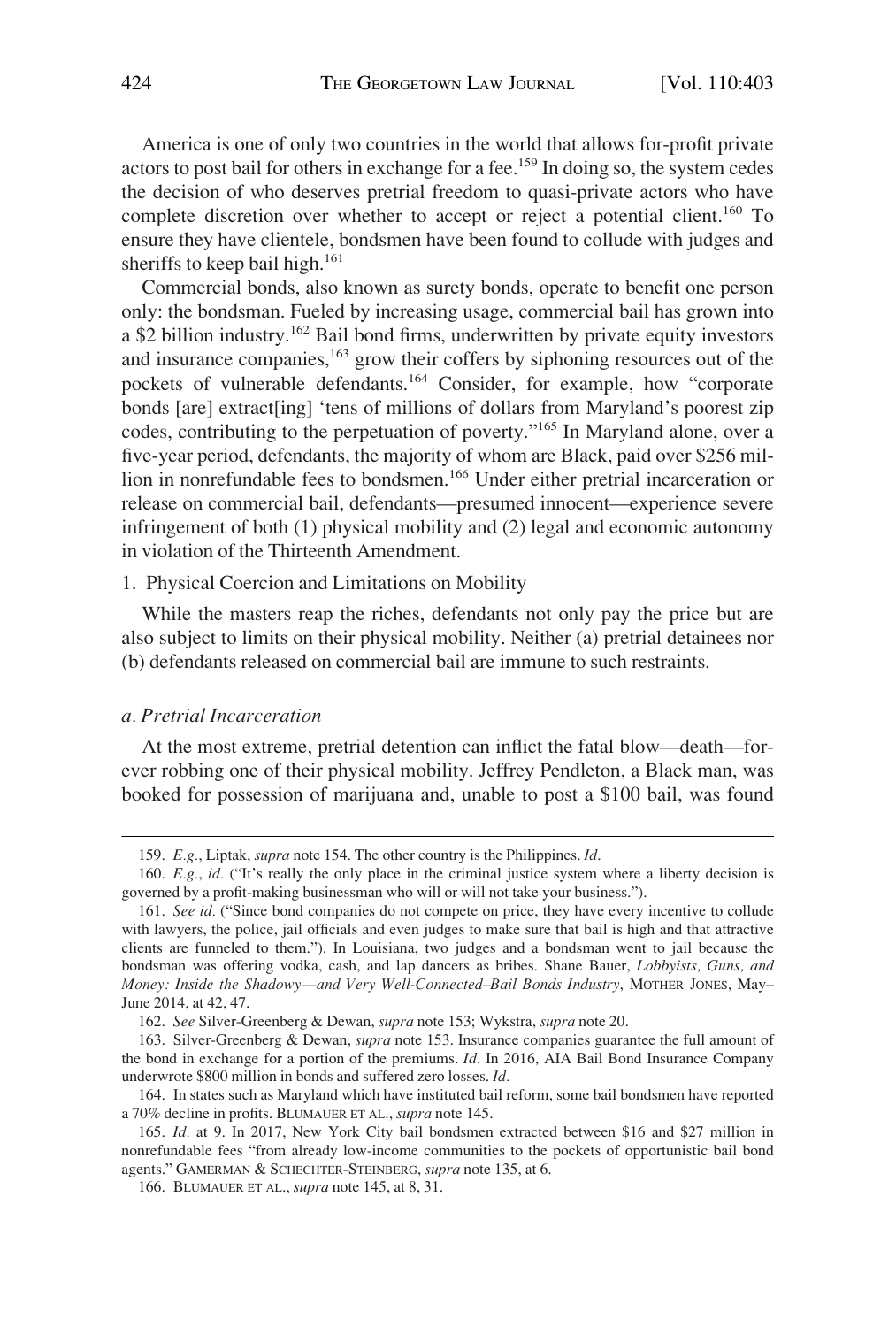dead in his cell less than a week later.<sup>167</sup> A Black woman, Sandra Bland, was trapped in jail by an unaffordable \$5,000 bond where she was found dead.<sup>168</sup> Layleen Polanco, a transgender Dominican-born woman, died in solitary confinement at the notorious Rikers Island while awaiting trial because she was unable to pay a \$500 bail.<sup>169</sup> Likewise, Tommy Young's inability to pay a \$100 bail also cost him his life.170 These names represent the beginning of the list, not the end. Pretrial incarceration—and its physical and mental burdens—dragged each of these defendants closer towards death and, in doing so, ultimately foreclosed any possibility of them reclaiming their physical autonomy.

Pretrial incarceration imposes dire limitations on physical mobility well before death. Those incarcerated are required to follow the jail's rules and are given the minutest freedom of mobility. When they can shower, eat, go outside, and communicate with the outside world are all forced into a schedule beyond their control.171 Even so, these are the *privileged* defendants. Others are subjected to solitary confinement. Kalief Browder, a tragic but not an unheard-of example of a pretrial detainee, spent almost two years in solitary confinement where he was confined alone for twenty-three hours a day; "whenever he [did] leave, he [would be] handcuffed and strip-searched."<sup>172</sup> The threat of solitary confinement is also used to compel detainees to provide physical labor, like working in the laundry rooms $173$ 

In addition to restraints on physical mobility, detainees are also living under the constant threat of physical and sexual abuse from the guards and other inmates.174 In New York's Rikers Island, attacks by guards and other inmates have been so grave that detainees have suffered "broken jaws, broken orbital bones, broken noses, long bone fractures, and lacerations requiring sutures."<sup>175</sup> The guards at Rikers would further threaten detainees to prevent them from

173. *See generally* McGarry v. Pallito, 687 F.3d 505 (2d Cir. 2012) (describing how a pretrial defendant was forced to work in the jail's laundry room doing all the inmates' wash).

<sup>167.</sup> Burdeen, *supra* note 25.

*See* Ray Sanchez, *Who Was Sandra Bland?*, CNN (July 23, 2015, 9:17 PM), [https://www.cnn.](https://www.cnn.com/2015/07/22/us/sandra-bland/)  168. [com/2015/07/22/us/sandra-bland/](https://www.cnn.com/2015/07/22/us/sandra-bland/) [\[https://perma.cc/R32R-4SPF](https://perma.cc/R32R-4SPF)].

*See* Rosa Goldensohn & Savannah Jacobson, *Woman Who Died at Rikers Island Was in*  169. *Solitary*, CITY (June 10, 2019, 6:43 PM), [https://www.thecity.nyc/2019/6/10/21211014/woman-who](https://www.thecity.nyc/2019/6/10/21211014/woman-who-died-at-rikers-island-was-in-solitary)[died-at-rikers-island-was-in-solitary](https://www.thecity.nyc/2019/6/10/21211014/woman-who-died-at-rikers-island-was-in-solitary) [[https://perma.cc/6244-P5U4\]](https://perma.cc/6244-P5U4).

<sup>170.</sup> *See* Watts, *supra* note 25.

<sup>171.</sup> See Jennifer Gonnerman, *Before the Law: A Boy Was Accused of Taking a Backpack*. The *Courts Took the Next Three Years of His Life.*, NEW YORKER (Sept. 29, 2014), [https://www.newyorker.](https://www.newyorker.com/magazine/2014/10/06/before-the-law)  [com/magazine/2014/10/06/before-the-law](https://www.newyorker.com/magazine/2014/10/06/before-the-law) (detailing the inability of inmates to leave their cell but for a few exceptions).

<sup>172.</sup> *Id.* Browder was arrested for alleging stealing a backpack and had a bail amount set at \$3,000, which he was unable to pay. *Id.* At his arraignment, over two months later, he was denied bail. *Id.* 

<sup>174.</sup> *See, e.g.*, Gonnerman, *supra* note 171 ("[T]he officer came to escort him to the shower, but before they even got there, [Browder] said, the officer knocked him down: 'He put his forearm on my face, and my face was on the floor, and he just started punching me in the leg.'"); Ganeva, *supra* note 143, at 24 (describing one St. Louis jail as "'hellish': guards allowing sexual assault, providing poor medical care, and even having inmates compete in gladiator-style fights").

<sup>175.</sup> Letter from Preet Bharara, U.S. Att'y for the S. Dist. of New York, to Bill de Blasio, Mayor, New York City, Joseph Ponte, Comm'r, New York City Dep't of Corr. & Zachary Carter, Corp.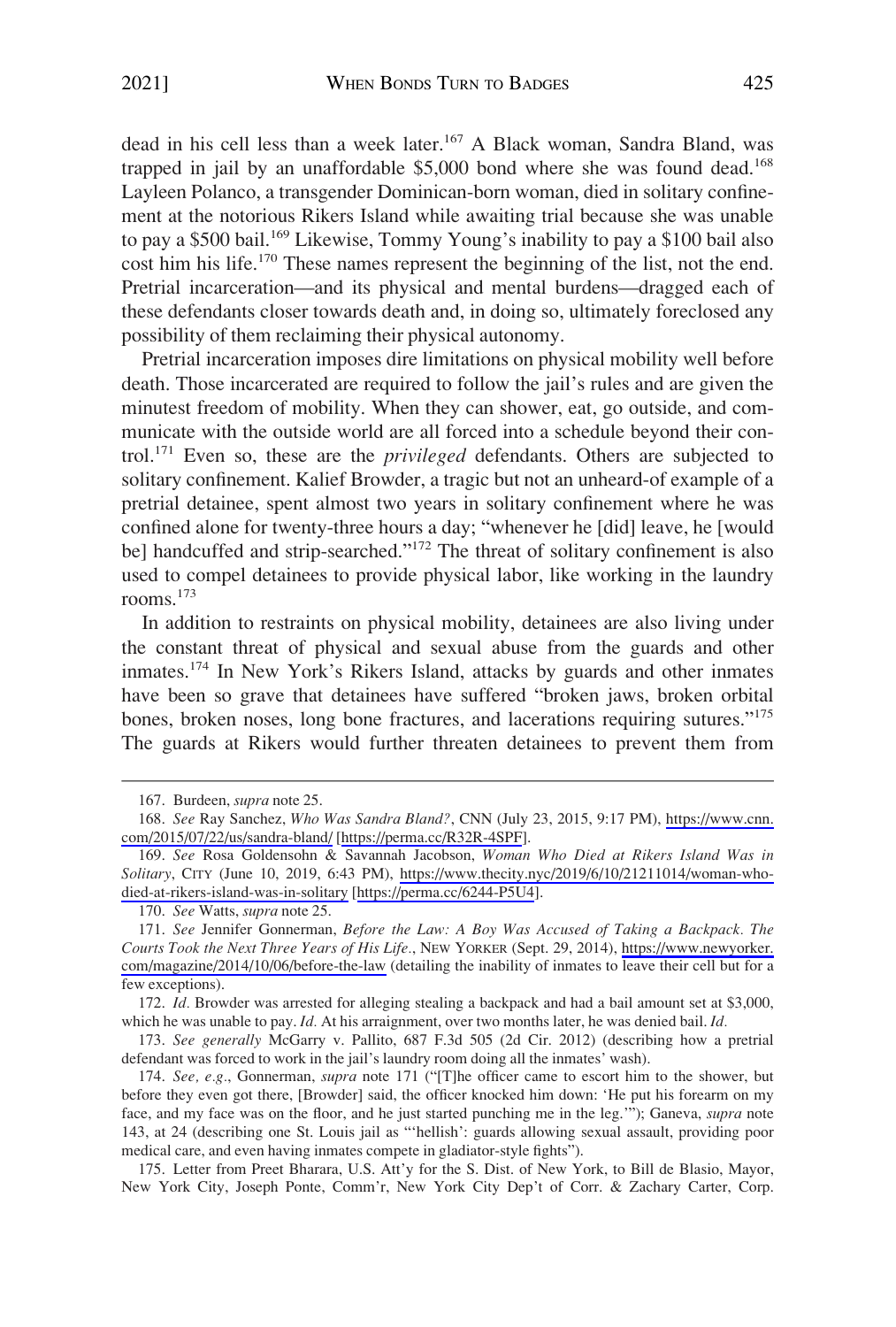<span id="page-23-0"></span>reporting any of this violence or seeking medical aid for their injuries.<sup>176</sup> Through impaired physical mobility and the constant threat of violence, pretrial detainees who are still legally innocent—are dehumanized and stripped of personal autonomy. Their brothers and sisters released on commercial bail suffer a similar fate, as explained in the next Section.

## *b. Commercial Bond*

The relationship between a defendant and a bondsman is contractual. Even so, under certain situations, states have given bondsmen the power to infringe upon defendants' mobility in excess of what private parties or even the police are permitted to do. The criminal justice system has deputized bondsmen to be "lightly regulated law enforcement agent[s]."177 At the height of their authority, a bondsman can restrict a defendant's physical freedom by arresting them.<sup>178</sup> Bondsmen have the discretion to, *for any reason at all*, return defendants to jail without a court order.<sup>179</sup> In some states, bondsmen can break into a defendant's home without a warrant or move a defendant across state lines without following the extradition process.<sup>180</sup>

Bondsmen often operate in the grey area to carry out arrests or to ensure that the defendant is complying with the terms of their bail contract.<sup>181</sup> In the words of Judge Jules Edwards III, bondsmen "intimidate[e] and coerc[e] and l[ie]" to limit defendants' physical mobility.<sup>182</sup> When Ronald Egana fell behind paying his bondsman, two men with guns and in bulletproof vests came to his place of work and "forced him into a car."183 Even worse, Jason Turner was shot by his bondsman who was attempting to track him down after he missed a meeting with his parole officer.<sup>184</sup> Judge Edwards highlighted the absurdity of bondsmen's powers by noting the uniqueness of the arrangement: "If [the defendant is] not in compliance with the contract, sue him. How do you get to snatch his body and hold him hostage?"<sup>185</sup> In other words, if the defendant fails to comply with bail, by, for

Counsel, New York City (Aug. 4, 2014), https://www.justice.gov/sites/default/files/usao-sdny/legacy/ [2015/03/25/SDNY%20Rikers%20Report.pdf](https://www.justice.gov/sites/default/files/usao-sdny/legacy/2015/03/25/SDNY%20Rikers%20Report.pdf) [<https://perma.cc/H582-5JCA>].

<sup>176.</sup> *See id.*; Gonnerman, *supra* note 171.

<sup>177.</sup> Liptak, *supra* note 154.

<sup>178.</sup> *See* Silver-Greenberg & Dewan, *supra* note 153.

<sup>179.</sup> *See id.* In California, one bond agreement said a defendant could be returned to jail if they did "anything to suggest that they might forfeit the bond." *Id.* "Under a Beaumont, Tex., contract, one late payment could mean jail." *Id.* Juan Contreras of San Francisco was "retuned to custody when he did not answer the bond agent's calls." *Id.* If the bondsman returns the defendant to jail, they usually still get to keep the defendant's premium. *See id.* 

<sup>180.</sup> Liptak, *supra* note 154.

<sup>181.</sup> Some bondsmen even sexually coerce defendants into having sex with them in exchange for not being sent back to jail. Bauer, *supra* note 161, at 45.

<sup>182.</sup> Silver-Greenberg & Dewan, *supra* note 153.

<sup>183.</sup> *Id.* 

<sup>184.</sup> Bauer, *supra* note 161, at 44.

<sup>185.</sup> Silver-Greenberg & Dewan, *supra* note 153.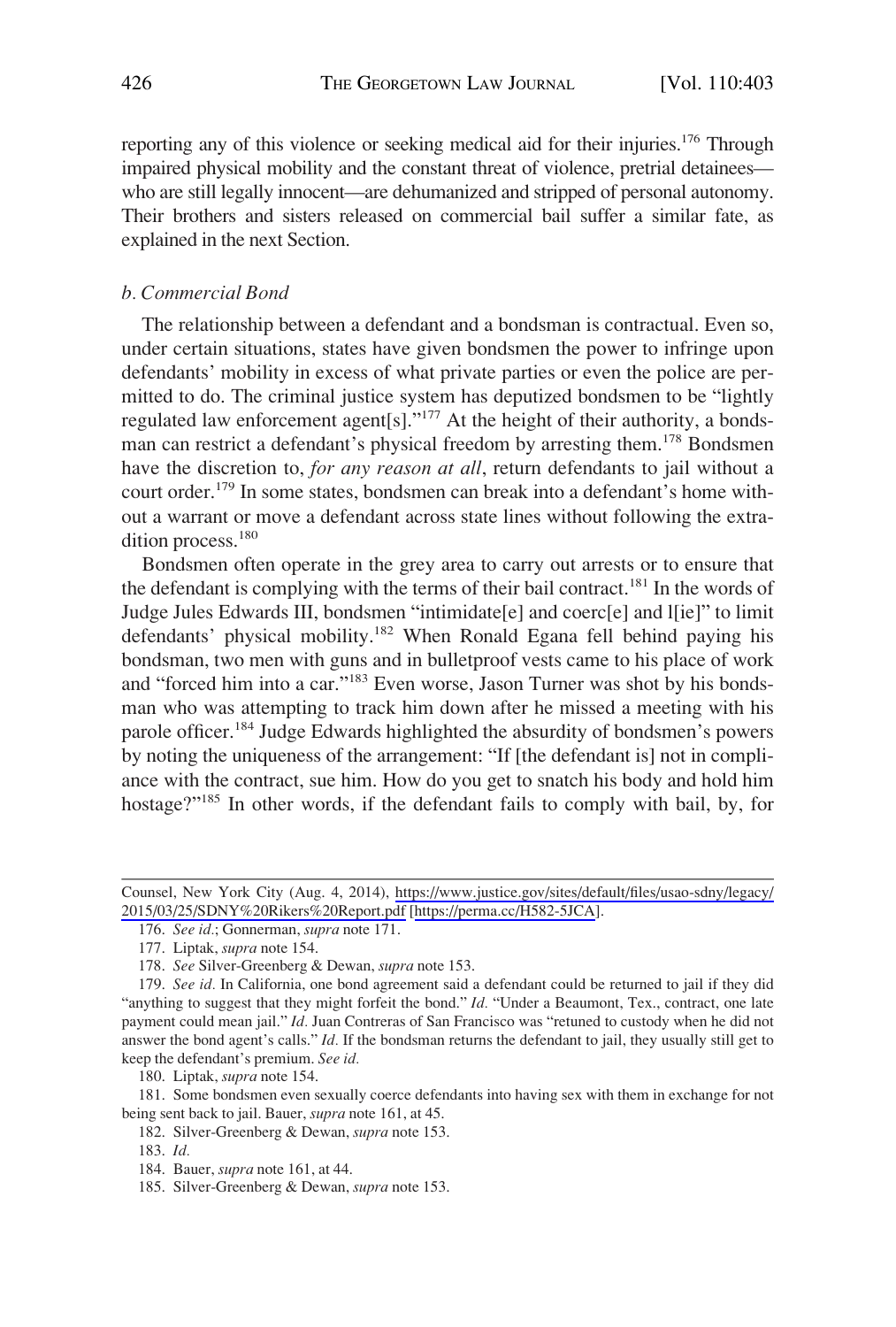<span id="page-24-0"></span>example, not appearing in court, bondsmen should only be able to sue—which is the remedy for all other contract violations.

In addition to their authority, including their questionable means to arrest, bondsmen regularly use coercive contracting to further restrict defendants' mobility beyond what the court requires. Bondsmen have the unchecked discretion to independently impose monitoring systems ranging from curfews to regular check-ins and ankle monitors.<sup>186</sup> On top of monitoring requirements, bondsmen can also infringe on a defendant's autonomy by mandating "searches of their car or home" and insisting upon inspection of "their medical, phone, and Social Security records."187 In response to these infringements on personal mobility and autonomy, more defendants are submitting complaints to state regulators charging bondsmen of "kidnapping and false imprisonment for purposes of extortion."<sup>188</sup>

By failing to provide bondsmen adequate oversight and instead granting them almost unfettered discretion, the state is imbuing quasi-private actors with the ability to subjugate individuals according to their unregulated wishes. But the coercive tactics endured by commercial bailees and pretrial detainees do not stop here. Rather, the physical coercion only increases susceptibility to legal coercion—as will be discussed in the next Section.

## 2. Legal Coercion and Economic Pressure

For-profit bail uses pretrial incarceration and commercial bondsmen to subjugate presumed innocent individuals by denying them mobility. It also works to deny (a) pretrial detainees and (b) commercial bailees of fair standing in the criminal justice system by subjecting them to increased legal and economic coercive pressures.

## *a. Pretrial Incarceration*

Detained individuals are sucked deeper into the criminal justice system through legal coercion that is intensified by their state of incarceration. Pretrial detention, or the threat thereof, is used to pressure defendants into pleading guilty, which will define the rest of the defendant's trial process and their life outside of the criminal justice system.<sup>189</sup> The extraordinarily strong incentive to reclaim their autonomy by shortening or ending their jail time deprives incarcerated defendants of their bargaining power and pressures them to strike a plea agreement, often on less favorable terms,190 sometimes regardless of

190. Not only are incarcerated defendants more likely to take a plea deal, but they also often plea to more severe charges that would have been reduced had they been released on bail. *See* DIGARD &

<sup>186.</sup> *See id.* 

<sup>187.</sup> *Id.* 

<sup>188.</sup> *Id.* 

*See* HEARD & FAIR, *supra* note 146, at 25; DIGARD & SWAVOLA, *supra* note 13, at 4 ("[A]t least 189. part of the effect of pretrial detention on conviction is due to a greater likelihood that those who are detained will plead guilty—regardless of the strength of their defense, or even if they did not commit the alleged offense."). For a discussion on the effects of a guilty plea, see, for example, Dylan Walsh, *Why U.S. Criminal Courts Are So Dependent on Plea Bargaining*, ATLANTIC (May 2, 2017), [https://www.](https://www.theatlantic.com/politics/archive/2017/05/plea-bargaining-courts-prosecutors/524112/)  [theatlantic.com/politics/archive/2017/05/plea-bargaining-courts-prosecutors/524112/.](https://www.theatlantic.com/politics/archive/2017/05/plea-bargaining-courts-prosecutors/524112/)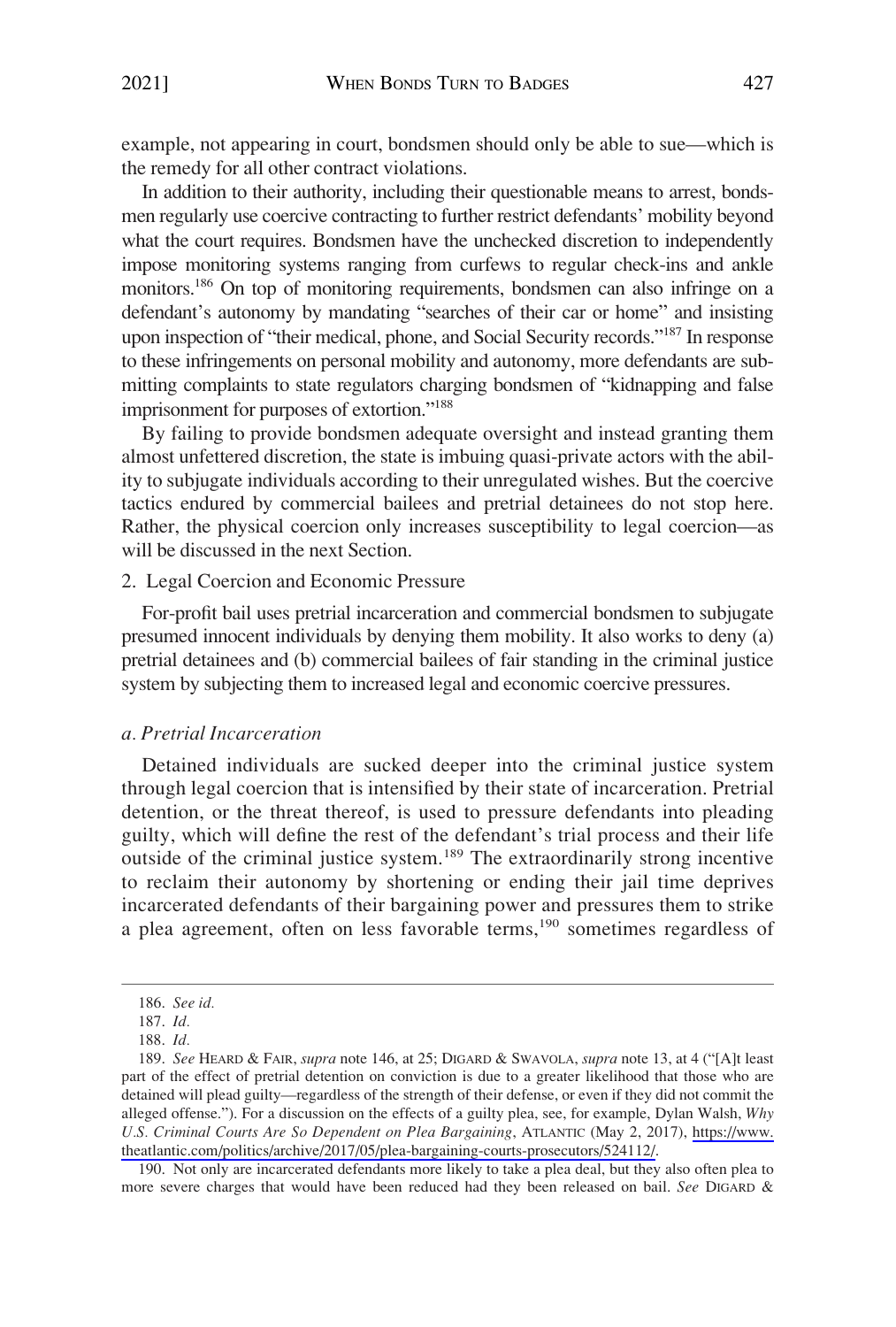their culpability.191

Moreover, incarcerated pretrial defendants may also face internal pressure to return to work and care for their families, as well as external pressure from an overworked court-appointed attorney potentially motivated to quickly resolve the case.192 Unlike a released defendant, a pretrial detainee can become ostracized from their community. Those locked up for even short times, as short as three days,<sup>193</sup> can lose their jobs, housing, or custody of their kids.<sup>194</sup> They can fall behind in school or lose access to medications.<sup>195</sup> All of these factors sever community bonds and socially stratify the defendants. Defendants who have made it to the outside face fewer of these anxieties.

Accepting a guilty plea has the benefit of getting a defendant out of jail sooner but does not cure the ills of pretrial detention. Pretrial detention has lasting consequences: it makes the detained defendant more likely to be convicted, more likely to be sentenced to prison, and more likely to commit crimes in the future than released defendants.<sup>196</sup>

First, pretrial detention increases the likelihood of conviction.<sup>197</sup> One study found that pretrial detainees are  $25\%$  more likely to be convicted.<sup>198</sup> This is, in part, because pretrial-detention-induced plea agreements "ultimately result[] in the defendants being denied a real determination of guilt."199 It is also partly the

SWAVOLA, *supra* note 13, at 4 ("For felony cases . . . spending more time in pretrial detention lessened the chance that the charge would be reduced to a misdemeanor."); Emily Leslie & Nolan G. Pope, *The Unintended Impact of Pretrial Detention on Case Outcomes: Evidence from New York City Arraignments*, 60 J.L. & ECON. 529, 530 (2017) (discussing how detainees plea deals are less favorable because they are less likely to receive a reduction in charges).

<sup>191.</sup> *See, e.g.*, LIU ET AL., *supra* note 17, at 11–12 (establishing that pretrial detention leads to a higher likelihood of conviction "almost exclusively" because the uncertainty faced in jail strongly incentivizes defendants to plead guilty); John H. Blume & Rebecca K. Helm, Essay, *The Unexonerated: Factually Innocent Defendants Who Plead Guilty*, 100 CORNELL L. REV. 157, 174 (2014) ("[D]efendants[,] . . . especially if they are incarcerated pretrial, will plead guilty just to get out of jail.").

<sup>192.</sup> *See* HEARD & FAIR, *supra* note 146, at 7 ("People in custody are at greater risk of pressure from police or prosecutors to confess or accept plea deals in exchange for release . . . ."); Blume & Helm, *supra* note 191 ("[C]ourt appointed lawyers will be overworked and underpaid and thus motivated to resolve the case through a quick guilty plea."); Leslie & Pope, *supra* note 190 (discussing the detainee's risk of forgoing income or failing to take care of family responsibilities).

<sup>193.</sup> *See* Thea L. Sebastian & Alec Karakatsanis, *Challenging Money Bail in the Courts*, JUDGES' J., Summer 2018, at 23, 24.

<sup>194.</sup> *See, e.g.*, LIU ET AL., *supra* note 17, at 12, 14; *Why We Need Pretrial Reform*, *supra* note 141.

<sup>195.</sup> *Why We Need Pretrial Reform*, *supra* note 141.

<sup>196.</sup> *See, e.g.*, DIGARD & SWAVOLA, *supra* note 13, at 4–6.

<sup>197.</sup> *See, e.g.*, Will Dobbie, Jacob Goldin & Crystal S. Yang, *The Effects of Pretrial Detention on Conviction, Future Crime, and Employment: Evidence from Randomly Assigned Judges*, 108 AM. ECON. REV. 201, 203 (2018) (finding pretrial detainees 24% more likely to be found guilty); Megan T. Stevenson, *Distortion of Justice: How the Inability to Pay Bail Affects Case Outcomes*, 34 J.L., ECON. & ORG. 511, 512 (2018) (finding that in Philadelphia pretrial detention increased the likelihood of conviction by 13%).

<sup>198.</sup> Sebastian & Karakatsanis, *supra* note 193.

<sup>199.</sup> BAUGHMAN, *supra* note 10, at 3–4.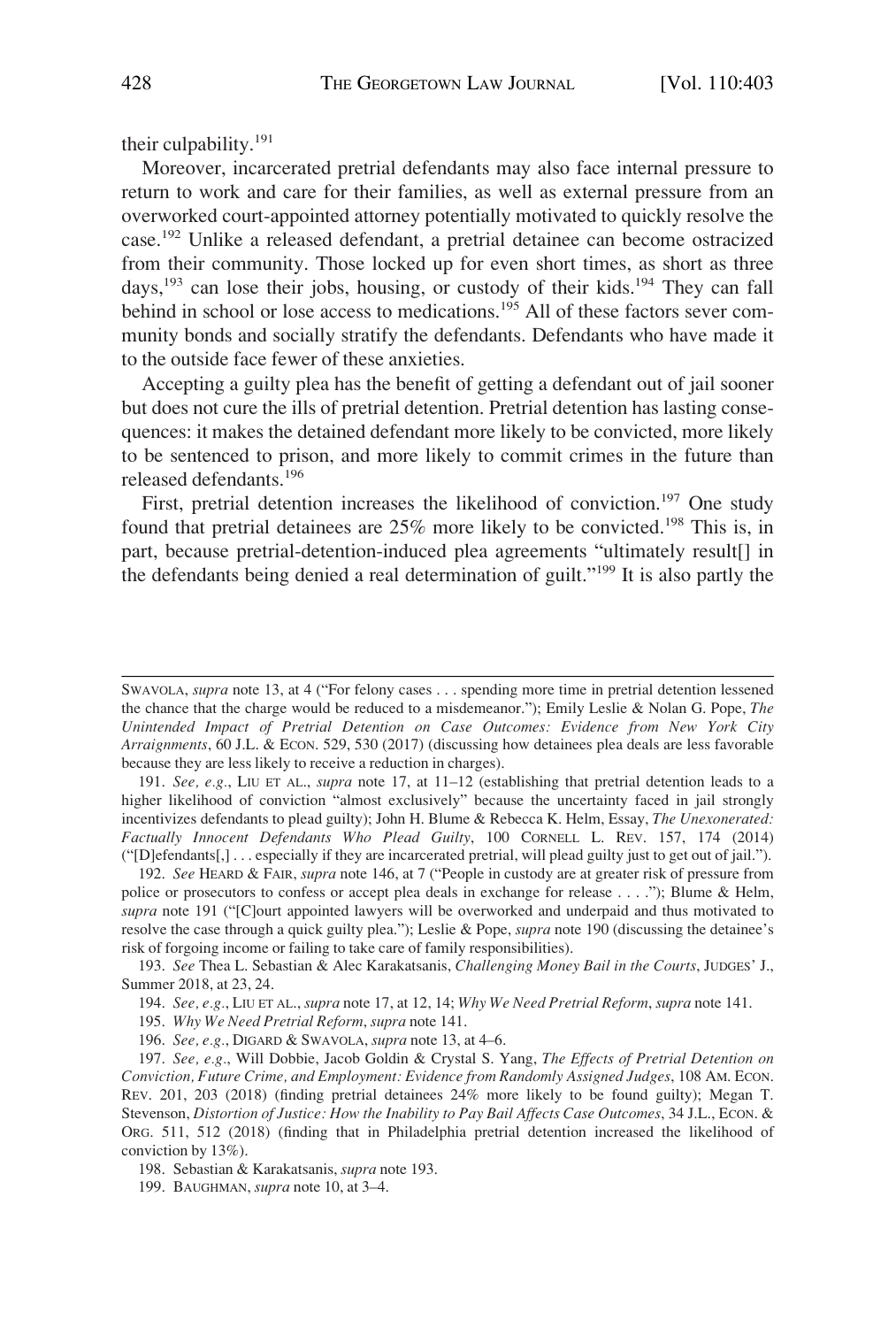result of a lower dismissal rate for cases against pretrial detainees.<sup>200</sup> Other factors that drive higher conviction rates of pretrial detainees include their limited access to the following: time to meet with the defense counsel to prepare their case; financial resources from the inability to attend their pre-arrest job; and opportunities to engage in "'prophylactic measures' that increase the likelihood of acquittal, dismissal, or diversion, such as paying restitution, seeking treatment or other services, and pursuing education and employment opportunities."<sup>201</sup>

Second, once convicted, a pretrial detainee is more likely to receive a harsher sentence. They are over four times more likely to be sentenced to jail and about three times as likely to be sentenced to prison than those released before trial.<sup>202</sup> Further, their sentences are likely to be for a longer duration—usually over twice as  $long.^{203}$ 

Third, pretrial defendants are more likely to be charged for committing a future crime.204 According to one study, pretrial detention can cause a 32.2% increase in the likelihood of a future felony charge.<sup>205</sup>

These increased recidivism rates are a response to the negative economic consequences of pretrial detention. Pretrial detention can directly and indirectly force defendants into debt. Many jurisdictions directly charge pretrial detainees a daily "pay to stay" fee, sometimes as much as \$50 a day, which can spiral into hundreds or thousands of dollars of debt for a defendant who could not even afford bail.206 More indirectly, because of the time lost in the workforce and the stigma associated with incarceration, pretrial detainees suffer lower future earnings and reduced employment opportunities.<sup>207</sup> Additionally, a conviction—which is more likely to happen to a pretrial detainee—decreases annual earnings by 40% and

<sup>200.</sup> A study of cases in New York City found that "[w]hile 34 percent of cases in which the person was released were dismissed, the dismissal rate was just 19 percent for people who were detained." DIGARD & SWAVOLA, *supra* note 13, at 4.

<sup>201.</sup> *Id.* at 5.

*See* CHRISTOPHER T. LOWENKAMP, MARIE VANOSTRAND & ALEXANDER HOLSINGER, LAURA & 202. JOHN ARNOLD FOUND., INVESTIGATING THE IMPACT OF PRETRIAL DETENTION ON SENTENCING OUTCOMES 10 (2013), [https://craftmediabucket.s3.amazonaws.com/uploads/PDFs/LJAF\\_Report\\_state](https://craftmediabucket.s3.amazonaws.com/uploads/PDFs/LJAF_Report_statesentencing__FNL_pdf)[sentencing\\_FNL.pdf](https://craftmediabucket.s3.amazonaws.com/uploads/PDFs/LJAF_Report_statesentencing__FNL_pdf) [[https://perma.cc/39JL-CHN9\]](https://perma.cc/39JL-CHN9).

<sup>203.</sup> *Id.* ("The jail sentence is 2.78 times longer for defendants who are detained for the entire pretrial period, and the prison sentence is 2.36 times longer."); *see* DIGARD & SWAVOLA, *supra* note 13, at 5.

<sup>204.</sup> *See, e.g.*, LIU ET AL., *supra* note 17, at 12 ("Pretrial detainees are also more likely to be charged with a new offense in subsequent years.").

<sup>205.</sup> *Id.* at 13 (citing Paul Heaton, Sandra Mayson & Megan Stevenson, *The Downstream Consequences of Misdemeanor Pretrial Detention*, 69 STAN. L. REV. 711, 767 (2017)).

<sup>206.</sup> Steven Hale, *Pretrial Detainees Are Being Billed for Their Stay in Jail*, APPEAL (July 20, 2018), <https://theappeal.org/pretrial-detainees-are-being-billed-for-their-stay-in-jail/> [[https://perma.cc/E7CA-](https://perma.cc/E7CA-JK3R)[JK3R](https://perma.cc/E7CA-JK3R)]. The amount of the pay to stay fee varies by jurisdiction. In Virginia and North Carolina, it can be as low as \$3 or \$10 a day, respectively, but in Tennessee and Kentucky, it can be as high as \$38 and \$50 a day, respectively. *Id.* 

<sup>207.</sup> "[R]eleased defendants are 11.3[%] more likely to have any income two years after their bail hearing and 9.4[%] more likely to be formally employed 3 to 4 years after conviction" compared to their counterparts who remained incarcerated. LIU ET AL., *supra* note 17, at 12 (citing Dobbie et al., *supra*  note 197, at 227).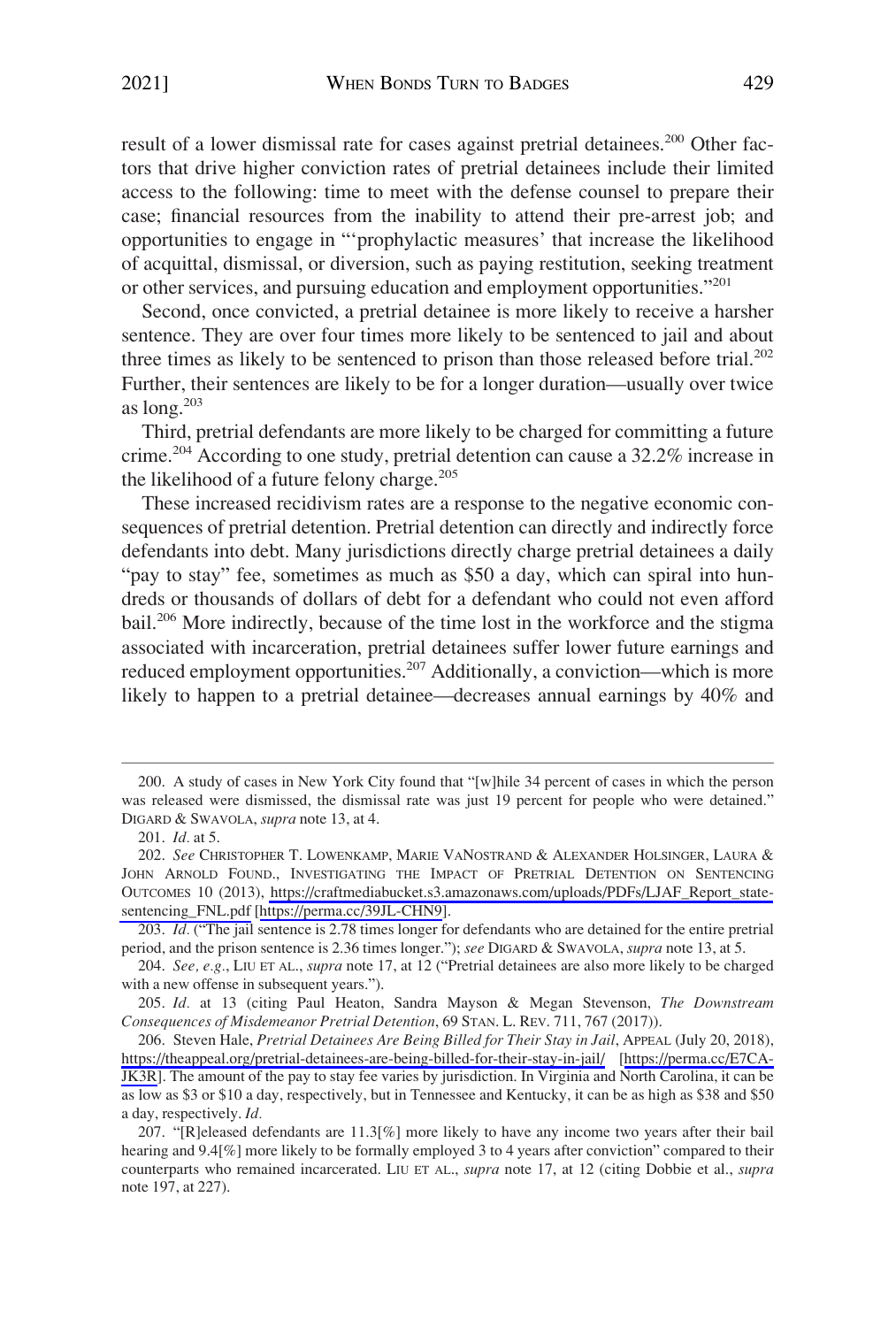<span id="page-27-0"></span>reduces annual employment by nine weeks.<sup>208</sup> Overall, pretrial detainment and its corresponding coercion to accept plea bargains have cascading effects that trap pretrial defendants in both the criminal justice system and debt. The next Section explores the harms suffered by defendants who are not incarcerated pretrial but who remain subjugated through commercial bail.

## *b. Commercial Bond*

The for-profit bail system drags defendants deeper into the criminal justice system by penalizing them for contracting with bondsmen. A defendant can lose access to a public defender if bail is posted on their behalf. "In Harris County[, Texas,] some judges automatically assume that those accused of crimes can afford an attorney if bail is posted, even if the person can prove that bail was posted by a third party or that they are unable to afford an attorney in addition to paying bail."209 In Oklahoma, judges operate under the same presumption, which can only be overcome if the defendant takes the additional step of demonstrating financial need.<sup>210</sup> A defendant must therefore choose between 1) sitting in a cage in exchange for an attorney and 2) contracting for their temporary freedom but possibly losing representation in court.

A defendant who withstands the legal coercion and posts commercial bail risks further entrapment in the criminal justice system and the possibility of economic exploitation by the bondsman. First, as discussed above, a bondsman has the discretion to arrest any of their bailees, which could create additional charges, fines, and sentences for the defendant.<sup>211</sup> Second, desperate defendants, out on commercial bail and edging towards debt, are *pushed* into debt by the coercive bail contracts.212 As Judge Lee V. Coffee described: "[Pretrial defendants are] living under a constant daily threat that 'if [they] don't bring more money, [the bondsman is] going to put [them] in jail.'"213 By threatening defendants with arrest and incarceration, bondsmen can coerce defendants into paying more than the legally allowable premiums by including steep, extra fees and high interest rates in the bail contract.<sup>214</sup> For example, a California resident thought he was agreeing to

211. *See supra* notes 178–80 and accompanying text.

213. *Id.* 

214. See, e.g., UCLA SCH. OF L. CRIM. JUST. REFORM CLINIC, THE DEVIL IN THE DETAILS: BAIL BOND CONTRACTS IN CALIFORNIA 1 (2017), [https://static.prisonpolicy.org/scans/UCLA\\_Devil%](https://static.prisonpolicy.org/scans/UCLA_Devil%20_in_the_Details.pdf)  [20\\_in\\_the\\_Details.pdf](https://static.prisonpolicy.org/scans/UCLA_Devil%20_in_the_Details.pdf) [<https://perma.cc/Y7TL-YLT8>]. Silver-Greenberg and Dewan go on to note:

In New Orleans, the Southern Poverty Law Center has complained to state regulators that bondsmen routinely charge more than is allowed by law. In phone calls placed by The New

<sup>208.</sup> PEW CHARITABLE TRS., COLLATERAL COSTS: INCARCERATION'S EFFECT ON ECONOMIC MOBILITY 4 (2010), https://www.pewtrusts.org/~/media/legacy/uploadedfiles/pcs\_assets/2010/collateral [costs1pdf.pdf.](https://www.pewtrusts.org/~/media/legacy/uploadedfiles/pcs_assets/2010/collateralcosts1pdf.pdf) [[https://perma.cc/SUZ2-WF9N\]](https://perma.cc/SUZ2-WF9N).

<sup>209.</sup> *The Black Codes of Bail*, *supra* note 95.

*See FAQ*, LEGALAIDOK.ORG, [https://oklaw.org/resource/getting-a-public-defender-in-criminal-](https://oklaw.org/resource/getting-a-public-defender-in-criminal-or-cert)210. [or-cert](https://oklaw.org/resource/getting-a-public-defender-in-criminal-or-cert) [\[https://perma.cc/NJ9E-VS8F\]](https://perma.cc/NJ9E-VS8F) (last visited Nov. 2, 2021).

<sup>212.</sup> *See, e.g.*, Silver-Greenberg & Dewan, *supra* note 153 (for example, even though state law regulates what a bail agent can charge, bail contracts are deceptively filled with additional costs like late fees, interest costs, and renewal premiums).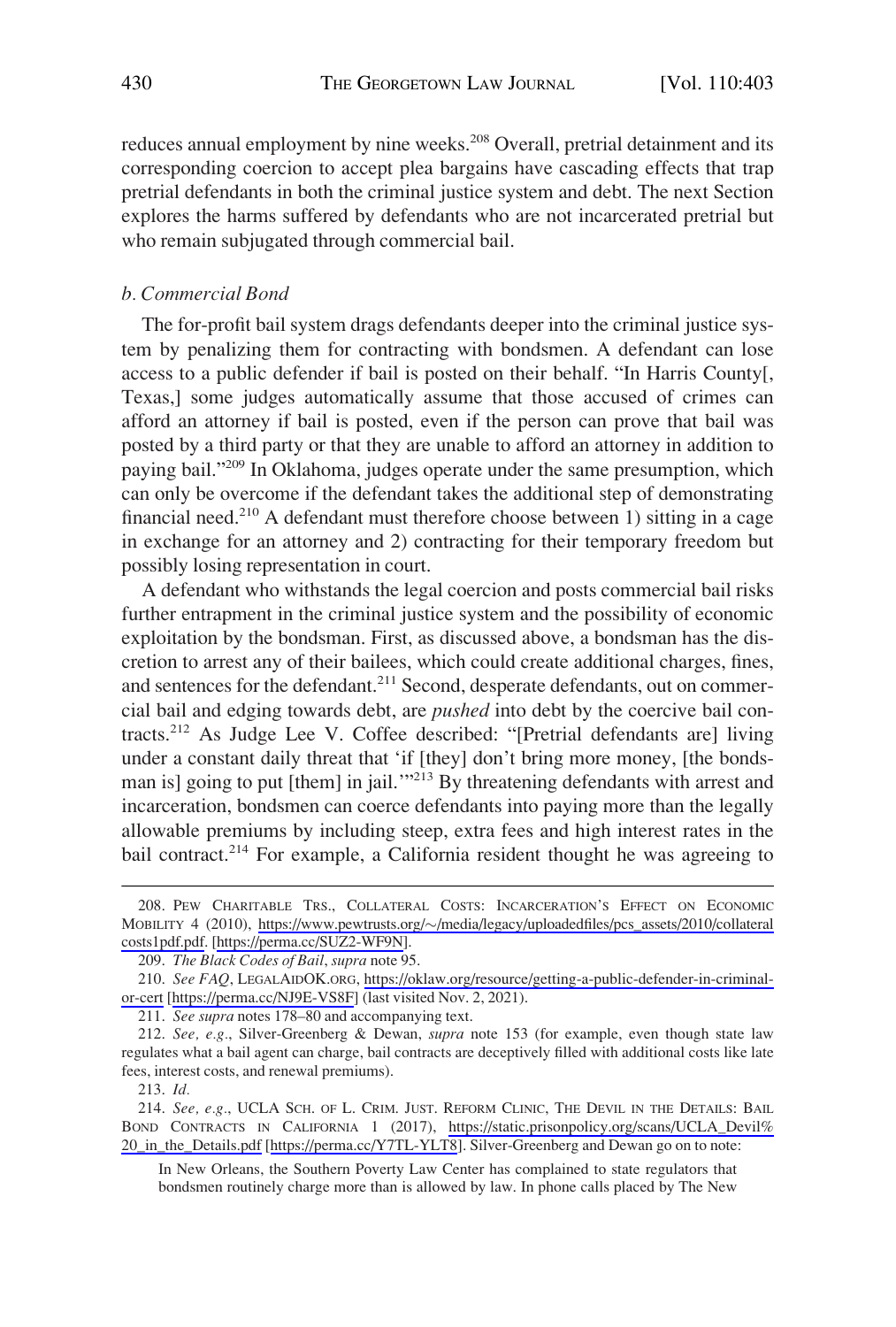<span id="page-28-0"></span>pay the \$5,000 premium on his daughter's bond, but he ended up owing over \$117,000 for "late fees, interest on delinquent balances and 'renewal premiums' that required the defendant to pay again to stay out of jail if the case was not resolved within a year."215 On a smaller but still problematic scale, Ronald Egana had to pay an additional \$10 a day to wear an ankle monitoring bracelet, even though the court never ordered one.<sup>216</sup> If a defendant has outstanding payments, the bondman can repossess the agreed-upon collateral without notice, unlike in other lending agreements.217 Even if the bond agency repossesses the collateral, nothing stops the agency from also returning, or threatening to return, the defendant to jail.

These coercive tactics, used both during pretrial detention and by bondsmen, are not original to the for-profit bail system. Rather, as the next Part explores, the practice of limiting free will through restraints on physical mobility and imposition of legal coercion began during slavery.

The next Part analyzes how for-profit bail is a badge and incident of slavery. It explores the tight historical similarities between the institutional practices that kept African-Americans in bondage and the contemporary practices of for-profit bail. Both antebellum slaves and legally innocent pretrial defendants have had their movements restricted and have been coerced economically and through the judicature. These similarities raise the practice of the for-profit bail industry to the level of a badge and incident of slavery, the implication of which will be illustrated in the following Part. Both groups deserve Thirteenth Amendment protections.

## III. FOR-PROFIT BAIL AS A BADGE AND INCIDENT OF SLAVERY AND THE IMPORTANCE OF SUCH CLASSIFICATION

The Thirteenth Amendment offers a way to liberate the mobility and autonomy of legally innocent, indigent defendants from the grasp of the for-profit bail industry. However, the Amendment "stands in the shadows," unseen as a source for civil rights by modern scholars.<sup>218</sup> This Part adds to a budding body of scholarship that seeks to reinvigorate the applicability of the Amendment by concluding that for-profit bail is a badge and incident of slavery in violation of the Thirteenth Amendment. At a time when "[r]ace is virtually impossible to remove" from discussions on mass incarceration, it is important to understand the racial implications of for-profit bail and the Thirteenth Amendment provides a

York Times, several bail bond companies quoted prices that exceeded what is allowable under state law by a few hundred dollars. When asked, they said the extra money was a "lock-up fee" paid to the jail. But there is no such fee.

Silver-Greenberg & Dewan, *supra* note 153.

<sup>215.</sup> *Id.* 

<sup>216.</sup> *Id.* 

<sup>217.</sup> *See id.* This practice differs from a standardized loan, which would have provided notice of potential repossession and a certain amount of time to repay.

<sup>218.</sup> Goodwin, *supra* note 74, at 975.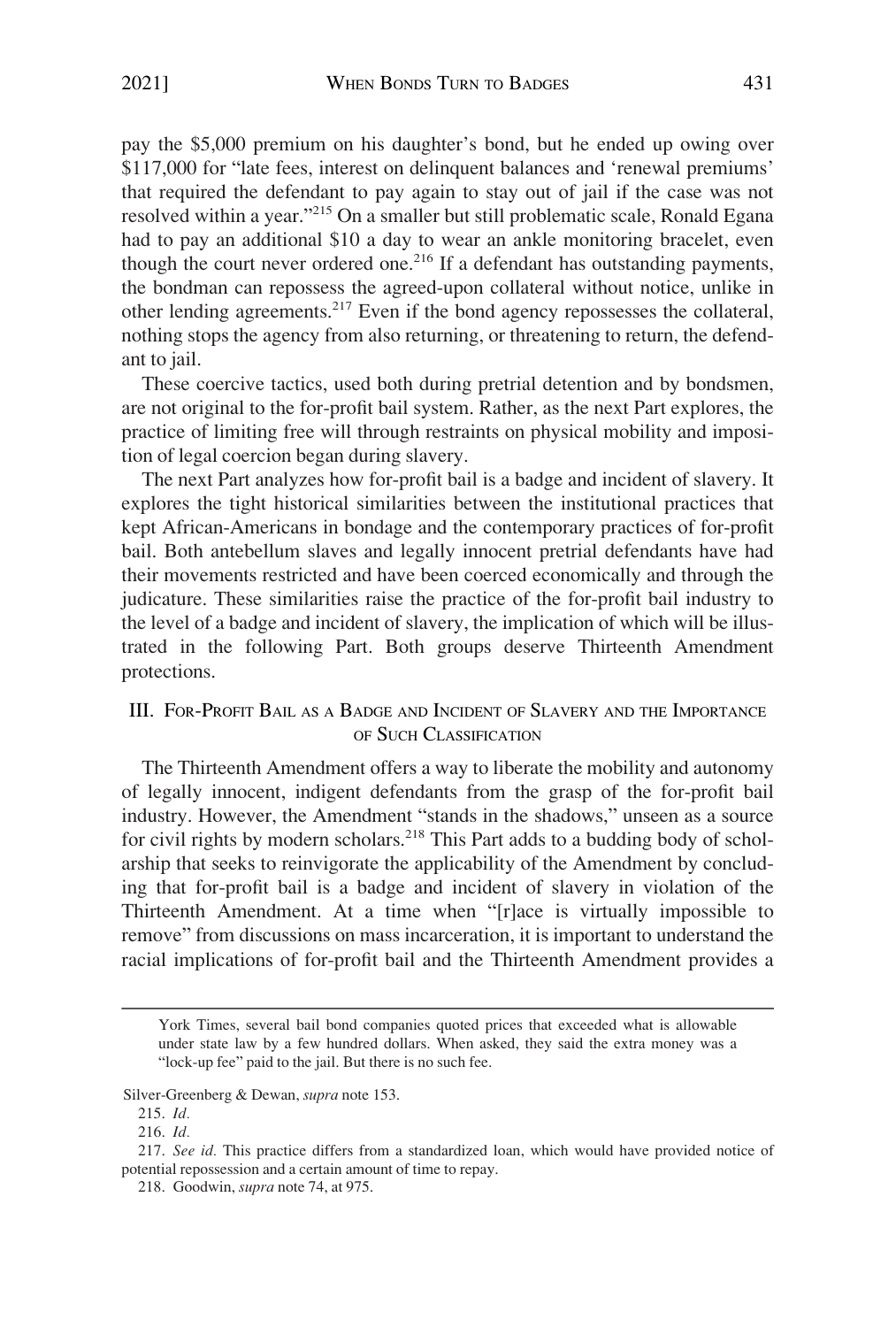<span id="page-29-0"></span>useful mechanism through which to do so.<sup>219</sup> Accordingly, this Part will analyze (1) why the for-profit bail industry deserves this distinction and (2) why it is important to conceptualize it as such.

#### A. FOR-PROFIT BAIL IS A BADGE AND INCIDENT OF SLAVERY

American slavery has "endur[ed] and evolve[ed] as those in power substituted one group of vulnerable people for another."220 After emancipation, transformation of slavery was encouraged by postbellum white farmers' desire to "recapture their former slaves through new civil laws."221 Slavery has undergone another round of evolution as the criminal justice system's discriminatory enforcement of laws has led to a new version of slavery. Slavery was thus not abolished but was rather moved "from the plantation to the prison."<sup>222</sup> In other words, slaves were cast free from their plantation shackles only to be recaptured with prison chains.

For-profit bail has developed in this tradition by sprouting from the remnants of the processes that originated in slavery. When the for-profit bail industry is understood as a sum of both of its parts—pre-trial incarceration and bail contracts—it is a badge and incident of slavery as outlined in *Jones v. Alfred H. Mayer Co.*<sup>223</sup> because it (a) imposes limits on physical mobility and (b) applies legal coercion in ways similar to those used during slavery.<sup>224</sup> Individuals who have observed the for-profit bail system have likewise drawn the connection to slavery. A witness who attended bail hearings in St. Louis, where most of the defendants were people of color, remarked that they "could not help but draw a correlation to slave auctions."225 Similarly, the Vernon C. Bain Center, a barge in the East River outside of the Bronx that doubles as the jail that houses many of New York City's pretrial detainees, has been deemed "a modern-day slave ship."<sup>226</sup>

Critics may challenge the idea that the for-profit bail industry is a badge and incident of slavery on three grounds, none of which are persuasive. First, they may argue that because the Supreme Court has not recognized an absolute right to bail,<sup>227</sup> the for-profit bail system does not infringe upon a fundamental right connected to citizenship. However, such arguments fail to properly capture the rights on which for-profit bail is infringing: the right to the presumption of

<sup>219.</sup> *Id.* at 979.

<sup>220.</sup> *Id.* at 910.

<sup>221.</sup> DOUGLAS A. BLACKMON, SLAVERY BY ANOTHER NAME: THE RE-ENSLAVEMENT OF BLACK AMERICANS FROM THE CIVIL WAR TO WORLD WAR II 53 (2008).

<sup>222.</sup> Angela F. Chan, America Never Abolished Slavery, HUFFPOST (May 2, 2015), https://www. [huffingtonpost.com/angela-f-chan/america-never-abolished-slaveryb\\_6777420.html](https://www.huffingtonpost.com/angela-f-chan/america-never-abolished-slaveryb_6777420.html) [[https://perma.cc/](https://perma.cc/2HP7-QQWZ)  [2HP7-QQWZ\]](https://perma.cc/2HP7-QQWZ).

<sup>223.</sup> *See* 392 U.S. 409, 444–45 (1968) (Douglas, J., concurring).

<sup>224.</sup> *See* DANIELS, JR. ET AL., *supra* note 3, at 1 ("What was originally designed as a right to pretrial freedom has become a means of control and extracting money from people who are arrested, and jailing those who cannot pay.").

<sup>225.</sup> Ganeva, *supra* note 143, at 24.

<sup>226.</sup> *Id.* at 18.

<sup>227.</sup> *See* ALISON M. SMITH, CONG. RSCH. SERV., R45533, U.S. CONSTITUTIONAL LIMITS ON STATE MONEY-BAIL PRACTICES FOR CRIMINAL DEFENDANTS 5 (2019) (citing Carlson v. Landon, 342 U.S. 524, 545–46 (1952)).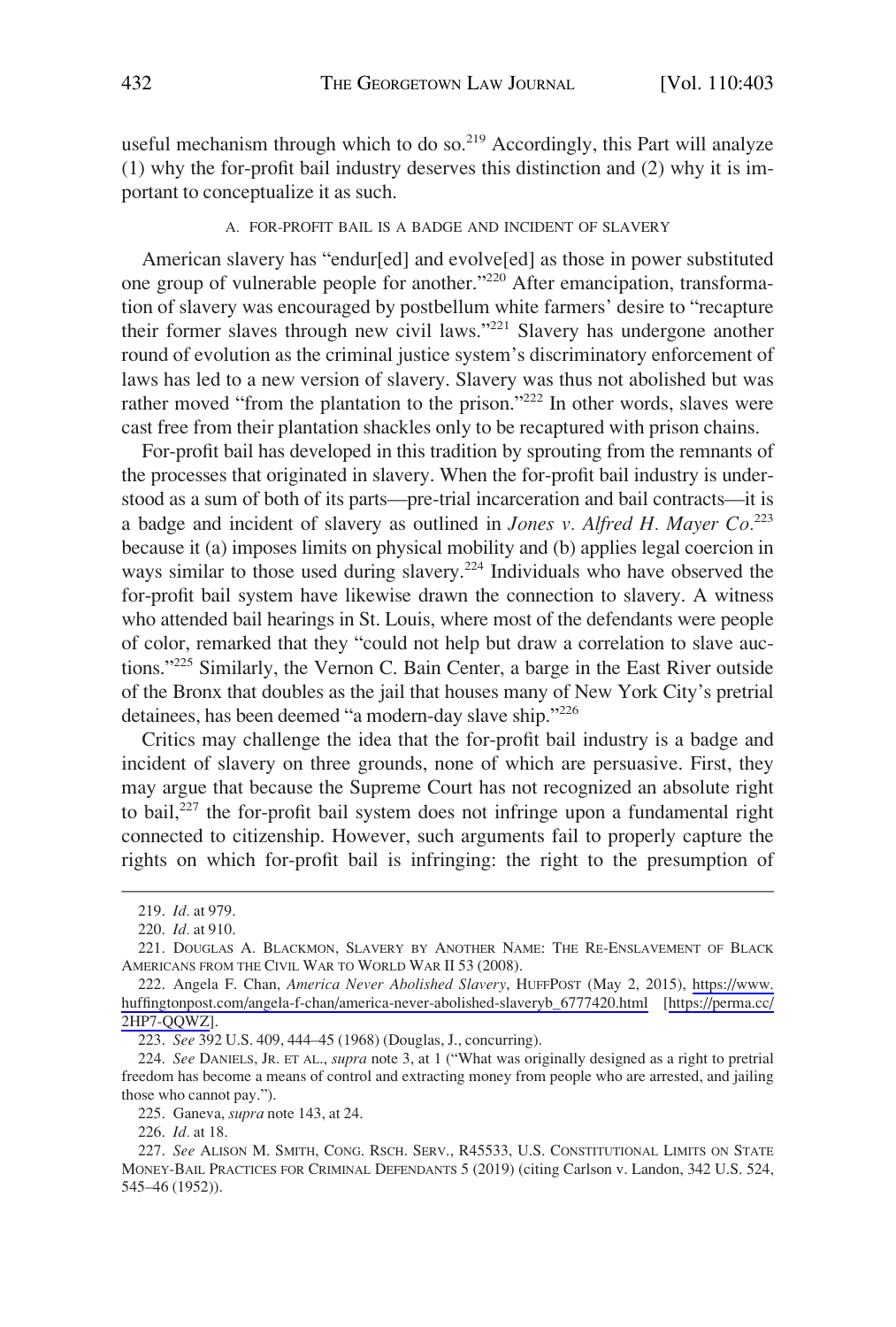innocence and the right to an attorney. Both of these rights are at the core of our justice system, which is an essential part of citizenship. For-profit bail infringes upon the former right, ideologically, by locking up legally innocent people and, practically, by coercing pretrial defendants to accept plea deals. It violates the latter by restricting the ability of a defendant out on a commercial bond to have a public defender.<sup>228</sup>

Second, critics may claim that the upfront cash payment required in the forprofit system is necessary to incentivize a defendant's reappearance. However, bail was not originally conceptualized in this way. At common law, bail was not an incentive for return; rather, it was an insurance system. A defendant's bail was set at the amount that would be owed if they were found guilty of the crime and it was paid in the form of a third-party's promise to cover the amount if the defendant fled.<sup>229</sup> Thus, the system was designed to ensure that the victim received compensation regardless of whether the defendant appeared in court.230

Early American courts embraced this system and were not worried about the defendant reappearing, as illustrated by the general practice of releasing white defendants without bail.<sup>231</sup> Bail as upfront payments was seldom used because doing so would likely keep the still-innocent defendant incarcerated, infringing upon their presumption of innocence.<sup>232</sup> The idea that bail needed to be paid upfront to incentivize return did not take hold until post-emancipation, when Black individuals were first granted the right to bail.<sup>233</sup> There was no fear of infringing upon a Black person's innocence—slavery had already normalized that decimation.<sup>234</sup> Thus, because Black people already had to pay for their freedom in slavery, it became acceptable for courts to use criminal laws and bail to charge them for their liberty; only this time under the guise of needing to incentivize their return.

Third, critics may argue that the for-profit bail industry should not be a badge and incident of slavery because it does not always encompass compelled labor or physical coercion.235 Even though a pretrial detainee may be compelled to work under threat of solitary confinement and can suffer physical abuse from guards

230. *See id.* 

<sup>228.</sup> *See supra* notes 209–10 and accompanying text.

<sup>229.</sup> TIMOTHY R. SCHNACKE, MICHAEL R. JONES & CLAIRE M. B. BROOKER, PRETRIAL JUST. INST., THE HISTORY OF BAIL AND PRETRIAL RELEASE 2 (2010), [https://cdpsdocs.state.co.us/ccjj/Committees/](https://cdpsdocs.state.co.us/ccjj/Committees/BailSub/Handouts/HistoryofBail-Pre-TrialRelease-PJI_2010.pdf)  [BailSub/Handouts/HistoryofBail-Pre-TrialRelease-PJI\\_2010.pdf](https://cdpsdocs.state.co.us/ccjj/Committees/BailSub/Handouts/HistoryofBail-Pre-TrialRelease-PJI_2010.pdf) [<https://perma.cc/2S7H-RH6N>].

<sup>231.</sup> *See* DANIELS, JR. ET AL., *supra* note 3, at 2 ("Poor white people were generally required to be released on bail without paying money so long as the person acting as surety was a holder of property in an amount double the sum he was posting as security.").

<sup>232.</sup> *See id.* ("The institution of slavery shaped the concept of bail beyond its original meaning as a source of pretrial freedom for propertied white men.").

<sup>233.</sup> *Cf. id.* ("In a world that already put a price on human beings, it was a short step to normalize monetary payments as a condition of release.").

*See* Benjamin Weber, *Beyond Money Bail*, VERA INST. OF JUST.: THINK JUST. BLOG (June 27, 234. 2018), <https://www.vera.org/blog/beyond-money-bail>[<https://perma.cc/V8E3-MEGS>] ("[S]lavery eroded the presumption of innocence for whole swaths of people . . . and normalized paying money in exchange for human freedom.").

<sup>235.</sup> *See* United States v. Kozminski, 487 U.S. 931, 952 (1988).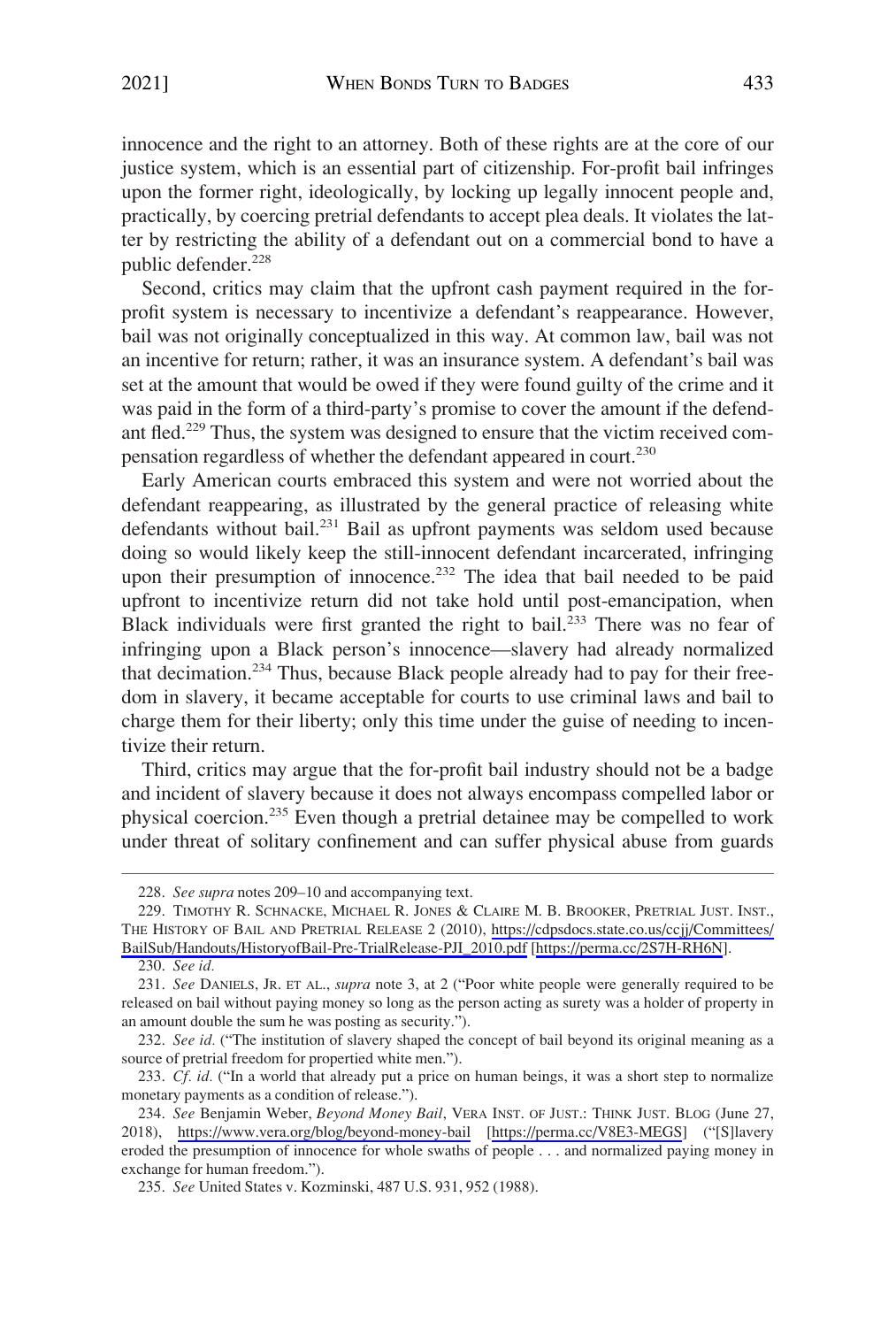<span id="page-31-0"></span>and other inmates, these findings are not necessary for Congress to use its Section 2 powers to designate for-profit bail as a badge and incident.<sup>236</sup> This Note does not claim that the for-profit bail industry perpetuates slavery in violation of Section 1 of the Thirteenth Amendment. Rather, it presents the argument for why for-profit bail is a badge and incident, thereby laying the foundation from which Congress can, and should, legislate.

#### 1. Limitations on Physical Autonomy

The Thirteenth Amendment's proscription on the badges and incidents of slavery applies to for-profit bail today because pretrial detention and commercial bondsmen deprive defendants of their physical autonomy in the same way antebellum masters and Jim Crow laws constrained slaves and free Black people. For-profit bail and slavery were both successful because they each restricted the physical mobility of their presumed-innocent subjects. Would slavery have been possible if Black people were allowed to travel as they please? Why does the forprofit bail system similarly presume that limitations on mobility are necessary to corral Black people?

For-profit bail builds upon slavery's idea that freedom can be bought, rather than simply bestowed through mere existence. Slavery and for-profit bail are both "institutions that ensured freedom for some and degrees of unfreedom and bondage for others."<sup>237</sup> The underlying premise of slavery was that Black people's freedom could be given by a master or purchased.238 For-profit bail is no different. A defendant could be given his freedom by a court,<sup>239</sup> but, most likely, they will have to pay bail upfront; proving to the court that they are worthy of retaining their freedom before the merits of the alleged offense can even be tried. In both systems of slavery and for-profit bail, the price of freedom is intentionally placed beyond the subjugated party's means, often causing them to turn to family, friends, and institutional parties, such as abolitionists and bondsmen, for financial support. $240$ 

Slavery and the for-profit bail system also both "trade on the fiction of [B]lack dangerousness and criminality to extract revenue and exert control."<sup>241</sup> The underbelly of slavery, the motivation percolating beneath each action, was fear. Indeed, slaves lived in fear, but so did masters. Masters and those who depended upon slavery were terrified of slaves, of the uprisings and rebellions they could incite. Fear drove "[s]laveholders [to] develop[] a set of ideas about [B]lack

<sup>236.</sup> *See* Jones v. Alfred H. Mayer Co., 392 U.S. 409, 440 (1968) ("Congress has the power under the Thirteenth Amendment rationally to determine what are the badges and the incidents of slavery, and the authority to translate that determination into effective legislation.").

<sup>237.</sup> DANIELS, JR. ET AL., *supra* note 3, at 2.

<sup>238.</sup> *See supra* notes 107–08 and accompanying text.

<sup>239.</sup> Instead of owing the court cash upfront, a defendant could be released (1) without bail; (2) on a non-surety bond, where a person is released and only has to pay if he fails to reappear; or (3) under the word of another that he will reappear, to name a few alternatives. *See* 18 U.S.C. § 3142(a).

<sup>240.</sup> *See supra* note 108 and accompanying text.

<sup>241.</sup> DANIELS, JR. ET AL., *supra* note 3, at 2.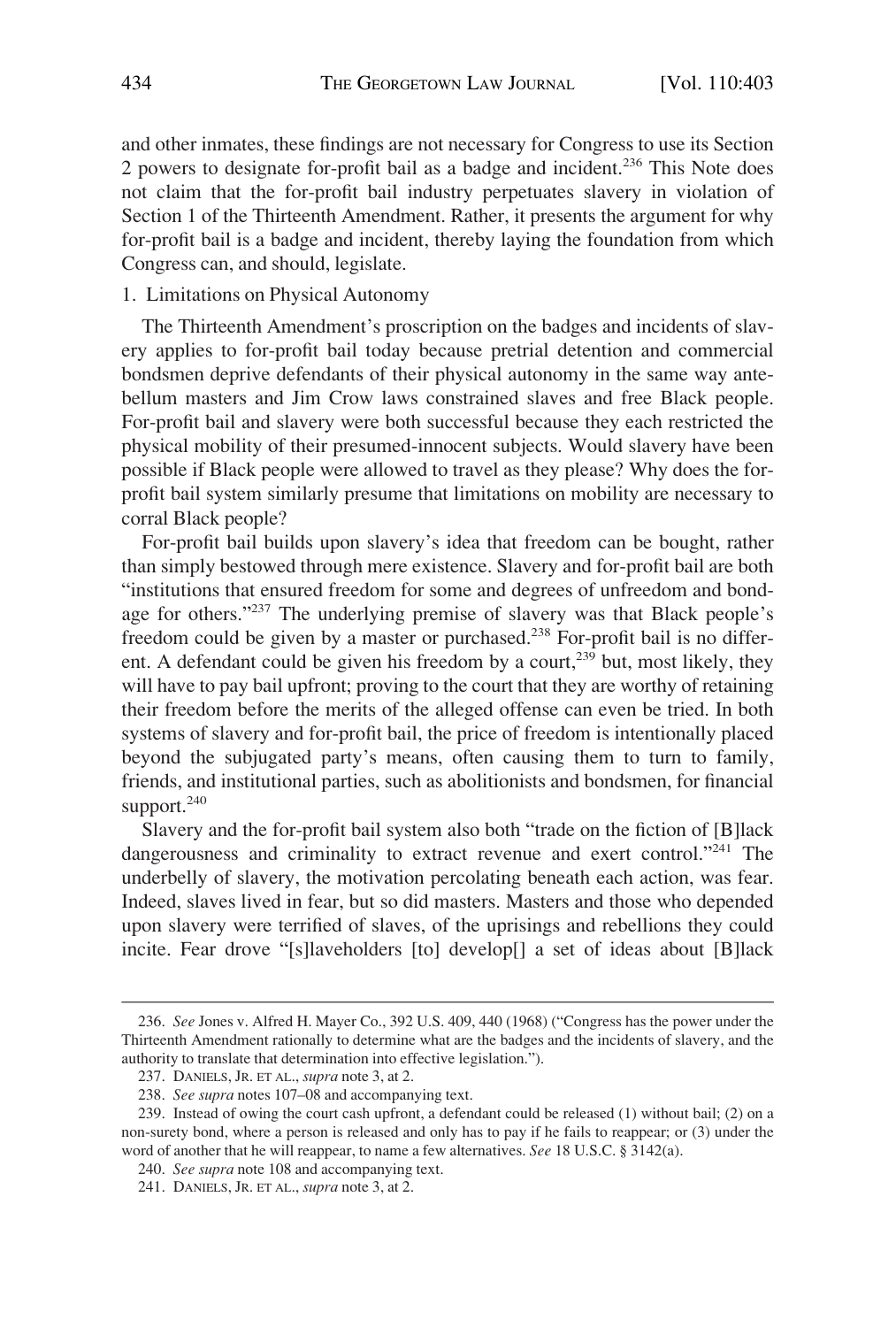people as inherently dangerous and criminal."242 Masters codified their ideals in financial markets and methods of regulation "based in white fear."243 Although evolving, the idea of Black criminality and dangerousness "remained disturbingly durable," lingering in the modern criminal justice system.<sup>244</sup> Today, the for-profit bail system is "fueled by racist myths about [B]lack people as inherently dangerous and criminal."245 Consequently, the for-profit bail system, like slavery, is founded on the idea that physical autonomy of Black individuals must be limited to preserve its existence.

The fiction of criminality is used in both systems to justify limiting the physical autonomy of Black individuals. During the antebellum period, masters cruelly beat slaves to instill a fear of running away.<sup>246</sup> They also controlled mobility of slaves by confining them to the fields of the plantation, prohibiting them from entering the main house without permission or leaving the property without proper documentation.<sup>247</sup> If slaves were caught outside of their established bounds, slave patrols could seize them, inflict corporal punishment, and deliver them back to their masters, who would often impose additional physical retribution.248 Even after emancipation, the Black Codes meant Black individuals could not freely roam the streets or gather in public areas.<sup>249</sup> Every movement could be questioned. Every turn needed a justification.

Just as the coming and goings of slaves were monitored to prevent their escape, so too are the physical whereabouts of defendants to ensure their reappearance. Pretrial detainees can only visit certain parts of the jail according to the schedule of others.250 If they step out of line, pretrial detainees, like their antebellum ancestors, risk death or physical abuse from detainees or the guards.<sup>251</sup> They can, alternatively, be dragged to solitary confinement where their mobility is essentially eradicated.<sup>252</sup> Defendants out on commercial bail may have increased mobility over pretrial detainees—but similar to Black people living under Black Codes they are subject to arbitrary curfews, electronic monitoring systems, and invasive searches that limit where and when they can travel.<sup>253</sup> Whether as a slave, an emancipated Black, or a pretrial defendant, Black individuals have been divested

<sup>242.</sup> *Id. See generally* KHALIL GIBRAN MUHAMMAD, THE CONDEMNATION OF BLACKNESS: RACE, CRIME, AND THE MAKING OF URBAN AMERICA (2010) (documenting the emergence of the idea of Black criminality).

<sup>243.</sup> DANIELS, JR. ET AL., *supra* note 3, at 2 ("[Slavery] built a financial market based on white fear, empowered private actors to capture people alleged to be criminal, and eroded the presumption of innocence.").

<sup>244.</sup> *Id.* 

<sup>245.</sup> *Id.* at 4.

<sup>246.</sup> *See supra* notes 86–88 and accompanying text.

<sup>247.</sup> *See supra* notes 89–92 and accompanying text.

<sup>248.</sup> *See supra* notes 89–92 and accompanying text.

<sup>249.</sup> *See supra* note 95 and accompanying text.

<sup>250.</sup> *See supra* note 171 and accompanying text.

<sup>251.</sup> *See supra* notes 167–70, 174–76 and accompanying text.

<sup>252.</sup> *See supra* note 172 and accompanying text.

<sup>253.</sup> *See supra* notes 186–87 and accompanying text.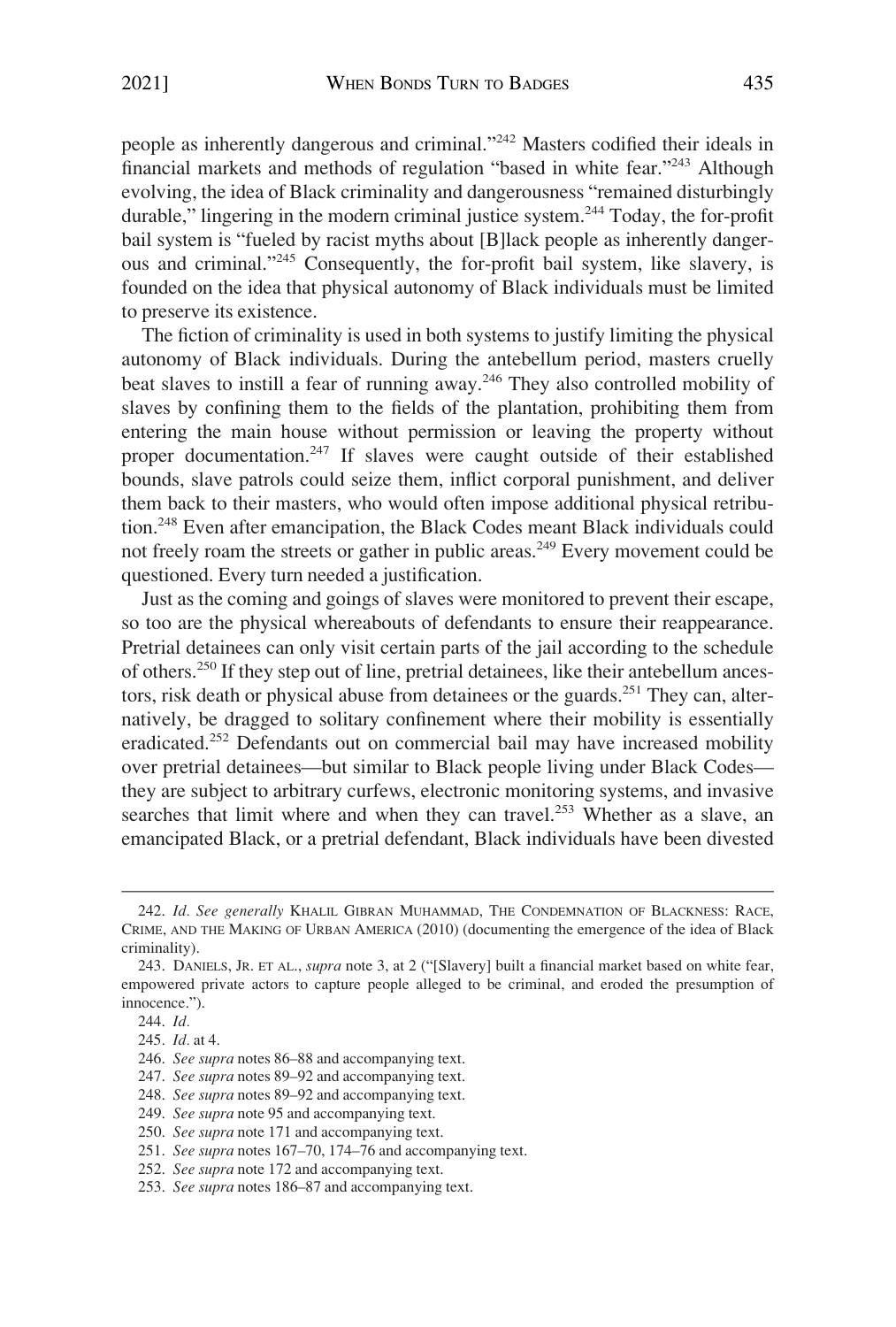of their physical mobility by systems that fear the consequences of allowing them the freedom of movement.

To solidify the physical limitations on Black people, slavery "created a market for man-hunting" that was intended to eliminate their mobility.254 Under the fugitive slave laws, masters hired bounty hunters and local police and paid them sizeable rewards for the return and safekeeping of fugitive slaves.<sup>255</sup> The private industry for man-hunting "grew because there was money to be made from capturing and jailing [B]lack people who were alleged to be fugitives, called dangerous, or appeared out of place."<sup>256</sup> The system deputized bounty hunters and enforced little restrictions on how to capture and arrest fugitives.<sup>257</sup>

Today, the for-profit bail system still uses the market of man-hunting to limit the mobility of Black people. The role of masters and fugitive slave hunters is now filled by judges and bail bondsmen. Judges, similar to antebellum masters, create the conditions that necessitate utilizing bounty hunters. If a judge set a lower bail amount or required no money bail, the bondsmen would never be employed. Partially because courts receive a percentage of the premiums paid to bondsmen and partially because of collusion in the system, judges are financially motivated to use bondsmen, similar to how masters were motivated to use bounty hunters to return their expensive "property."<sup>258</sup>

Modern bail bondsmen operate in the same way as their slave-hunting predecessors. Both can track their subjects across state lines, arrest them on a whim, and drag them back to where their modern-day master is located.<sup>259</sup> Both are deputized by the system and given little oversight. Modern bondsmen even take after their fugitive-hunting forefathers by opting to employ physically coercive means at their discretion, even though such practice is within the legal grey area of modern bondsmen.260 Additionally, bondsmen and bounty hunters both occupy the same fear-inducing position in the system. That these parties occupy these positions is a form of deterrence, just as much as a tool for actually recapturing. As such, slaves and defendants both live under the coercive fear of being rearrested and are unable to move freely through society.

Slaves and defendants in the pretrial bail system are physically restricted both by rules detailing where they can travel throughout the day, threats of physical coercion, and by a system that minimizes their safety while prioritizing their recapture by bounty hunters—who are deputized to catch them using questionable force. The limitations on their liberty do not end there, however. As the next Section details, legally coercive tactics first used during slavery are also employed by the for-profit bail system.

<sup>254.</sup> DANIELS, JR. ET AL., *supra* note 3, at 2.

<sup>255.</sup> *See supra* notes 97, 105 and accompanying text.

<sup>256.</sup> Weber, *supra* note 234.

<sup>257.</sup> *See supra* note 98 and accompanying text.

<sup>258.</sup> *See supra* note 161; *infra* note 284 and accompanying text.

<sup>259.</sup> *See supra* notes 98, 178–80 and accompanying text.

<sup>260.</sup> *See supra* notes 98, 100, 181–84 and accompanying text.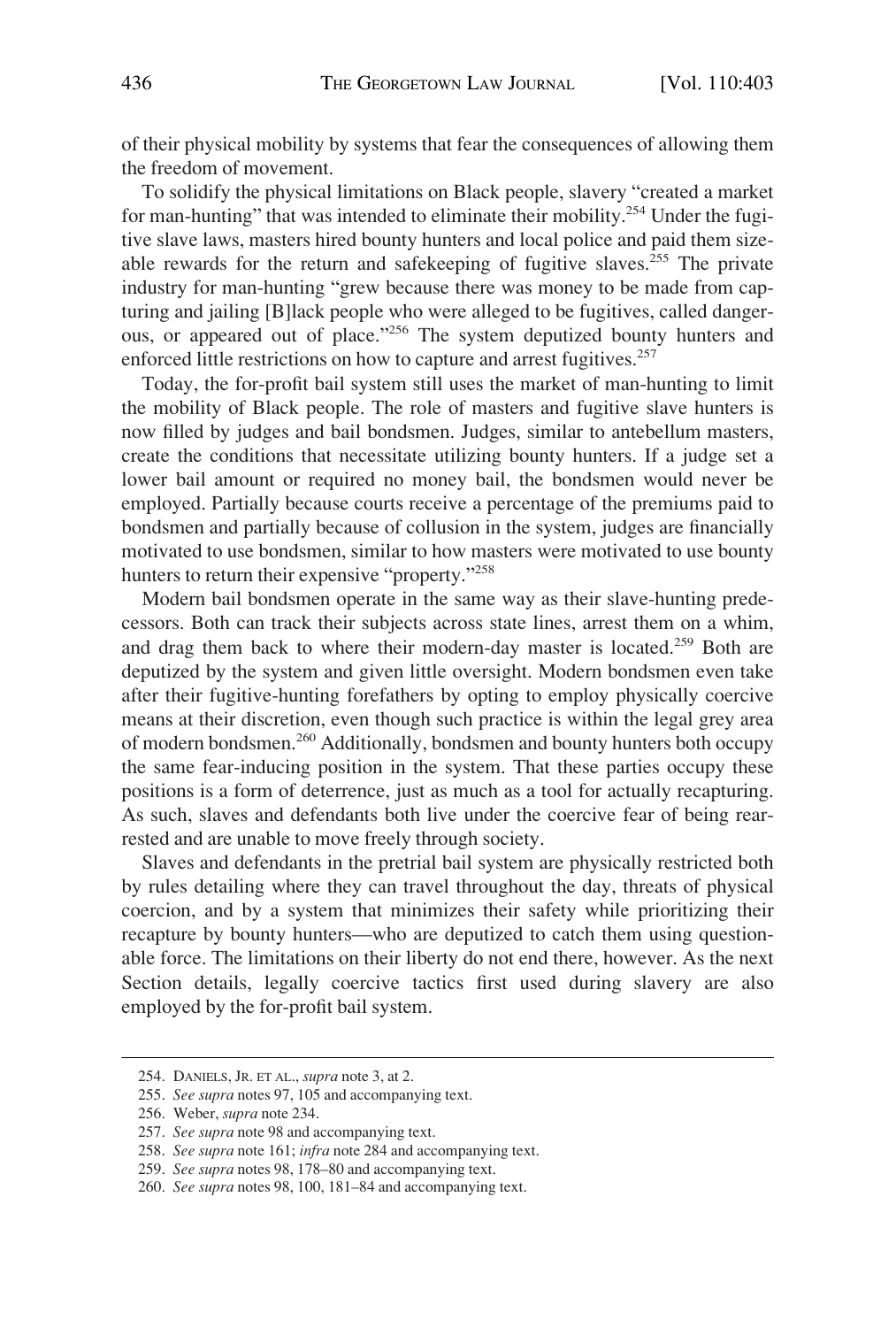## <span id="page-34-0"></span>2. Legal Coercion and Economic Oppression

"The development of money bail was linked to the legal and financial instruments of slavery."261 For-profit bail prolongs the legally coercive traditions of slavery by likewise trapping Black people in the criminal justice system and condemning them to debt. $262$ 

First, slavery and its reiteration in the Black Codes are alive in the lived experience of detainees navigating the criminal justice system. Neither newly emancipated slaves nor Black individuals today are given meaningful access to bail. In every era, Black people have had to pay more to access the right to be free after an arrest.263 Bail is priced beyond their means because the system wants them incarcerated to control and financially exploit their "[B]lack dangerousness."<sup>264</sup> These fictitious racial misconceptions, coupled with the alarmingly high rate of arrest of Black individuals—two-and-a-half times that of white individuals—produce modern jails, some with a racial composition of 87% Black individuals.<sup>265</sup> With compositions this skewed, no convincing argument can be made that Black individuals today have as equal access to bail as whites.

The denial of meaningful access to bail during the Reconstruction era and today causes the same negative consequences: Black individuals are dragged deeper into the criminal justice system where they can be economically exploited. During Reconstruction, coercive contracts denied access to bail. An arrest—usually for a trivial or trumped-up violation of a Black Code—and an abhorrently high bail amount were used to coerce newly freed Black individuals into peonage contracts.266 To avoid jail time, Black defendants would, at times nonconsensually, be entered into the debt of their accuser or a third-party and would be subject to forced labor as repayment.<sup>267</sup> Alternatively, the jail could directly benefit by forcing Black individuals to work in inmate leasing programs if they are unable to make bail.268 Either way, bail was used to ensure that Black individuals were trapped in the criminal justice system and available for economic exploitation.

Today, bail continues to trap Black defendants in the justice system, but the system has found new ways to economically exploit them. The modern day cycle, similar to arrests made during Reconstruction, often start with charges being exaggerated in order to justify higher bail amounts.<sup>269</sup> In the short term, high bail amounts trap pretrial detainees in jail and economically exploit them by charging

<sup>261.</sup> DANIELS, JR. ET AL., *supra* note 3, at 2.

<sup>262.</sup> *See The Black Codes of Bail*, *supra* note 95 ("The Black Codes of Bail are policies and practices associated with pretrial detention that trap people in the criminal legal system, exploit them economically, condemn them to debt, attempt to control their movement and interaction with family and loved ones, or make them vulnerable to further criminalization.").

<sup>263.</sup> *See supra* notes 120–24, 150 and accompanying text.

<sup>264.</sup> DANIELS, JR. ET AL., *supra* note 3, at 2–3.

<sup>265.</sup> *See id.* at 1 (discussing jails in New Orleans).

<sup>266.</sup> *See id.* at 2; Goodwin, *supra* note 74, at 946.

<sup>267.</sup> *See supra* notes 128–32 and accompanying text.

<sup>268.</sup> *See supra* notes 126–27 and accompanying text.

<sup>269.</sup> *See* Ganeva, *supra* note 143, at 20.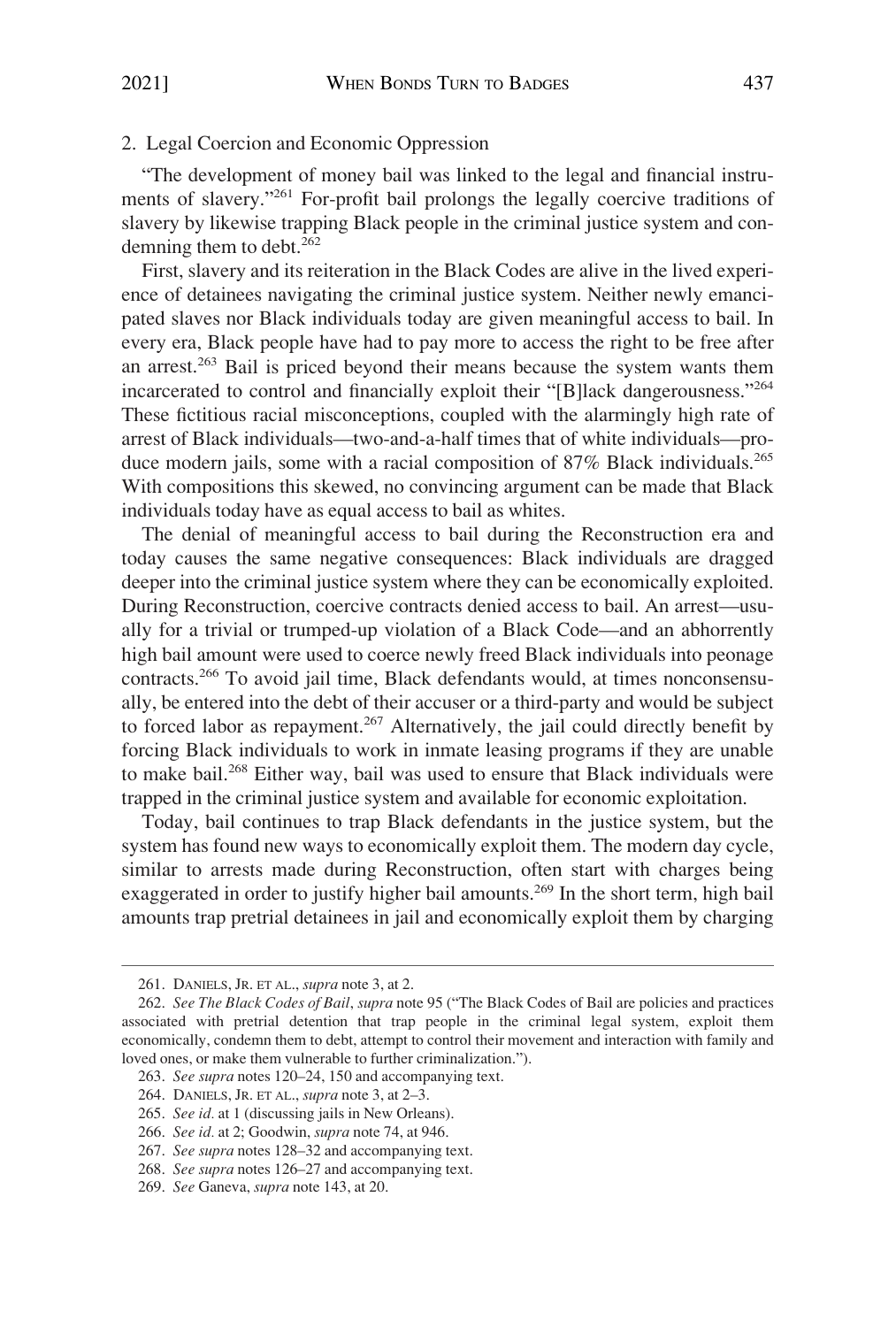them "pay to stay fees."<sup>270</sup> In the long term, pretrial detention triggered by inability to pay high bail amounts drives defendants to accept plea agreements, which will likely increase their chance of conviction, length of incarceration, and rate for recidivism.271 This creates extended contact with and new opportunities for interaction with the criminal justice system, which not only economically disadvantages defendants by stifling their earning potential, but also allows the courts, jails, and private-prison systems to profit off of a cycle of imprisonment.<sup>272</sup>

By creating a barrier to freedom through high bail amounts, the criminal justice system also funnels defendants into another faction of the system: the quasi-private pockets of commercial bail bondsmen. This exposes defendants to coercive contracting, the exact form of economic oppression as was experienced by newly freed Black individuals. To avoid jail time, defendants contract with bondsmen and pay them nonrefundable premiums for their release. But these contracts are rife with hidden charges and restrictive clauses. Defendants are often later charged excessive fees, collateral requirements, and interest rates that, when added together, drastically exceed what they are legally permitted to be charged.<sup>273</sup> Defendants must pay these additional, unwarranted amounts, or the bondsmen may return them to jail with new charges.274 In both the Reconstruction era and today, bail is used to trap defendants in the criminal justice system where legal coercion can be utilized to extract economic gains from Black people, through uncompensated labor, coercive contracts, or direct payments.

Second, for-profit bail employs the same economic incentives as slavery.<sup>275</sup> Both systems were designed to extract value from Black bodies and send profits into the hands of the states and powerful institutional actors.276 And, both systems did so on a multi-billion-dollar scale.<sup>277</sup> During slavery, local government actors economically benefited from tolls for physically punishing slaves when their masters could not; fees for discharging temporarily detained slaves; and rewards for returning runaways.278 Private actors similarly pursued their paydays through hunting fugitive slaves<sup> $279$ </sup> or, more commonly, through reaping the benefits of uncompensated slave labor. After the Civil War was lost, the idea of profiting off of racial minorities continued "creat[ing] a bad set of financial incentives around the use of jail."280 Former masters and local governments continued to economically gain by having the police arrest and force Black individuals to work for

280. Weber, *supra* note 234.

<sup>270.</sup> *See supra* note 206 and accompanying text.

<sup>271.</sup> *See supra* notes 189–205 and accompanying text.

<sup>272.</sup> *See supra* notes 207–08 and accompanying text.

<sup>273.</sup> *See supra* notes 212–17 and accompanying text.

<sup>274.</sup> *See supra* note 213 and accompanying text.

<sup>275.</sup> *See* DANIELS, JR. ET AL., *supra* note 3, at 2 ("The development of money bail was linked to the legal and financial instruments of slavery.").

<sup>276.</sup> *See id.* at 3 ("[M]any aspects of the criminal legal system were being used to extract value from the formerly enslaved.").

<sup>277.</sup> *See supra* notes 114–15, 162–66 and accompanying text.

<sup>278.</sup> *See supra* notes 88, 93–94, 105–06 and accompanying text.

<sup>279.</sup> *See supra* note 97 and accompanying text.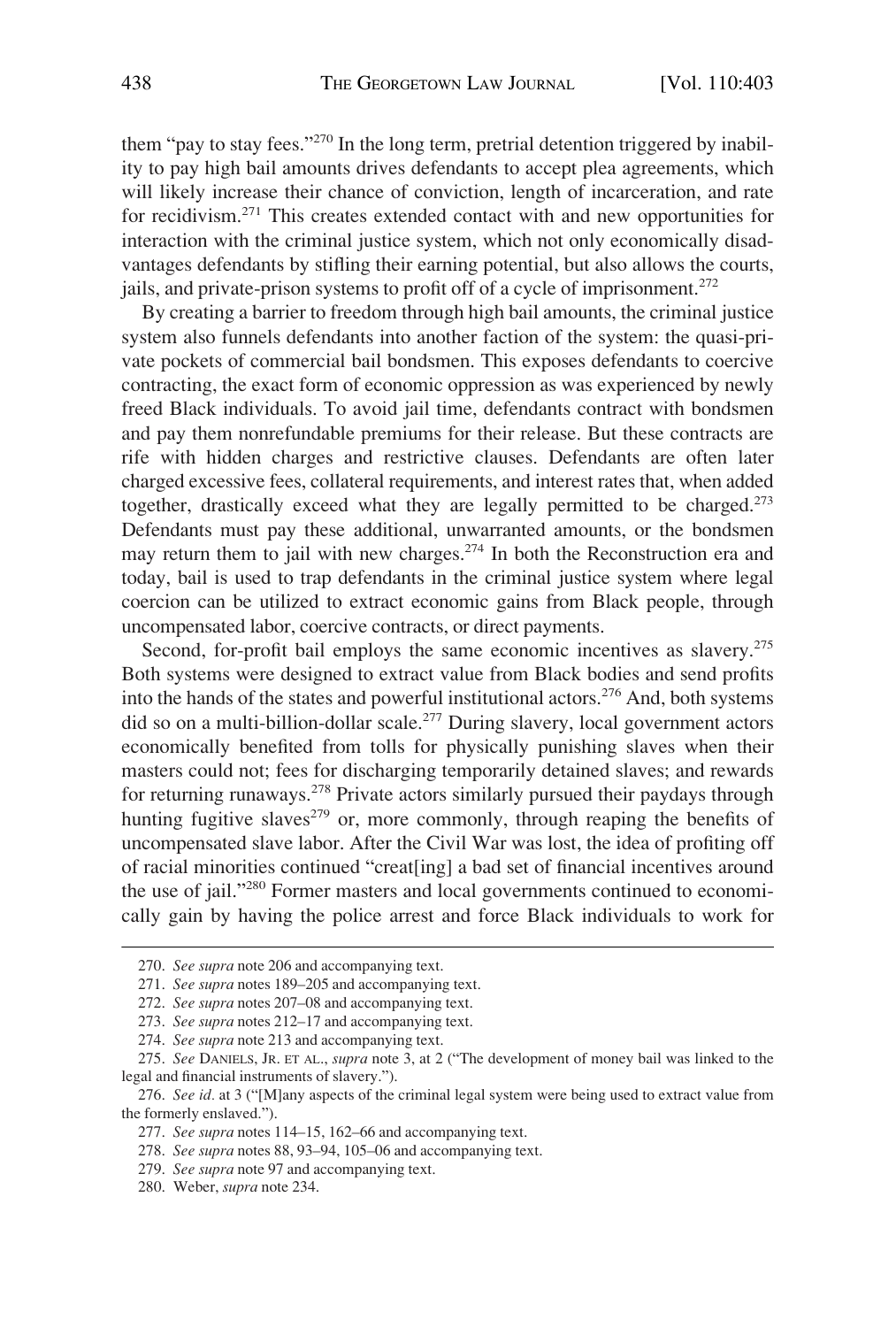private masters under peonage contracts or as unpaid inmate laborers.281 In all these situations, institutional actors got richer at the expense of the subjugated.

Today, jails, through for-profit bail, are still being used to transfer wealth from Black individuals to institutional actors. Commercial bail has allowed private bondsmen, insurance companies, and equity investors to pilfer billions of dollars from pretrial defendants, the majority of whom are Black.<sup>282</sup> In 2017, these private actors collected profits and premiums off of \$15.9 billion in bonds.<sup>283</sup> Bondsmen share their premiums with local governments, which would not receive a cut if the defendant was to pay independently.<sup>284</sup> Local governments also profit by charging pretrial detainees for their time in jail.<sup>285</sup> Hence, slavery, Reconstruction era jails, and the for-profit bail system are connected through their scheme to financially benefit government actors and commercial institutions at the expense of Black individuals.

Further, the extracting of value from Black bodies condemns them to debt. Both systems use legal leverage to deny economic advancement to Black people. Even after freed slaves were allowed to earn wages, "city and town officials used jail detention to drain financial resources."286 Today, an incarcerated individual's earning potential is similarly limited by time spent in jail, even by short-term pretrial incarceration. Pretrial detainees who are coerced to accept plea agreements and, as a result, are convicted, suffer lifelong negative economic consequences.287 The defendants who do make bail can have their savings quickly drained by bondsmen's demands. Defendants must often sell personal property or take on additional loans from friends, family, or commercial lenders to afford payments to the bondsmen.288 Under mounting debt and economic hardship imposed by either alternative, Black individuals will remain economically subjugated by the system.

Due to the economic exploitation and legal erasure discussed above, Black bodies suffer the same social results in the for-profit bail system as they had in slavery. Slaves and freedmen suffered a "social death" because they were considered to be outside of society.<sup>289</sup> Like antebellum slaves and free Black people, defendants operating in the for-profit bail system are denied a sense of belonging in the mainstream community.290 Defendants are "othered" because incarceration

<sup>281.</sup> Goodwin, *supra* note 74, at 946–48.

<sup>282.</sup> *See supra* notes 162–66 and accompanying text.

<sup>283.</sup> LIU ET AL., *supra* note 17, at 10.

<sup>284.</sup> *See* DANIELS, JR. ET AL., *supra* note 3, at 4 (discussing how in New Orleans "3[%] of the 12[%] the bail bondsman charges is passed on to the court, the sheriff, the district attorney, and the public defender.").

<sup>285.</sup> *See supra* note 206 and accompanying text.

<sup>286.</sup> Weber, *supra* note 234.

<sup>287.</sup> *See supra* notes 207–08 and accompanying text.

<sup>288.</sup> *See* Silver-Greenberg & Dewan, *supra* note 153 ("Commercial bail fees, often scraped together by multiple family members, siphon millions from the poor, predominantly African-American and Hispanic communities.").

<sup>289.</sup> *See supra* notes 109–13 and accompanying text.

<sup>290.</sup> *See supra* notes 194–95 and accompanying text.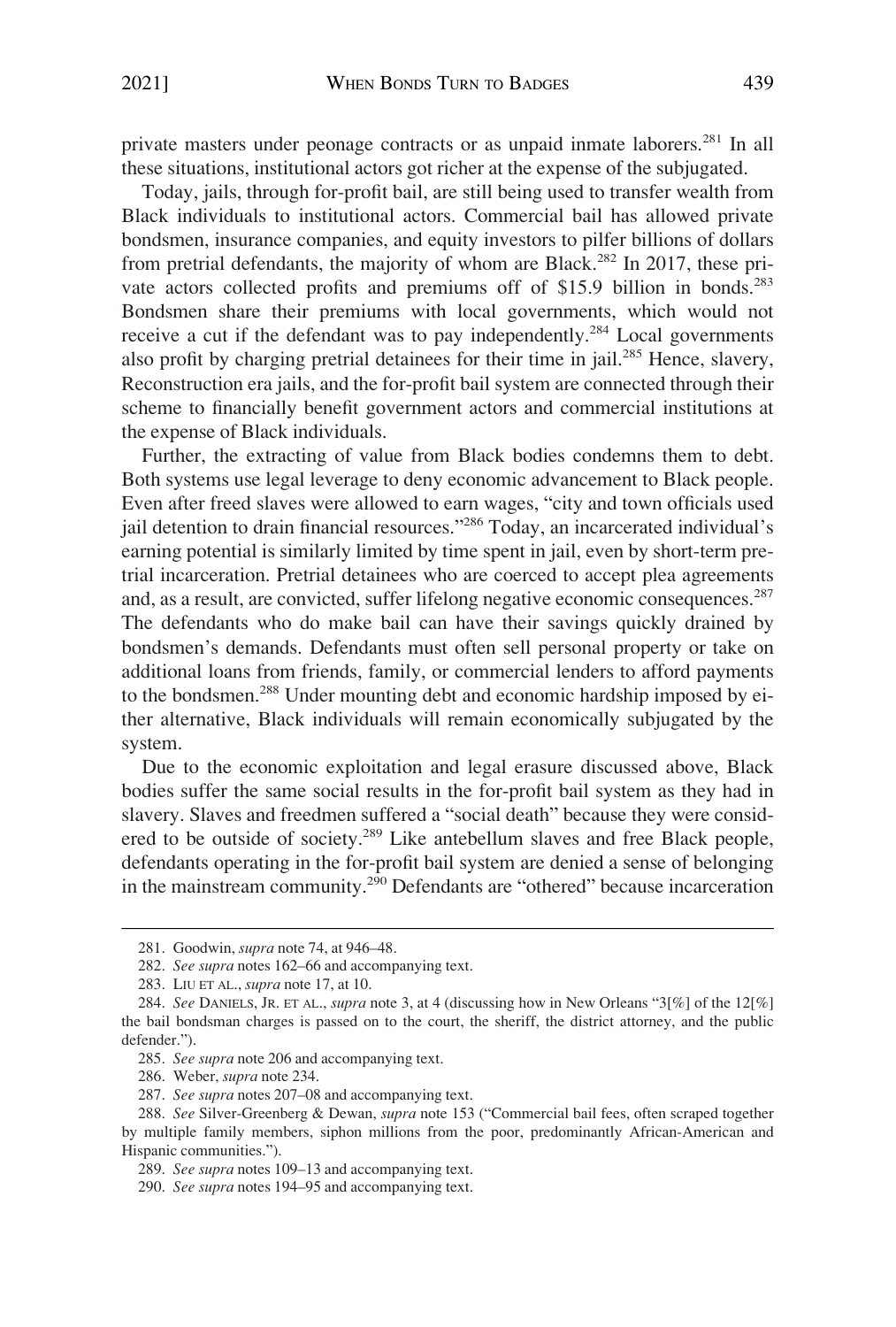<span id="page-37-0"></span>is stigmatized, regardless of whether the defendant has been convicted or remains legally innocent. Defendants out on commercial bonds who are living under a curfew or with an electronic monitoring device also face similar stigmas.<sup>291</sup> Stigmatization means that those who endure time behind bars, or who are publicly marked as defendants, are stereotyped, discriminated against, and subjected to a lower status.<sup>292</sup> They are society's castaways. As a result, stigmatization implicates "a major barrier to successful community reintegration."<sup>293</sup>

Stigmatization is not the only othering factor defendants in the for-profit bail system must endure. Such defendants are also at risk of losing their jobs, housing, and children—the three anchors of community building.294 When the for-profit bail system cuts these tethers, defendants become further dissociated from the community at large. Because the for-profit bail system disproportionately affects Black people, they are the ones being ostracized from society, just as they were during slavery.

For-profit bail is a badge and incident of slavery. It is historically and fundamentally analogous to slavery and it utilizes the same mechanisms—limitations on physical mobility and legal coercion—to subjugate Black individuals. But, why does this matter? Why is it important to denote for-profit bail as a badge and incident of slavery?

#### B. WHY CONCEPTUALIZE FOR-PROFIT BAIL AS A BADGE AND INCIDENT OF SLAVERY?

Conceptualizing for-profit bail as a badge and incident of slavery will provide Congress the means to legislate against it. Congress should use its Section 2 powers to outlaw money bail and eradicate this system that predominately limits the freedom of Black Americans and coerces them to live their lives as secondtier citizens. A modern society that recognizes that its citizens are being ensnared in the remnants of slavery and chooses not to act cannot retain the title of "land of the free." For-profit bail must go.

Bail reform has captured national attention. Federal, state, and judicial actors are all enthusiastically engaged in reform measures. However, the pending initiatives all suffer from varying weaknesses. None of the alternatives offer a remedy as comprehensive as the one available if Congress were to declare for-profit bail as a badge and incident of slavery. Because of the affirmative powers granted by the Thirteenth Amendment, Congress is uniquely suited to tear down the forprofit bail system and end its detrimental consequences.

Reform measures pending at the federal level are inadequate because they do not capture the scope of the injustice.295 For example, the No Money Bail Act of

<sup>291.</sup> *See* Stevenson & Mayson, *supra* note 147, at 46.

<sup>292.</sup> *See* Kelly Moore, Jeffrey Stuewig & June Tangney, *Jail Inmates' Perceived and Anticipated Stigma: Implications for Post-Release Functioning*, 12 SELF & IDENTITY 527, 527 (2013).

<sup>293.</sup> *Id.* 

<sup>294.</sup> *See supra* note 194 and accompanying text.

<sup>295.</sup> Think tanks have also proposed federal legislation. For example, Data for Progress proposed the End Money Bail Act, which would require local governments to release most people pretrial unless the judge determines, by clear and convincing evidence, that the defendant is a danger to the community or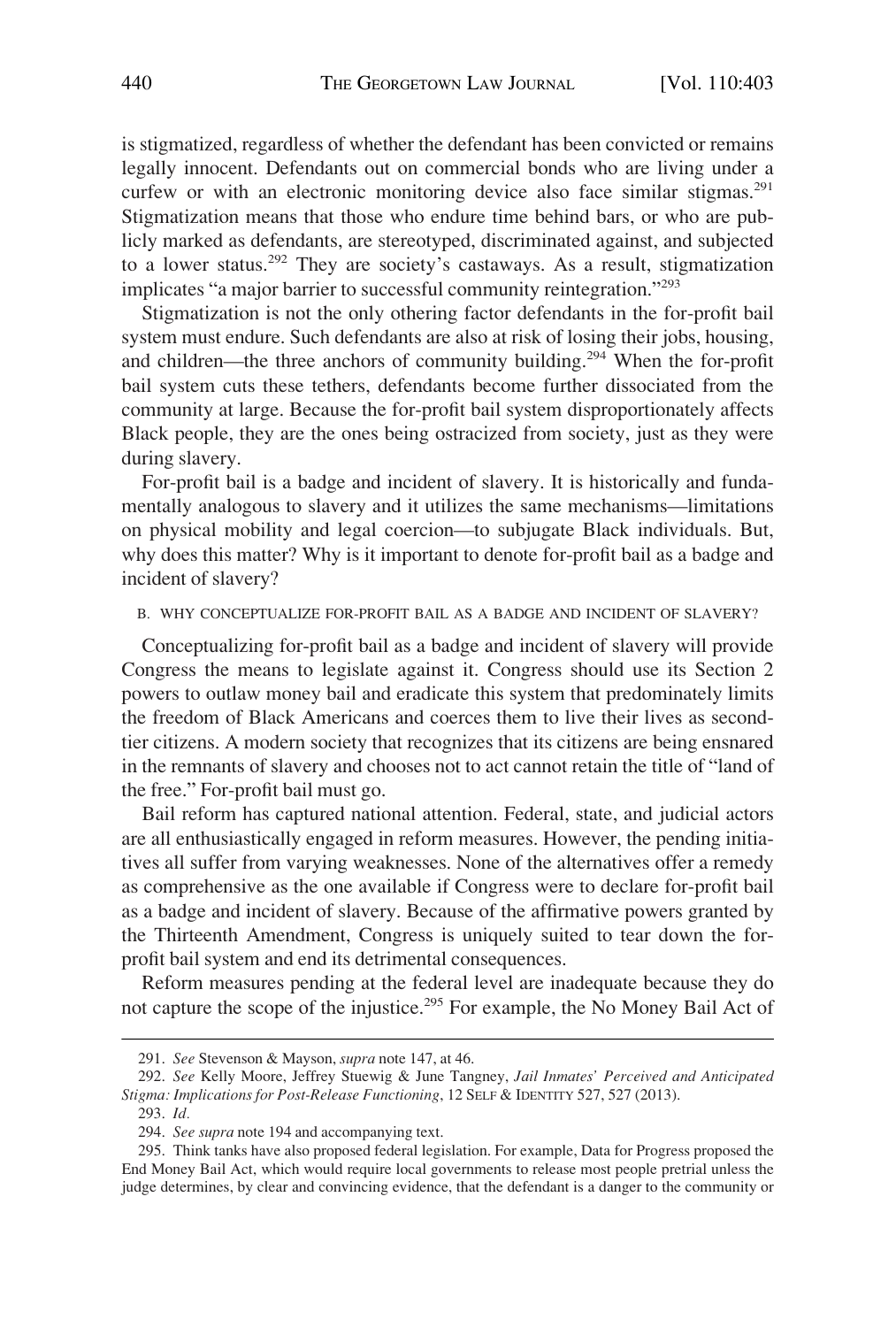2019 proposes denying funds to states that "use[] payment of money as a condition of pretrial release with respect to criminal cases."296 Although the legislation seeks the proper remedy—the release of defendants without money bail—it fails to properly conceptualize how the for-profit bail system generates its harm: by limiting defendants' physical mobility and imposing legal coercion. Any proposal to end for-profit bail must put a stop to these coercive devices. If the proposal fails to do so, these devices will reappear in new forms, much in the same way as vestiges of slavery have manifested for generations. Legislation that not only labels the for-profit bail system as a badge and incident of slavery but also outlaws its discriminatory effects will better protect against slavery's reemergence.

States are also instituting, or trying to introduce, bail reform.<sup>297</sup> However, their piecemeal attempts to eradicate their for-profit bail systems do not abdicate Congress of its responsibility to act. State initiatives on bail reform are more, not less, reason for Congress to conceptualize for-profit bail as a badge and incident and act to prevent states from implementing new systems that could do more harm. There are currently two main types of state reform proposals in circulation: replacing money bail with a risk-assessment system, such as the proposals in California, Colorado, and New Jersey;<sup>298</sup> and partially repealing money bail for misdemeanors and nonviolent felonies, while granting judges the discretion to impose monitoring systems, such as the proposal in New York.<sup>299</sup> Again, neither of these reform efforts offers the proper remedy to the real problem: the need to eradicate the processes of slavery. Like federal legislative proposals, state remedies should be aimed at correcting the processes originating from slavery that subjugated Black Americans. However, risk assessments and judicial discretion to impose monitoring requirements would allow racial biases to continue seeping into the bail system and permit limitations on physical mobility. In reimagining bail systems, states must remember the for-profit system's oppressive roots to

PROGRESS, THE END MONEY BAIL ACT 3-4 (2019), [https://www.filesforprogress.org/memos/money](https://www.filesforprogress.org/memos/money-bail-memo.pdf)[bail-memo.pdf](https://www.filesforprogress.org/memos/money-bail-memo.pdf) [\[https://perma.cc/CAB2-DDDF\]](https://perma.cc/CAB2-DDDF). The Federal government already prohibits courts from imposing "a financial condition that results in the pretrial detention of the person." 18 U.S.C. § 3142(c)(2). unlikely to reappear for trial regardless of the imposition of pretrial release conditions. DATA FOR

<sup>296.</sup> H.R. 4474, 116th Cong. § 3.

<sup>297.</sup> *See, e.g.*, S.B. 10, 2017–2018 Leg., Reg. Sess. (Cal. 2018) (repealed 2020); H.B. 13-1236, 69th Gen. Assemb., 2013 Reg. Sess. (Colo. 2013) (amending COLO. REV. STAT. § 16-1-104 to create new presumptions and to revise criteria and methods for setting bail); KY. REV. STAT. ANN. § 431.510 (2021) (outlawing commercial bail bond industry); N.J. STAT. ANN. §§ 2A:162-15 to -17 (2018).

*See, e.g.*, Cal. S.B. 10; Colo. H.B. 13-1236; *see also* SMITH, *supra* note 227, at 2; Diana 298. Dabruzzo, *New Jersey Set Out to Reform Its Cash Bail System. Now the Results Are In.*, ARNOLD VENTURES (Nov. 14, 2019), [https://www.arnoldventures.org/stories/new-jersey-set-out-to-reform-its](https://www.arnoldventures.org/stories/new-jersey-set-out-to-reform-its-cash-bail-system-now-the-results-are-in/)[cash-bail-system-now-the-results-are-in/](https://www.arnoldventures.org/stories/new-jersey-set-out-to-reform-its-cash-bail-system-now-the-results-are-in/) [\[https://perma.cc/D3XG-ST7S\];](https://perma.cc/D3XG-ST7S];) *New York's New Bail Reform Model*, VERA INST. OF JUST., <https://www.vera.org/state-of-justice-reform/2019/bail-reform>[\[https://](https://perma.cc/8SKE-3KCC)  [perma.cc/8SKE-3KCC](https://perma.cc/8SKE-3KCC)] (last visited Nov. 2, 2021).

*See* THOMAS P. DINAPOLI, OFF. OF THE N.Y. STATE COMPTROLLER, REPORT ON THE STATE 299. FISCAL YEAR 2019-20 ENACTED BUDGET 32 (2019), [https://www.osc.state.ny.us/files/reports/budget/](https://www.osc.state.ny.us/files/reports/budget/pdf/budget-enacted-2019-20.pdf)  [pdf/budget-enacted-2019-20.pdf](https://www.osc.state.ny.us/files/reports/budget/pdf/budget-enacted-2019-20.pdf) [[https://perma.cc/9A4E-HHUF\];](https://perma.cc/9A4E-HHUF];) *New York's New Bail Reform Model*, *supra* note 298.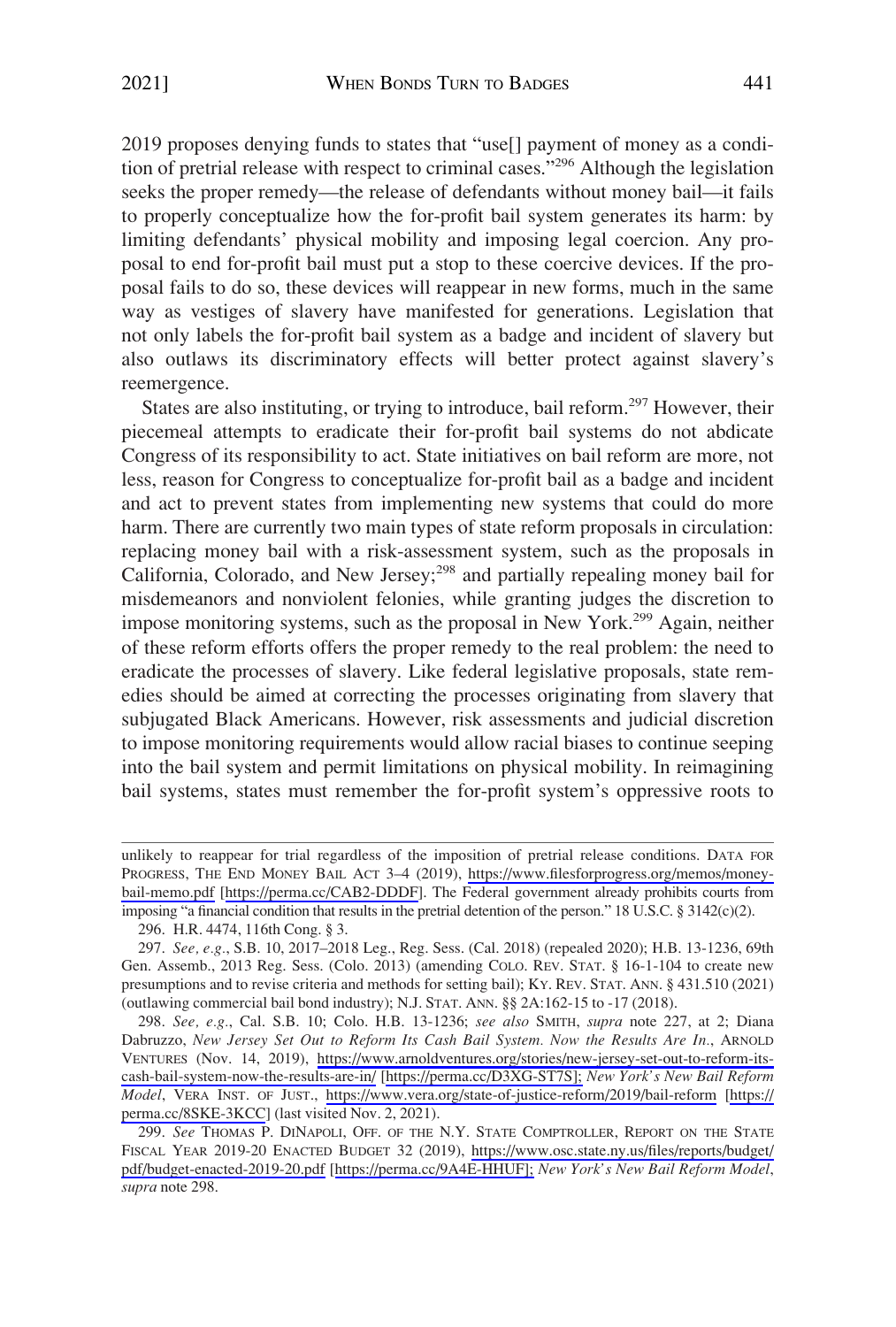ensure that none are replanted in the new procedures. Additionally, many states have not taken reformative measures because "there is not enough political pressure to end the practice."300 However, if for-profit bail is deemed a badge and incident, states will be constitutionally mandated to reform their systems immediately.

Finally, bail reform advocates have also brought judicial challenges under the Fourteenth Amendment.<sup>301</sup> Such challenges are inadequate for two reasons. First, conceptualizing for-profit bail as a Thirteenth Amendment violation, and having Congress legislate accordingly, will protect defendants better than the Fourteenth Amendment's Equal Protection and Due Process clauses. A Thirteenth Amendment violation more effectively captures who is being hurt by the system: Black people. Eradicating for-profit bail under the Thirteenth Amendment will still protect indigent defendants; however, eradicating it under the Fourteenth Amendment fails to capture the trauma the system has imposed on the Black community.

Second, a Thirteenth Amendment violation will also fill in the gaps left by Fourteenth Amendment jurisprudence. For example, the Fifth Circuit held that Harris County's money bail system violated the Equal Protection and Due Process rights of indigent misdemeanor defendants.<sup>302</sup> However, the court's holding has three important limitations. First, Equal Protection claims require evidence of discriminatory intent,<sup>303</sup> or at least an overwhelming showing of disparate impact,304 which may not be available in every locality. In *Harris County*, the Court held that there was an Equal Protection Clause violation because a clear discriminatory purpose was evidenced "by numerous, sufficiently supported factual findings, including direct evidence from bail hearings."<sup>305</sup> However, other jurisdictions might have insufficient evidence of discriminatory purpose to warrant a violation. Second, assessment of Fourteenth Amendment violation is based on interpretations of state law. The Fifth Circuit held that the bail system violated due process based on the laws of Texas, rather than the Due Process Clause.<sup>306</sup> Third, the Fifth Circuit's holding only applies to misdemeanor and not felony defendants.<sup>307</sup> A Thirteenth Amendment violation would not have

303. *See* Washington v. Davis, 426 U.S. 229, 239 (1976).

307. *See id.* 

<sup>300.</sup> Rachel Anspach, *The Cash Bail System Is Unconstitutional—So Why Won't the Practice End?*, REWIRE NEWS GRP. (Sept. 6, 2017, 11:02 AM), [https://rewirenewsgroup.com/article/2017/09/06/cash](https://rewirenewsgroup.com/article/2017/09/06/cash-bail-system-unconstitutional-wont-practice-end/)[bail-system-unconstitutional-wont-practice-end/](https://rewirenewsgroup.com/article/2017/09/06/cash-bail-system-unconstitutional-wont-practice-end/) [\[https://perma.cc/QJ9E-BKDT\]](https://perma.cc/QJ9E-BKDT).

<sup>301.</sup> *See* Jones v. City of Clanton, No. 2:15cv34–MHT, 2015 WL 5387219, at \*1 (M.D. Ala. Sept. 14, 2015); Walker v. City of Calhoun, No. 4:15-CV-170-HLM, 2016 WL 361580, at \*2 (N.D. Ga. Jan. 28, 2016); Pierce v. City of Velda City, No. 4:15–cv–570–HEA, 2015 WL 10013006, at \*1 (E.D. Mo. June 3, 2015).

<sup>302.</sup> ODonnell v. Harris Cnty., 892 F.3d 147, 157 (5th Cir. 2018).

<sup>304.</sup> Yick Wo v. Hopkins, 118 U.S. 356, 373–74 (1886) (requiring a showing of "a mind so unequal and oppressive as to amount to a practical denial by the State of that equal protection of the laws which is secured . . . by . . . the Fourteenth Amendment").

<sup>305. 892</sup> F.3d at 161.

<sup>306.</sup> *See id.* at 158, 161.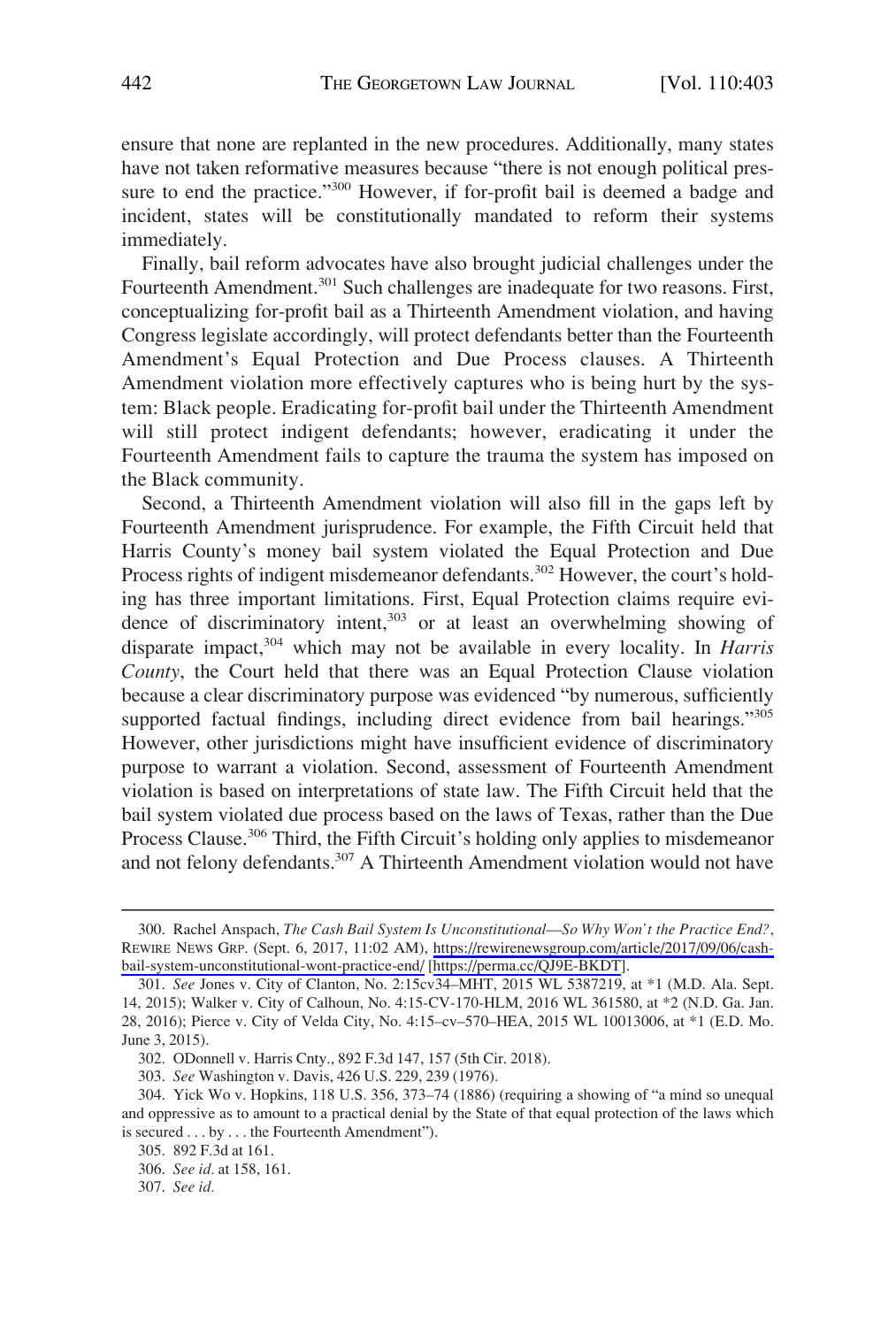<span id="page-40-0"></span>these same limitations. If for-profit bail is outlawed under the Thirteenth Amendment, discrepancies in state law, in the factual record, and in the crime charged will not matter.

Conceptualizing for-profit bail as a badge and incident of slavery is important for practical reasons. Not only would it empower Congress to legislate against the practice of money bail, but it will also outlaw discriminatory processes rooted in slavery; cover all defendants; and, perhaps most importantly, honor those most severely harmed by the system: Black individuals. However, even if none of these practical benefits manifest, theorizing how for-profit bail is a badge and incident of slavery is important because it infuses race into bail reform discussions. The Black community is overwhelmingly affected by for-profit bail. During a time of racial justice reform when bail practices are being challenged and modified on the state and local levels, it is essential to investigate why for-profit bail has a disparate impact on Black individuals. Yes, mass incarceration policies have resulted in the arrest of a higher proportion of minorities, who, on average, are less economically advantaged due to systemic racism. But this does not fully explain why Black defendants are being denied meaningful access to bail at higher levels. Tracing for-profit bail back to its antebellum and postbellum predecessors reveals the answer: money bail is administered to keep Black people enslaved. The system's intentions during Reconstruction and today are the same. By conceptualizing for-profit bail as a badge and incident of slavery, this Note increases the innovations possible in bail reform. Ideally, it will push Black trauma to the center of the reform efforts and will lead to the elimination of forprofit bail. Even so, the Thirteenth Amendment has no racial limitations, and its invocation will ensure that no demographic—racial or socioeconomic—is ever reduced to enslavement because of bail policies.

#### **CONCLUSION**

The Thirteenth Amendment is "one of the most promising of the available 'instruments for the protection of individual rights'" and it should no longer be ignored by Congress.<sup>308</sup> The Amendment was enacted to give Congress the power to legislate against the processes through which slavery was enforced. For-profit bail is one example of slavery's enduring legacy. Not only is it historically rooted in slavery and the Black Codes of Reconstruction, but for-profit bail is also a badge and incident because it employs the same mechanisms of subjugation against Black individuals: infringements on physical mobility and imposition of legal coercion.

<sup>308.</sup> Risa L. Goluboff, *The Thirteenth Amendment and the Lost Origins of Civil Rights*, 50 DUKE L.J. 1609, 1637 (2001) (citation omitted).